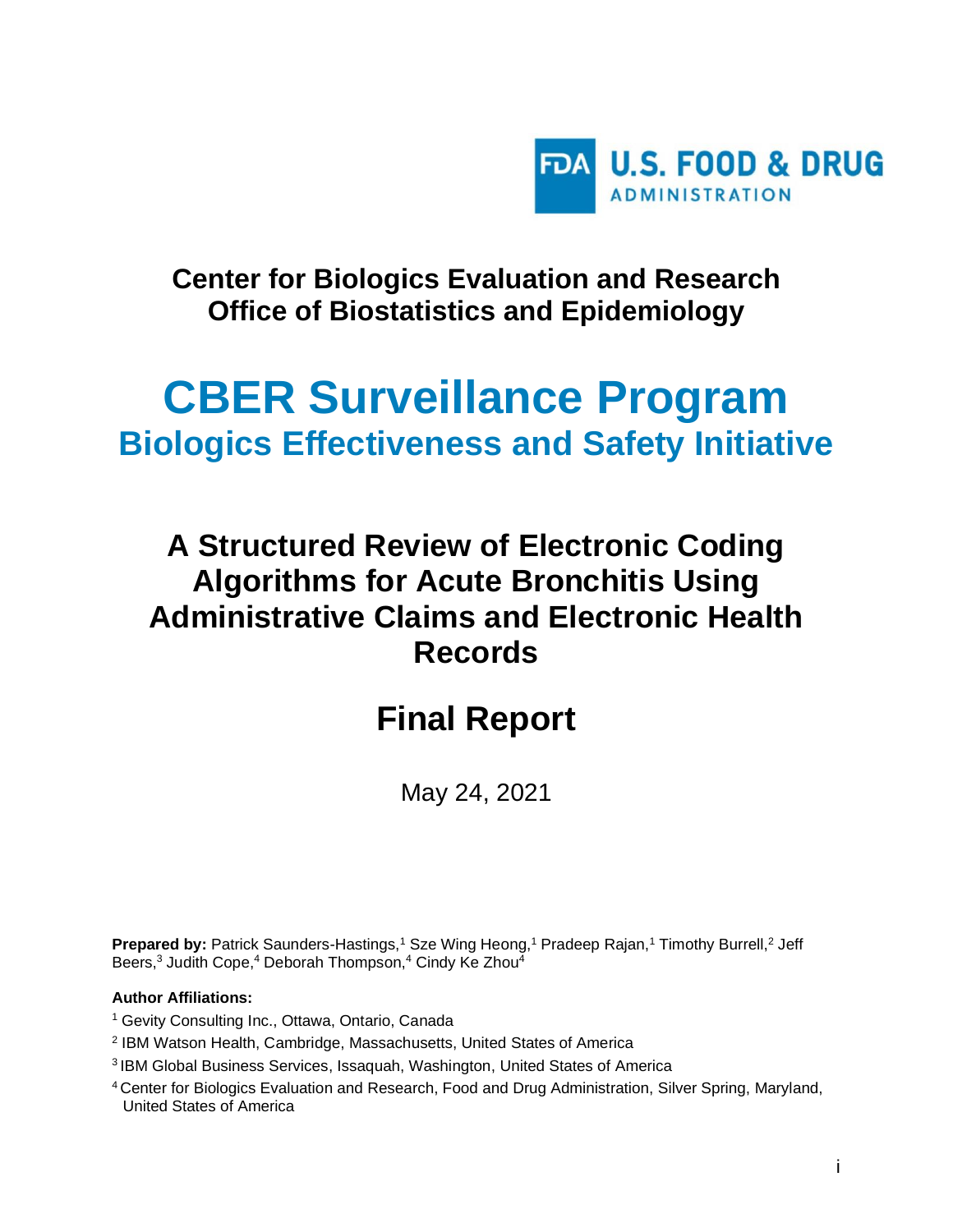Acute Bronchitis Case Algorithm May 2021

*This page is intentionally left blank*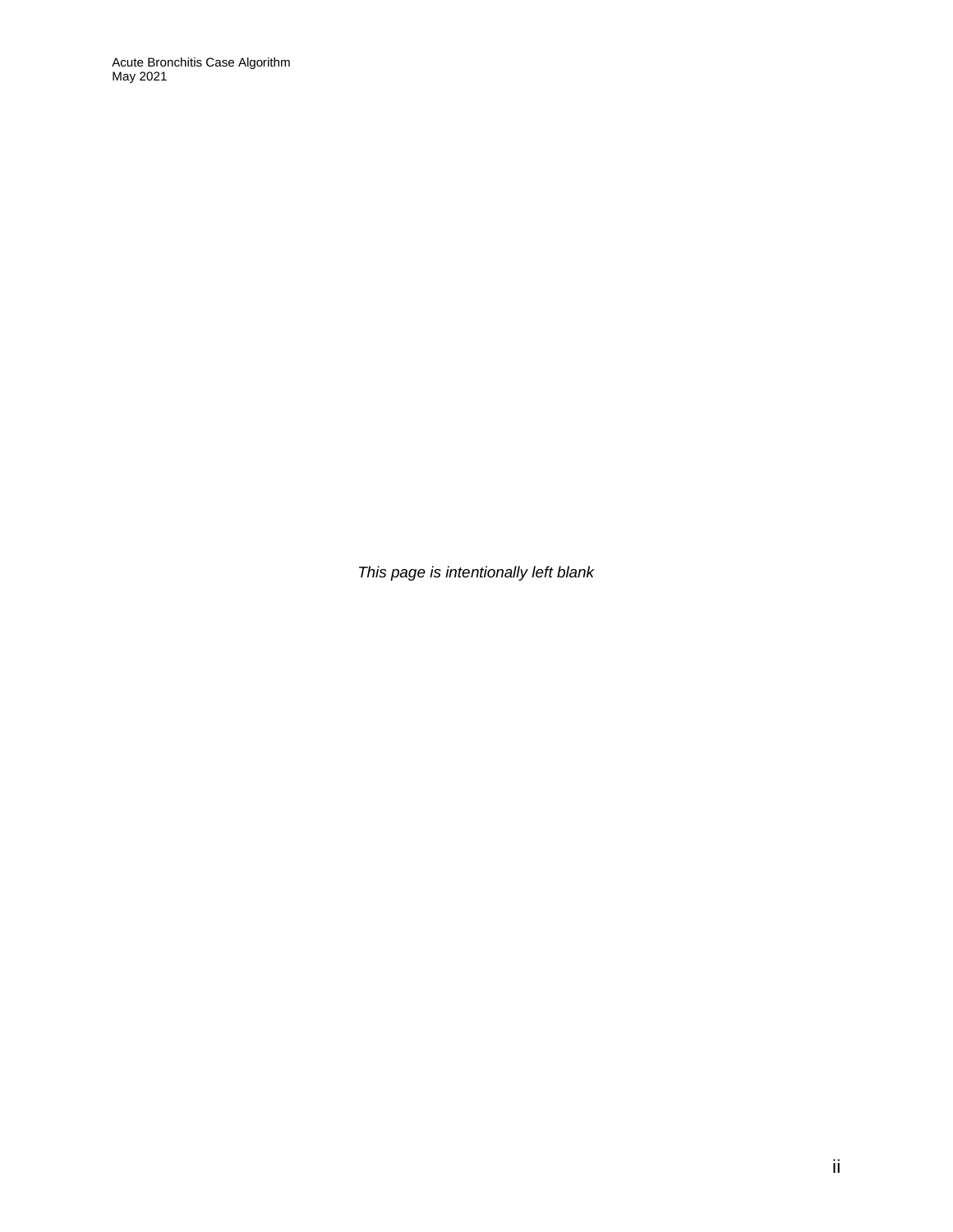# **Table of Contents**

| A                                                                                |
|----------------------------------------------------------------------------------|
| В                                                                                |
| C                                                                                |
| C <sub>1</sub>                                                                   |
| C2                                                                               |
| 2.a                                                                              |
| 2.b                                                                              |
| 2.c                                                                              |
| D                                                                                |
| Е                                                                                |
| F                                                                                |
| G                                                                                |
| G <sub>1</sub>                                                                   |
| G <sub>2</sub>                                                                   |
| H                                                                                |
| L                                                                                |
| J                                                                                |
|                                                                                  |
| Appendix B. Counts of Patients with Specific Codes Proposed for the Algorithm 35 |
|                                                                                  |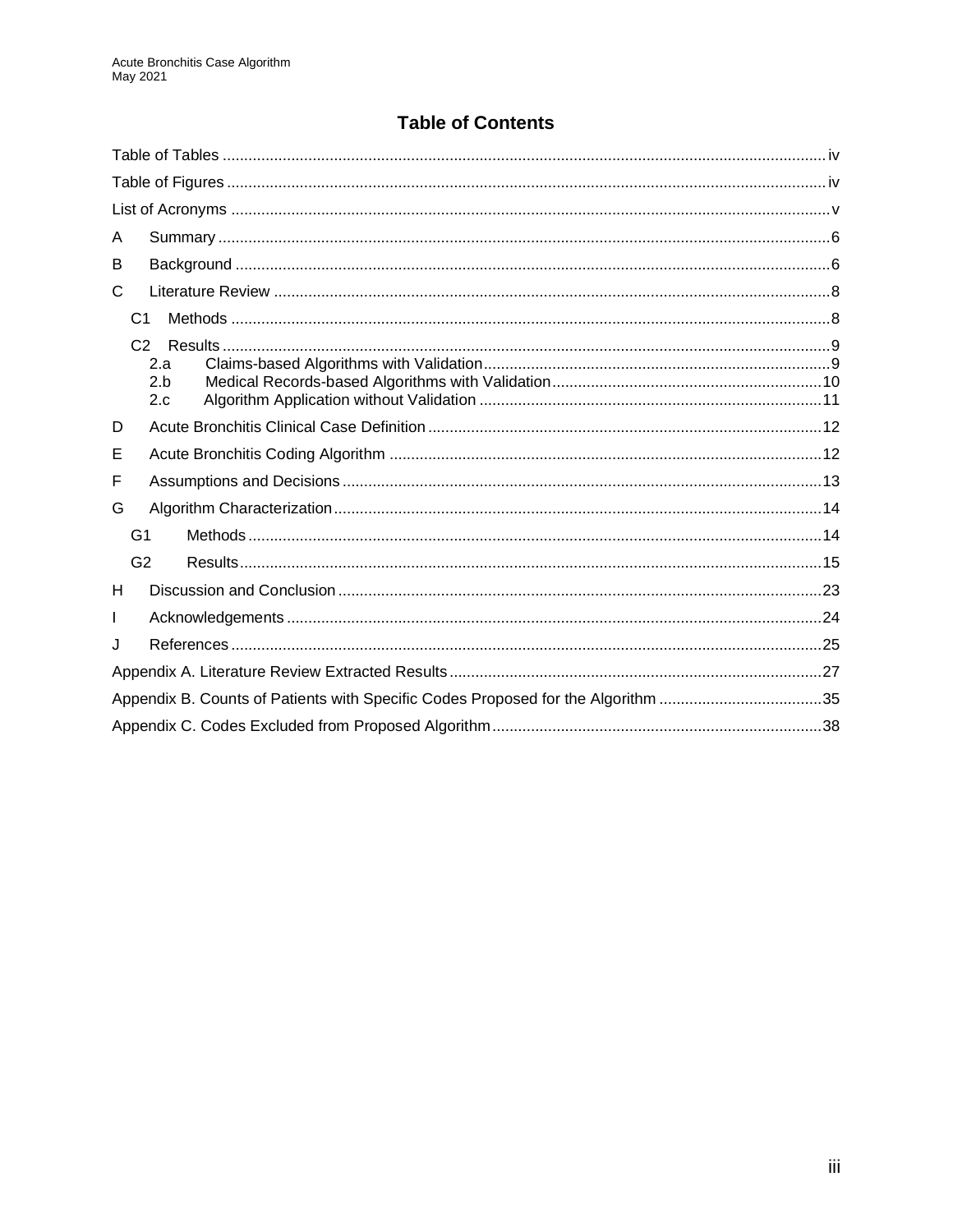# **Table of Tables**

<span id="page-3-0"></span>

| Table 4. Counts and proportions of patients experiencing acute bronchitis*, defined by ICD-9-CM and |  |
|-----------------------------------------------------------------------------------------------------|--|

# **Table of Figures**

<span id="page-3-1"></span>

| Figure 1. Proportion of patients with acute bronchitis per 1,000 enrolled, by year (2014–2018)16                                                                                                                  |
|-------------------------------------------------------------------------------------------------------------------------------------------------------------------------------------------------------------------|
| Figure 2. Patients with at least one diagnosis code for acute bronchitis (ICD-9-CM codes 466.0 and 490),                                                                                                          |
| Figure 3. Patients with at least one diagnosis code for acute bronchitis (ICD-10-CM codes listed in Table                                                                                                         |
| Figure 4. Patients with at least one diagnosis code for acute bronchitis (ICD-9-CM or ICD-10-CM),                                                                                                                 |
| Figure 5. Proportion of patients (1–85+)* with at least one diagnosis code for acute bronchitis (ICD-9-CM<br>or ICD-10-CM) per 1,000 population, by age and gender (January 1, 2014–December 31, 2018)20          |
| Figure 6. Proportion of patients (1–85+)* with at least one diagnosis code for acute bronchitis (ICD-9-CM<br>or ICD-10-CM) per 1,000 population, by age and calendar year (January 1, 2014–December 31, 2018). 21 |
| Figure 7. Proportion of patients with at least one diagnosis code for acute bronchitis (ICD-9-CM or ICD-                                                                                                          |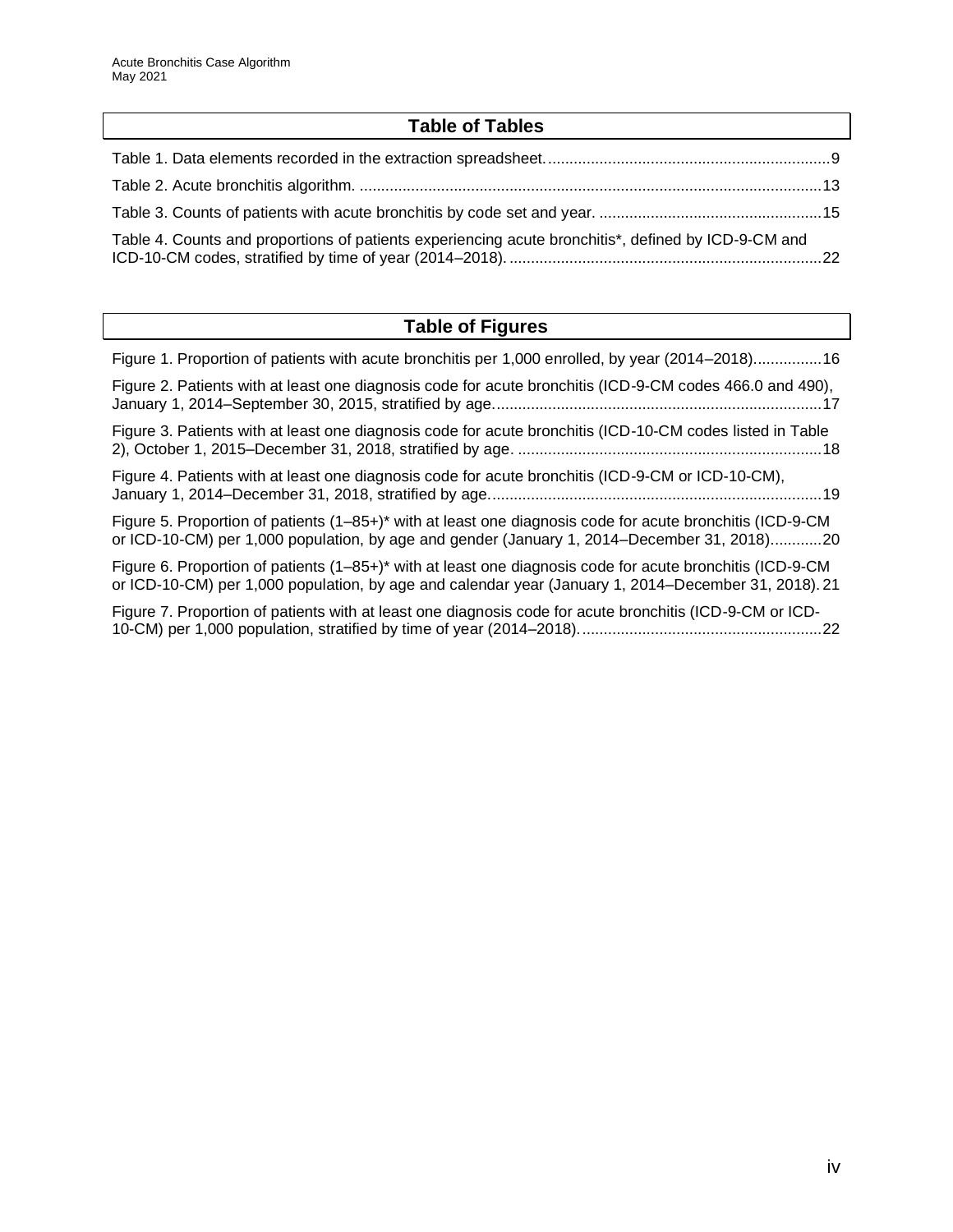<span id="page-4-0"></span>

| <b>List of Acronyms</b> |                                                                                    |  |  |  |  |  |
|-------------------------|------------------------------------------------------------------------------------|--|--|--|--|--|
| <b>AFHSB</b>            | United States Armed Forces Health Surveillance Branch                              |  |  |  |  |  |
| AHRQ                    | Agency for Healthcare Research and Quality                                         |  |  |  |  |  |
| ARI                     | <b>Acute Respiratory Infection</b>                                                 |  |  |  |  |  |
| <b>AUROC</b>            | Area Under the Receiver Operating Characteristic Curve                             |  |  |  |  |  |
| <b>BEST</b>             | <b>Biologics Effectiveness and Safety</b>                                          |  |  |  |  |  |
| <b>CBER</b>             | Center for Biologics Evaluation and Research                                       |  |  |  |  |  |
| <b>CDC</b>              | Centers for Disease Control and Prevention                                         |  |  |  |  |  |
| <b>CHEST</b>            | American College of Chest Physicians                                               |  |  |  |  |  |
| CI                      | Confidence Interval                                                                |  |  |  |  |  |
| <b>CMS</b>              | <b>Centers for Medicare and Medicaid Services</b>                                  |  |  |  |  |  |
| <b>COPD</b>             | <b>Chronic Obstructive Pulmonary Disease</b>                                       |  |  |  |  |  |
| <b>CPT</b>              | <b>Current Procedural Terminology</b>                                              |  |  |  |  |  |
| DX                      | Diagnosis                                                                          |  |  |  |  |  |
| ED                      | <b>Emergency Department</b>                                                        |  |  |  |  |  |
| <b>EHR</b>              | <b>Electronic Health Record</b>                                                    |  |  |  |  |  |
| <b>EMR</b>              | <b>Electronic Medical Record</b>                                                   |  |  |  |  |  |
| <b>EMRALD</b>           | Electronic Medical Record Administrative Data Linked Database                      |  |  |  |  |  |
| <b>ESSENCE</b>          | Electronic Surveillance System for Early Notification of Community-based Epidemics |  |  |  |  |  |
| FDA.                    | Food and Drug Administration                                                       |  |  |  |  |  |
| <b>GEM</b>              | <b>General Equivalence Mapping</b>                                                 |  |  |  |  |  |
| <b>HCPCS</b>            | Healthcare Common Procedure Coding System                                          |  |  |  |  |  |
| ICD-8                   | International Classification of Diseases, Eighth Revision,                         |  |  |  |  |  |
| ICD-9-CM                | International Classification of Diseases, Ninth Revision, Clinical Modification    |  |  |  |  |  |
| ICD-10-CM               | International Classification of Diseases, Tenth Revision, Clinical Modification    |  |  |  |  |  |
| ICD-10-TM               | International Classification of Diseases, Tenth Revision, Thai Modification        |  |  |  |  |  |
| IЦ                      | Influenza-like Illness                                                             |  |  |  |  |  |
| <b>LOINC</b>            | Logical Observation Identifiers Names and Codes                                    |  |  |  |  |  |
| <b>NDC</b>              | National Drug Code                                                                 |  |  |  |  |  |
| <b>NPV</b>              | Negative Predictive Value                                                          |  |  |  |  |  |
| OHIP                    | Ontario Health Insurance Plan                                                      |  |  |  |  |  |
| <b>PICO</b>             | Population, Intervention, Comparator, Outcome                                      |  |  |  |  |  |
| <b>PPV</b>              | Positive Predictive Value                                                          |  |  |  |  |  |
| <b>RODS</b>             | Real-time Outbreak and Disease Surveillance                                        |  |  |  |  |  |
| <b>RSV</b>              | <b>Respiratory Syncytial Virus</b>                                                 |  |  |  |  |  |
| <b>SARI</b>             | Severe Acute Respiratory Infections                                                |  |  |  |  |  |
| <b>SME</b>              | <b>Subject Matter Expert</b>                                                       |  |  |  |  |  |
| <b>SE</b>               | <b>Standard Error</b>                                                              |  |  |  |  |  |
| <b>URI</b>              | <b>Upper Respiratory Infection</b>                                                 |  |  |  |  |  |
| UTI                     | <b>Urinary Tract Infection</b>                                                     |  |  |  |  |  |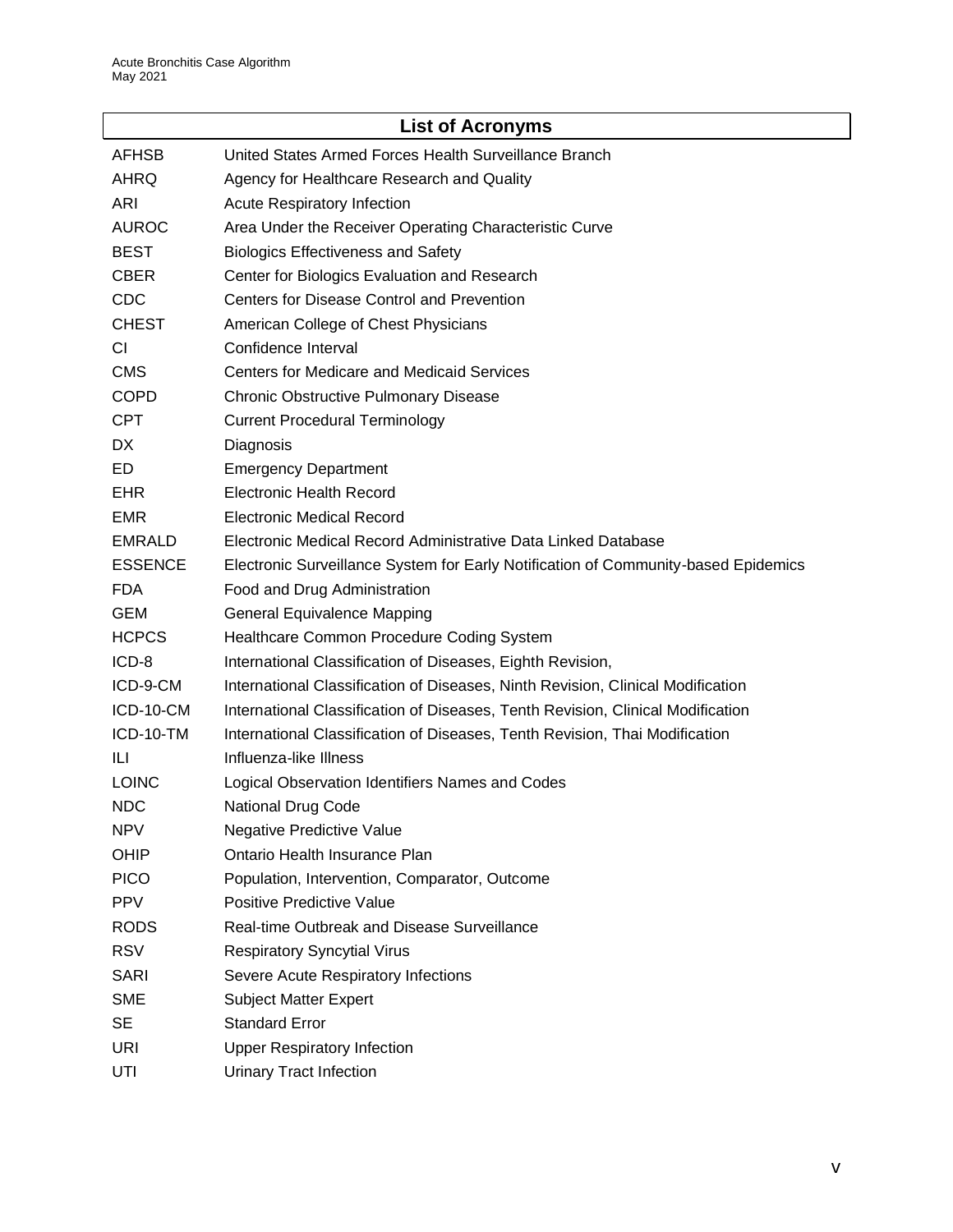#### <span id="page-5-0"></span>**A Summary**

The United States (U.S.) Food and Drug Administration (FDA) Biologics Effectiveness and Safety (BEST) Initiative conducted a structured literature review (through to June 26, 2020) to identify validated coding algorithms for ascertaining cases of acute bronchitis in large administrative healthcare databases. The studies selected for this targeted review used billing codes in claims, electronic health record (EHR), or electronic medical record (EMR) databases to derive electronic coding algorithms. Several relevant studies were reviewed, with two U.S. studies of particular relevance providing performance measures (e.g., positive predictive value [PPV], negative predictive value [NPV], sensitivity and/or specificity) for algorithms that sought to identify cases of acute bronchitis.<sup>1,2</sup> Both U.S. studies employed chart review to assess the validity of the International Classification of Diseases, Ninth Revision, Clinical Modification (ICD-9-CM) codes 466.0 (acute bronchitis) and 490 (bronchitis not otherwise specified) in EHR or claims databases. Overall, the findings indicate that these ICD-9-CM codes have moderate PPV (67–79%) and high sensitivity (88%) for identifying acute bronchitis cases.

The results of this literature review were used as the basis for developing a draft administrative claimsbased outcome definition — hereafter referred to as an "algorithm" — for identifying cases of acute bronchitis. Codes were mapped from ICD-9-CM to International Classification of Diseases, Tenth Revision, Clinical Modification (ICD-10-CM) via forward–backward mapping, using General Equivalence Mappings (GEMs) for reference.<sup>i</sup> The draft algorithm was then reviewed by clinical Subject Matter Experts (SMEs) from IBM (TB, JB), FDA Center for Biologics Evaluation and Research (CBER) (JC, DT), and Acumen.

The base-case algorithm includes a proposed case definition that combines ICD-9-CM code 466.0 (acute bronchitis) and ICD-10-CM codes J20.x (acute bronchitis). We also propose includingICD-9-CM code 490 and its equivalent ICD-10-CM code J40 (bronchitis, not specified as acute or chronic) in the algorithm to provide a more inclusive algorithm, as these codes are likely to capture additional acute bronchitis cases. However, users seeking a more specific algorithm may want to exclude these more general codes which could introduce case misclassification.

As an initial step in assessing the feasibility of using the algorithm to identify acute bronchitis, the more inclusive algorithm was applied in the IBM MarketScan® Research Databases (Commercial and Medicare Supplemental), a collection of commercially insured individuals in the United States. Statistics describing the frequency and proportions of acute bronchitis codes included in the algorithm were generated.

#### <span id="page-5-1"></span>**B Background**

Among other responsibilities, the U.S. FDA is mandated to protect public health by ensuring the safety and efficacy of drugs, biologics and medical devices.<sup>ii</sup> In support of this charge, the FDA Center for Biologics Evaluation and Research (CBER) has a mission to conduct policy and regulatory reviews of biologics and related products, including blood products, vaccines, allergenics, tissues, and cellular and gene therapies. CBER assesses the risks and benefits of new biologic products, as well as previously approved products that have been proposed for new indications. The CBER process emphasizes the pursuit of the maximum public benefit with the minimum risk to public safety associated with each biologic product. The BEST Initiative is a program initiated by CBER with the objective of assessing the safety and effectiveness of biologic products using large datasets of administrative heathcare data.

<sup>&</sup>lt;sup>i</sup> Additional information about GEMs and the methodology for forward and backward mapping can be found at Centers for Medicaid and Medicare Services. (2017). 2018 ICD-10-CM and GEMs. Available at https://www.cms.gov/Medicare/Coding/ICD10/2018-ICD-10-CM-and-GEMs. Researchers used the following website to map ICD-9-CM codes to ICD-10-CM[: https://www.icd10data.com.](https://www.icd10data.com/)

ii U.S. Food and Drug Administration. What We Do. March 28, 2018.<https://www.fda.gov/aboutfda/whatwedo/>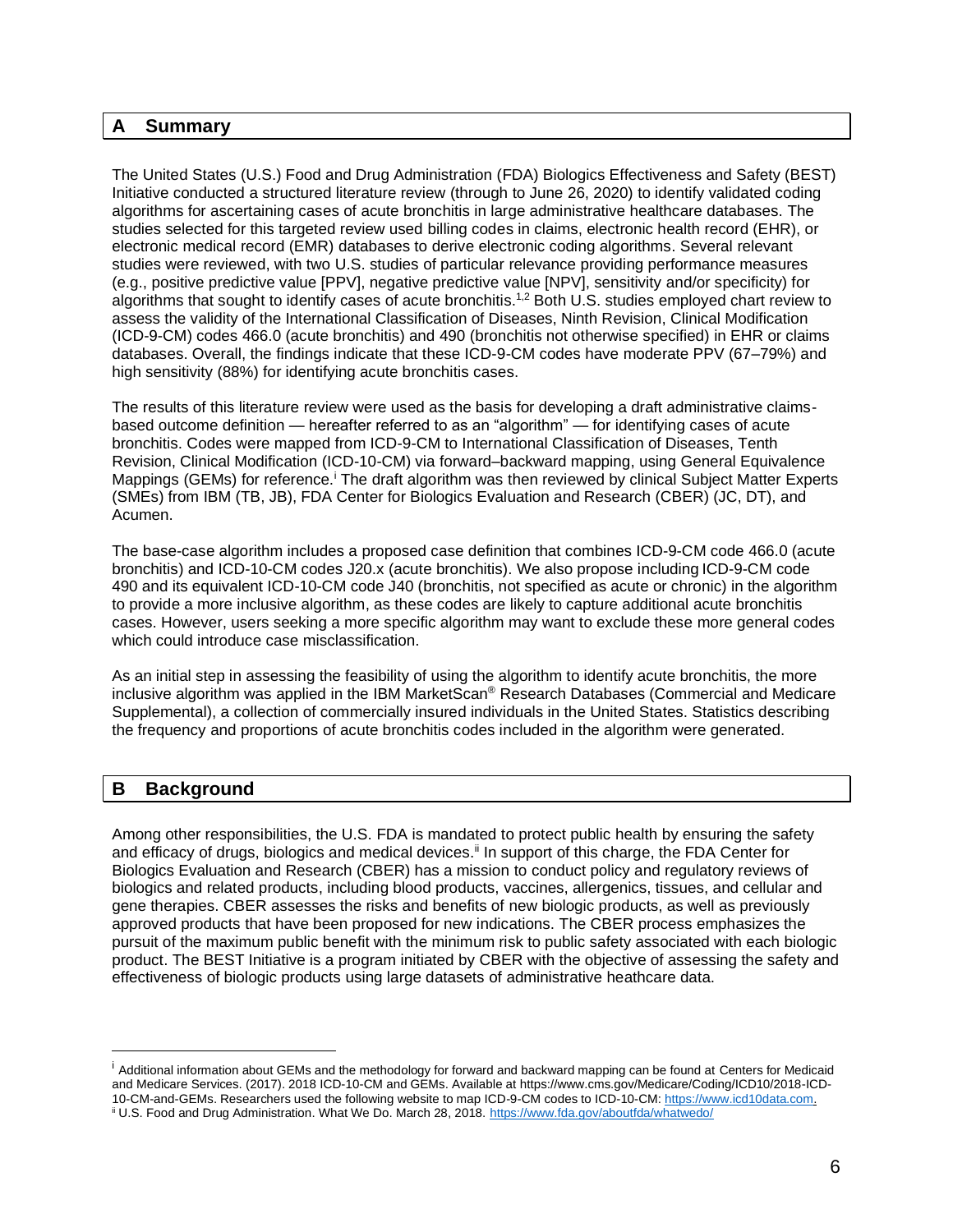Acute bronchitis is a lower respiratory tract infection that causes reversible bronchial inflammation.<sup>3</sup> It is characterized by cough due to acute inflammation of the trachea and large airways without evidence of pneumonia. <sup>4</sup> Cough associated with acute bronchitis typically lasts about two to three weeks. In addition to cough, common symptoms include sputum production, dyspnea, nasal congestion, headache, and fever.

Acute bronchitis is most often caused by a viral infection (the cause of up to 95% of cases), with the most commonly identified viruses being rhinovirus, enterovirus, influenza A and B, parainfluenza, coronavirus, human metapneumovirus, and respiratory syncytial virus. 4,5 Atypical bacteria, such as *Mycoplasma pneumoniae*, *Chlamydophila (or Chlamydia) pneumoniae*, and *Bordetella pertussis*, are rare causes of acute bronchitis. Due to the typical viral etiology, antibiotics are not indicated in acute bronchitis patients without chronic lung disease.<sup>4</sup> In addition to viral and bacterial causes, reports of lower respiratory tract infection, including acute bronchitis, have been reported in association with exposure to rotavirus vaccines given in conjunction with pneumococcal vaccination in infants.<sup>6</sup>

The diagnoses with greatest overlap with acute bronchitis are upper respiratory tract infections and pneumonia. Consequently, the primary diagnostic consideration in patients with suspected acute bronchitis is ruling out more serious causes of cough, such as asthma, exacerbation of chronic obstructive pulmonary disease (COPD), heart failure, or pneumonia. 4,5 Laboratory testing is usually not indicated in the evaluation of acute bronchitis, although imaging (e.g., chest radiography) is used in high risk patients (e.g., presenting with tachypnea, tachycardia, or dyspnea, older than 75 years) to rule out pneumonia. 4,5

In the U.S., acute bronchitis is among the top ten most common illnesses observed in the outpatient setting.<sup>5</sup> Each year, up to 5% of the general population experiences at least one episode of acute bronchitis, leading to more than 10 million office visits per year<sup>7</sup> and an estimated \$13.5 billion in total healthcare costs.<sup>8</sup> In addition, \$3.1 billion was spent on the treatment of acute bronchitis in children in 2006.<sup>9</sup> Although acute bronchitis is generally uncomplicated in otherwise healthy individuals, it can progress to infectious lung diseases such as pneumonia, contributing to increased morbidity and mortality. 5

The objective of this review was to assess and understand the validity of electronic coding algorithms using billing codes for identifying acute bronchitis from administrative claims and electronic health records (EHRs). These coding algorithms could draw on a variety of standardized code sets, including the International Classification of Diseases (ICD), the Healthcare Common Procedure Coding System (HCPCS), Current Procedural Terminology (CPT®), National Drug Codes (NDCs), and Logical Observation Identifiers Names and Codes (LOINC).

A structured literature review of coding algorithms for identifying potential cases of acute bronchitis using administrative claims- and EHR-based algorithms was conducted, leveraging findings from U.S. and international studies to inform the development of an algorithm. The draft algorithm was then subject to review by clinical SMEs and testing in the MarketScan Research Databases, a large collection of administrative claims data accessed via the Treatment Pathways online analytic platform. **[Section C](#page-7-0)** summarizes the literature review methodology and findings; **[Section D](#page-11-0)** provides a clinical case definition for acute bronchitis, which could be of value in further assessing the performance of the proposed algorithm via chart review validation studies; **[Sections](#page-11-1) E** and **[F](#page-12-0)** present the algorithm and its associated assumptions and decisions, respectively; **[Section G](#page-13-0)** presents the results of the initial application of the algorithm to characterize the population with acute bronchitis in a claims database; and **[Section H](#page-22-0)** provides discussion and concluding thoughts.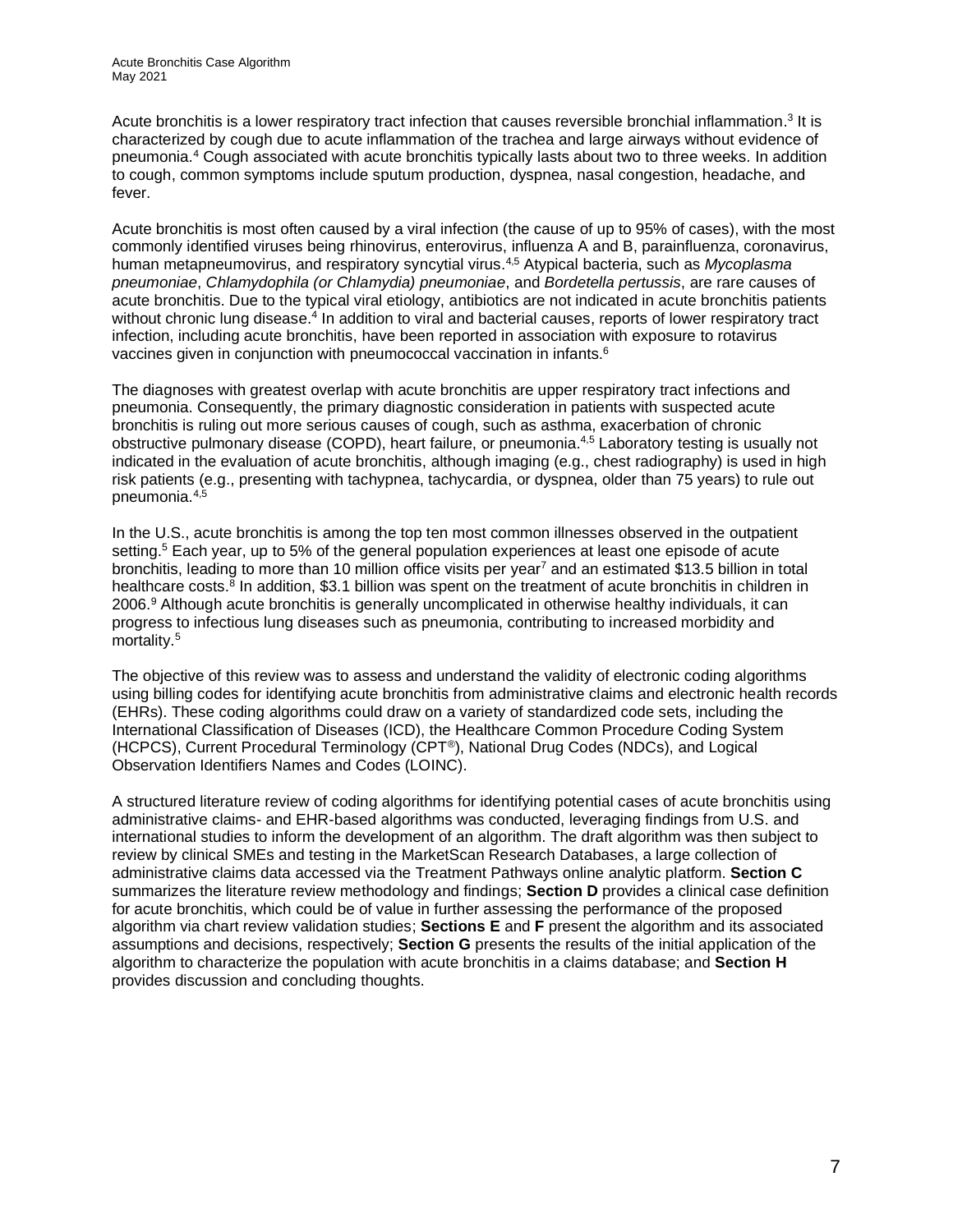#### <span id="page-7-0"></span>**C Literature Review**

#### <span id="page-7-1"></span>*C1 Methods*

A literature review search strategy was developed for the BEST Initiative, based upon a Population, Intervention, Comparator, Outcome (PICO) framework. The PICO framework for this review can be summarized as follows:

- **Population:** *any population group (human)*
- **Intervention:** *any intervention or no intervention*
- **Comparator:** *any comparator, placebo*
- **Outcome:** *acute bronchitis*

The setting for eligible studies was any clinically observable environment that led an individual to seek care.

Briefly, the review process began with conducting systematic searches of existing publications available in the CBER<sup>iii</sup> and Center for Drug Evaluation and Research Sentinel<sup>iv</sup> databases (no articles were retrieved from either). Next, a structured review of the academic literature was conducted, using PubMed, Medline, and Google Scholar to identify relevant resources. Only English language publications were selected for review. No restriction was imposed on publication date. The end date of the search was June 26, 2020. The PubMed search strategy is summarized below. Search terms are not case sensitive.

- *Search 1:* ("acute bronchitis" [All Fields] AND "ICD" [All Fields]): **retrieved 608 articles**
- *Search 2:* ("acute bronchitis" [All Fields] AND "ICD" [All Fields] AND "Algorithm" [All Fields]): retrieved **118 articles**
- *Search 3:* ("acute bronchitis" [All Fields] AND "ICD" [All Fields] AND "PPV" [All Fields]): **retrieved 28 articles**
- *Search 4*: (Bronchitis AND ICD AND Validation): **retrieved 867 articles**

Targeted and *ad hoc* searches of the gray literature were conducted, including clinical guidelines and reports from organizations such as the United States Armed Forces Health Surveillance Branch (AFHSB) and the Agency for Healthcare Research and Quality (AHRQ). A snowballing technique was also applied, wherein the bibliographies of relevant studies were scanned for additional resources. Since this was not a systematic review, authors did not track the total number of abstracts screened after de-duplication.

All abstracts were reviewed, and 29 articles were reviewed in full text. Of these, 25 were retained for extraction and informed algorithm design. A Microsoft® Excel spreadsheet was developed to extract relevant data. The data elements collected are provided in **[Table 1](#page-8-2)**. A relevance ranking was assigned based on the judgement of the reviewer and the available information on study location ("Country"), the algorithm specifications ("Algorithm"), and the measures of validity and diagnostic accuracy (e.g., PPV and NPV). Relevance rankings were assigned based on the following criteria:

- **Ranking 1:** U.S. validation study (i.e., reporting measures of validity and diagnostic accuracy)
- *Ranking 2:* U.S. study that reported a claims-based definition but no independent validation OR a non-U.S. validation study
- *Ranking 3:* Non-U.S. study that reported a claims-based definition but no independent validation

iii U.S. Food and Drug Administration. Innovation and Regulatory Science. July 10, 2020[. https://www.fda.gov/vaccines-blood](https://www.fda.gov/vaccines-blood-biologics/science-research-biologics/innovation-and-regulatory-science)[biologics/science-research-biologics/innovation-and-regulatory-science](https://www.fda.gov/vaccines-blood-biologics/science-research-biologics/innovation-and-regulatory-science)

iv Sentinel. Publications and Presentations. <https://www.sentinelinitiative.org/communications/publications>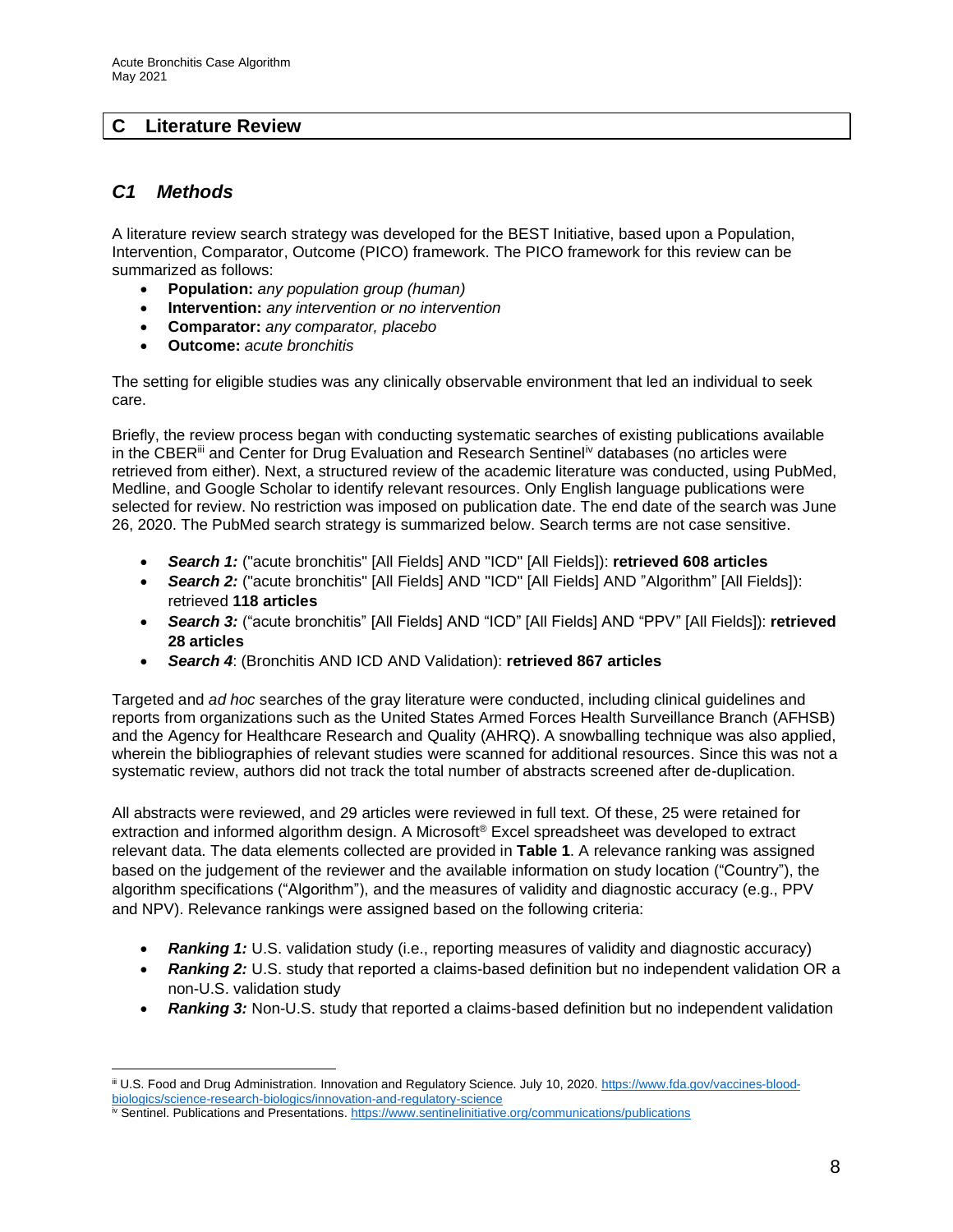| <b>Data Element</b>                    |
|----------------------------------------|
| Author                                 |
| <b>Publication Year</b>                |
| Article Relevance (Ranking 1-3)        |
| <b>Full Citation</b>                   |
| Country of Study                       |
| Data Source                            |
| Years Included                         |
| <b>Population Eligibility Criteria</b> |
| <b>Validation Method</b>               |
| Disease Definition                     |
| Algorithm Incidence Rules              |
| ICD-9/ICD-9-CM Codes                   |
| ICD-10/ICD-10-CM Codes                 |
| <b>Other Codes</b>                     |
| PPV % (95% Confidence Interval [CI])   |
| NPV % (95% CI)                         |
| <b>Other Performance Measures</b>      |
| Comments                               |

#### <span id="page-8-2"></span>*Table 1***.** *Data elements recorded in the extraction spreadsheet.*

Abbreviations: ICD-9-CM, International Classification of Diseases, Ninth Revision, Clinical Modification; ICD-10-CM, International Classification of Diseases, Tenth Revision, Clinical Modification; PPV, Positive Predictive Value; NPV, Negative Predictive Value; 95% CI, 95% Confidence Interval

#### <span id="page-8-0"></span>*C2 Results*

Following title and abstract screening and full-text review, 25 publications were identified as being particularly relevant (**[Appendix A](#page-26-0)**). Each publication reported either measures of diagnostic accuracy associated with EHR- or EMR-based algorithms (i.e., acute bronchitis codes derived from billing codes of admission or discharge medical records) or claims-based coding algorithms (i.e., acute bronchitis codes derived from administrative insurance claims databases). Additional publications identified in the literature review applied a coding algorithm to identify cases of acute bronchitis in administrative claims or EHR/EMR data without validation. Of the 25 publications, 19 studies were from the U.S., three studies were from Canada, and there was one study each from Thailand, Germany, and New Zealand. Publication dates for these studies ranged from 1998 to 2020. Across the selected studies, ICD diagnosis codes were the primary code sets used to identify acute bronchitis cases.

Overall, claims- and EHR/EMR-based studies with validation and several additional studies without validation identified in this literature review indicate that the approach of using ICD-9-CM 466.0 (acute bronchitis) alone or in combination with 490.0 (bronchitis not otherwise specified) was consistently used for identifying acute bronchitis cases.

We summarized literature below with respect to the data source from which each coding algorithm was derived (i.e., claims or EHRs), validation with medical charts (i.e., yes or no), and the location of the study (i.e., U.S. or international).

#### <span id="page-8-1"></span>**2.a Claims-based Algorithms with Validation**

A single study was identified that reported on the diagnostic accuracy associated with an administrative claims-based algorithm for acute bronchitis in a U.S. population. Maselli and colleagues sought to assess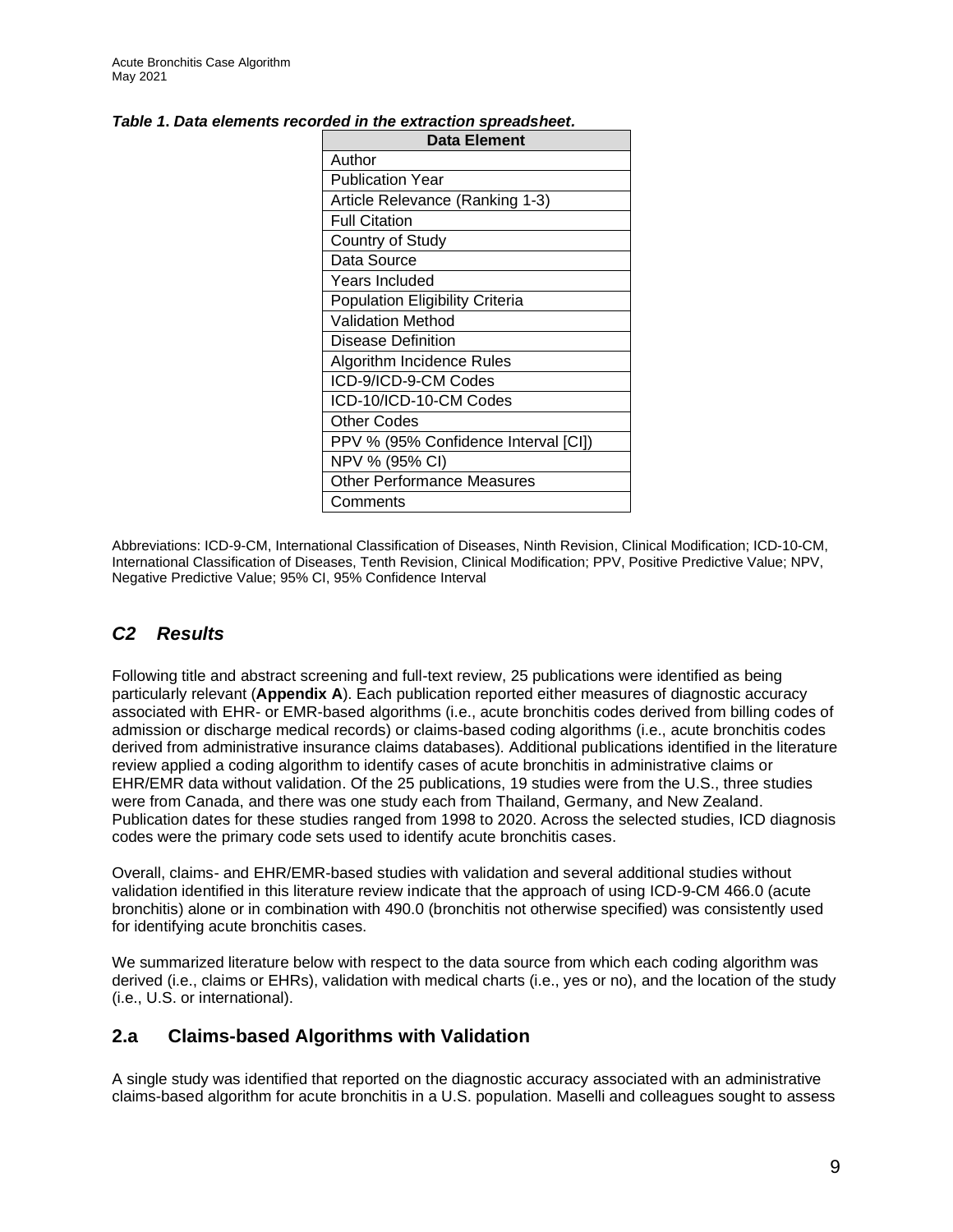the accuracy of administrative claims data in seven Colorado managed care organizations for measuring antibiotic prescribing behavior conducted a stratified randomized medical record review of office visits by children with pharyngitis and adults with acute bronchitis to primary care physicians in Colorado in 1998.<sup>2</sup> A total of 9,439 patients aged 18 years and older were identified by acute bronchitis ICD-9-CM codes 466.0 and 490, with 535 charts randomly selected and abstracted for bronchitis. Among the 535 medical records reviewed for adult bronchitis, 497 (97%) specified a principal diagnosis. Of these 497 patients, the claims-based diagnosis of acute bronchitis was verified as correct in 79% of medical records reviewed.

Two studies that reported on diagnostic accuracy associated with administrative claims codes for acute bronchitis in non-U.S. populations were identified.<sup>10,11</sup> Two Canadian studies by Cadieux and colleagues assessed patient medical records and physician billing claims.10,11 In a pilot study of nine primary care practices in Montreal, Cadieux and colleagues evaluated the accuracy of diagnostic codes in physician claims for identifying ARI.<sup>10</sup> Among 729 patients, the diagnosis was abstracted from medical charts for 3,526 visits and researchers compared the medical chart diagnosis to the ICD-9 code on the corresponding physician claims. For ICD-9 code-specific performance measures, the study reported following performance measures for acute bronchitis (466): PPV: 72% (95% CI 67–78%), NPV: 99% (95% CI 98–99%), sensitivity: 52% (95% CI 46–59%), and specificity: 99% (95% CI 99–99%).

In the subsequent study of a random sample of 3,600 primary care physicians from a population-based registry of insured persons and claims for all physician visits in Quebec, Cadieux and colleagues reported the accuracy of five syndrome definitions (fever, gastrointestinal, neurological, rash, and respiratory including influenza-like illness) based on diagnostic codes from a sample of physician claims in comparison to clinical information in the corresponding medical chart (n=1,098 physicians completed the chart review for 10,669 corresponding visits).<sup>11</sup> The authors reported performance measures (PPV), for individual ICD-9 codes selected for each of the four respiratory disease-related syndromes: influenza-like illness (ILI) large-group (sensitive) [466.0, acute bronchitis (85%); 490.0, bronchitis not otherwise specified (0%)], ILI small group (specific) [no ICD-9-CM codes directly relevant to acute bronchitis], Realtime Outbreak and Disease Surveillance (RODS)-Respiratory [466.0, acute bronchitis (81%); 490.0, bronchitis not otherwise specified (0%)], and Centers for Disease Control and Prevention (CDC)- Department of Defenses Electronic Surveillance System for Early Notification of Community-based Epidemics (ESSENCE)-Respiratory [466.0, acute bronchitis (90%); 490.0, bronchitis not otherwise specified (0%)].

#### <span id="page-9-0"></span>**2.b Medical Records-based Algorithms with Validation**

Two studies were identified that reported on diagnostic accuracy associated with EHR-based algorithms, for acute bronchitis in U.S. populations.<sup>1,12</sup> A study by Linder and colleagues sought to determine the accuracy of diagnoses and antibiotic prescribing in EHR for acute infections in a primary care setting by performing a study of ARI and urinary tract infection (UTI) visits in a practice-based research network of nine clinics in the greater Boston area.<sup>1</sup> Among the 65,285 visits identified with a primary diagnosis of ARI or UTI in the EHR, 1,000 visits were randomly selected for chart review, and 827 visits were included in the analysis (421 ARI visits, 406 UTI visits). Of the 421 ARI visits, authors sought to identify those with a diagnosis possibly related to acute bronchitis defined on the basis of (1) the use of ICD-9-CM codes 466.0 (acute bronchitis) and 490 (bronchitis not otherwise specified), and (2) blinded chart review. A bronchitis diagnosis (acute or unspecified) derived from billing codes was reported in 54 (12.8%) visits. Based on chart review the authors reported a PPV of 67%, a sensitivity of 88%, and a specificity of 98% associated with a bronchitis diagnosis (ICD-9-CM 466.0 or 490) from billing codes. In a subsequent publication from the same study setting, Renati and Linder used several ICD-9-CM codes (e.g., notspecified upper respiratory infection, influenza, etc.) to identify 500 new ARI-related visits.<sup>12</sup> For acute bronchitis, the authors selected primary diagnosis codes ICD-9-CM codes 466.0 and 490 and reported a PPV for all new ARI visits of 88%. Performance measures for ICD-9-CM 466.0 and 490 were not reported separately.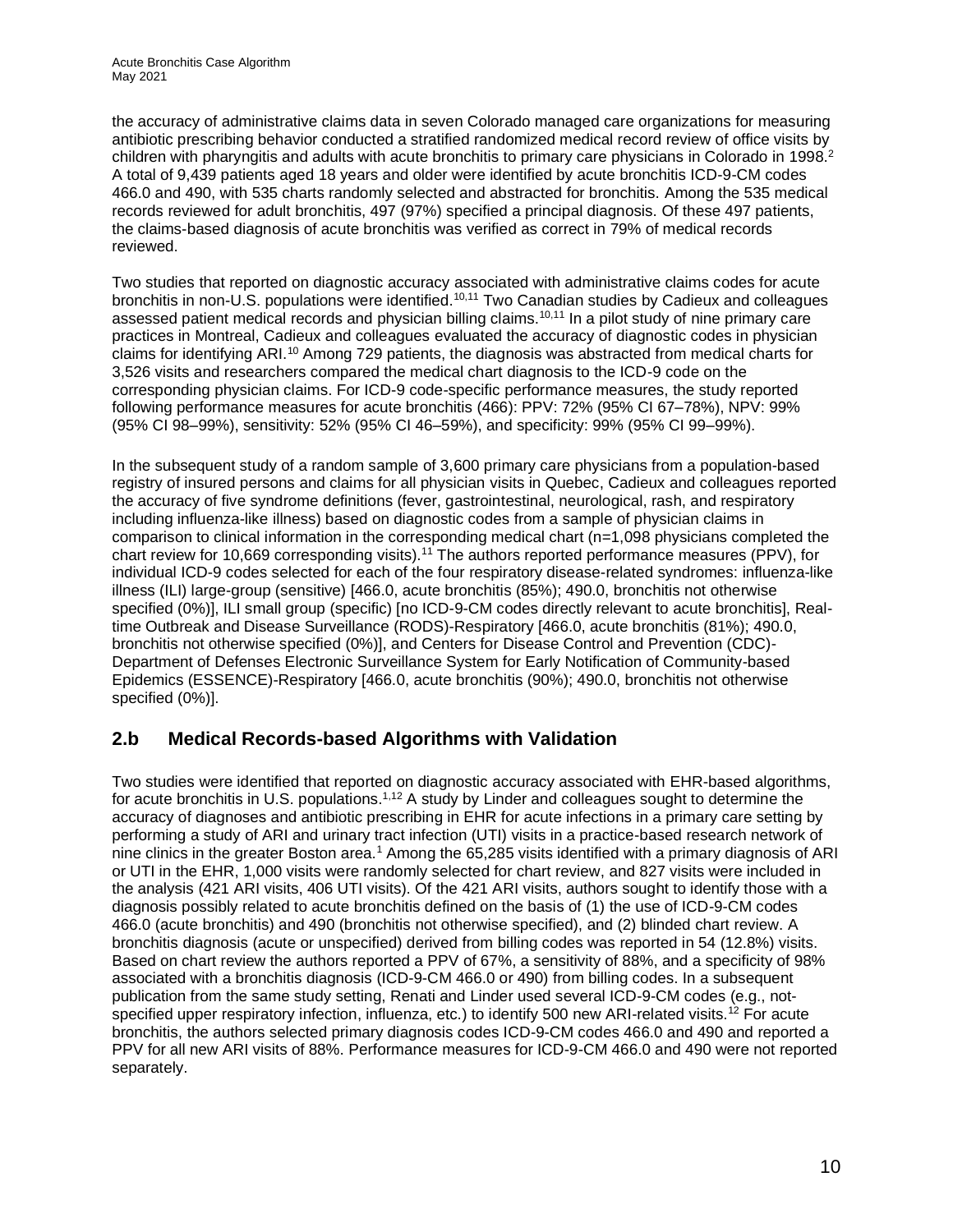In an analysis of EMR data from a military syndromic electronic surveillance system, Betancourt and colleagues identified ICD-9-CM 466.0 as the sixth most frequently used code and ICD-9-CM 490 as the tenth most frequently used code included in a respiratory syndrome group that comprised a total of 138 ICD-9-CM codes.<sup>13</sup> The authors reported the following measures of diagnostic validity for the respiratory syndrome group as whole across three sites: PPV: 81.3%, NPV: 90.4%; sensitivity: 65.7%, and specificity: 95.6%. Performance measures for ICD-9-CM 466.0 and 490 were not reported separately.

Two international studies were also identified that reported on EMR-based algorithms for acute bronchitis.<sup>14,15</sup> In a study conducted in Canada, Hwee and colleagues analyzed data from Electronic Medical Record Administrative Data Linked Database (EMRALD). <sup>14</sup> This data source contains clinically relevant information from EMRs that can be linked to physician billing records within administrative databases for Ontario residents less than 18 years of age who were under the care of family physicians who share their practice's EMR data with EMRALD. Among the 2,139 randomly sampled patients included in the analysis, performance measures were reported for a group of infection-related diagnosis codes in the Ontario Health Insurance Plan (OHIP), which is a truncated version of International Classification of Diseases, Eighth Revision (ICD-8) and ICD-9. OHIP codes representing respiratory infections that included 466.0 for acute bronchitis were associated with the following performance measures: PPV: 85% (95% CI 81–88%), NPV: 94% (95% CI 92–95%), sensitivity: 77% (95% CI 73– 81%), and specificity: 96% (95% CI 95–97%). Performance measures for ICD-9 466.0 were not reported. Finally, a study conducted in Thailand by Sukanya described an approach for assessing the validity of principal diagnoses given in discharge summaries compared to a medical record review for various ICD-10-Thai Modification (TM) codes.<sup>15</sup> A total of 23,202 patients were included in the respiratory system group, which included J20.9. The validity of the principal diagnosis given in the discharge summaries based on comparison with the medical record reviews for ICD-10-TM code J20.9 included PPV: 15.1% (95% CI 13.8–16.5%); NPV: 97.8% (95% CI 97.7–97.8%); sensitivity: 12.2% (95% CI 11.0–13.4%); and specificity: 98.3% (95% CI 98.2–98.3%).

## <span id="page-10-0"></span>**2.c Algorithm Application without Validation**

Five U.S. studies were found that utilized ICD-9-CM codes 466.0 and 490 to identify acute bronchitis cases in EMR, EHR, patient charts, or surveys.<sup>16-20</sup>. These studies utilized national patient samples<sup>17-19</sup> or were from a single site.<sup>16,20</sup>

Additional studies utilizing a different combination of codes to identify acute bronchitis cases were also identified, including ICD-9-CM 466.0 and ICD-10-CM J40 (bronchitis, not specified as acute or chronic) in an EMR database<sup>21</sup> and ICD-9-CM codes 466 or 465.9 (upper respiratory infection [URI]) in patient charts.<sup>22</sup> Authors also identified several U.S. studies that utilized only ICD-9-CM code 466.0 to identify acute bronchitis cases in EMR, EHR, patient forms, surveys, and administrative claims databases.<sup>23-28</sup>

Two studies of U.S. military personnel that utilized ICD-9-CM and ICD-10-CM diagnosis codes to identify acute bronchitis cases were found. A study conducted by the AFHSB reported trends in rates of COPD and allied conditions.<sup>29</sup> The authors used ICD-9-CM codes 490–496 (chronic airway obstruction, not elsewhere classified) to identify relevant respiratory diagnoses in a medical surveillance database of administrative claims; for acute bronchitis relevant codes included ICD-9-CM code 490. In the other study of U.S. military personnel, clinical encounters for acute bronchitis relevant codes included ICD-9-CM code 466.0 and ICD-10-CM code J20.9 (acute bronchitis, unspecified).<sup>30</sup>

In addition to these U.S. studies, we identified two international studies that used ICD-10 codes to identify acute bronchitis cases in EMR databases but did not report measures of diagnostic validity. A study from New Zealand<sup>31</sup> utilized ICD-10 code J20 (acute bronchitis) and a study from Germany utilized ICD-10 codes J40 and J20.32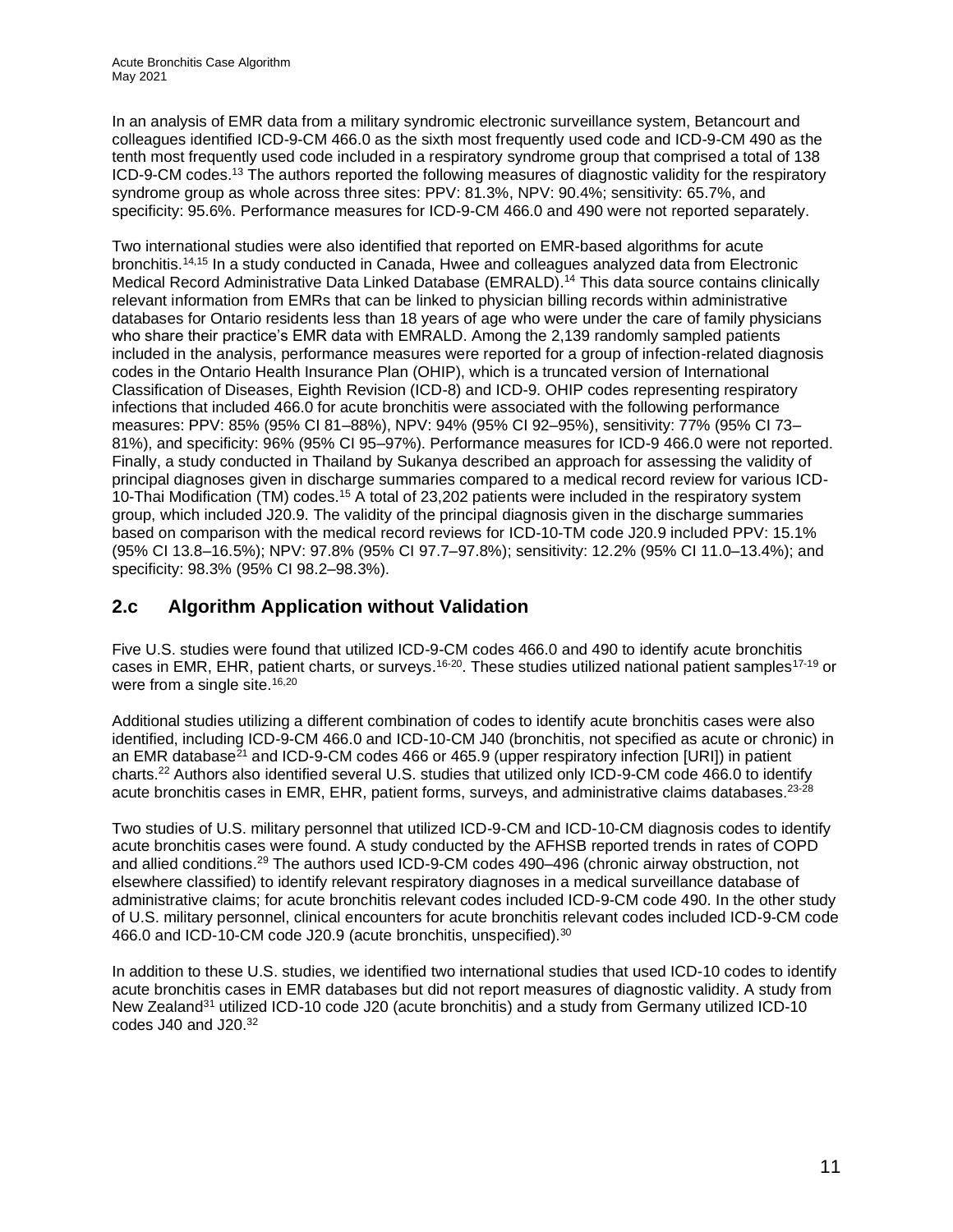## <span id="page-11-0"></span>**D Acute Bronchitis Clinical Case Definition**

Acute bronchitis is characterized by inflammation of the bronchi, with the most common symptom, a cough, typically lasting about two to three weeks. In addition to cough, common symptoms include sputum production, dyspnea, nasal congestion, headache, and fever. Given such a broad array of symptoms, the diagnoses with greatest overlap with acute bronchitis include upper respiratory tract infections and pneumonia. The primary diagnostic consideration in patients with suspected acute bronchitis is ruling out more serious causes of cough, such as asthma, exacerbation of COPD, heart failure, or pneumonia. Laboratory testing is usually not indicated in the evaluation of acute bronchitis, although imaging (e.g., chest radiography) is used in high-risk patients (e.g., presenting with tachypnea, tachycardia, or dyspnea, older than 75 years) to rule out pneumonia.

Clinical practice guidelines from the American College of Chest Physicians (CHEST) provide the following criteria for the diagnosis of acute bronchitis in adult patients with symptoms of acute bronchitis (i.e., cough with or without sputum production lasting no more than three weeks) in the absence of a chest radiograph:<sup>7</sup>

- Heart rate < 100 beats per minute
- Respiratory rate < 24 breaths per minute
- Oral body temperature < 100°F (37.8°C)
- No dyspnea, bloody sputum, or rusty sputum color
- Chest examination findings do not indicate focal consolidation, egophony, or fremitus

Should a validation study of the acute bronchitis algorithm be executed, these clinical characteristics, diagnostic considerations, and practice guidelines could be used to inform chart review and adjudication.

#### <span id="page-11-1"></span>**E Acute Bronchitis Coding Algorithm**

The aim of this review was to develop an algorithm to identify cases of acute bronchitis that could be of potential interest following exposure to a biologic product. To form a comprehensive list of acute bronchitis codes for clinical consideration, all ICD codes for acute bronchitis were extracted from the articles identified in the literature review (**[Appendix A](#page-26-0)**). To expand the draft code list and reflect current coding practice, ICD-10-CM diagnosis codes were generated from ICD-9-CM codes using forwardbackward mapping via the Centers for Medicare and Medicaid Services (CMS) GEMs files. The expanded draft code list, which included ICD-9-CM and ICD-10-CM codes, was subsequently reviewed by clinical SMEs from IBM (TB, JB), FDA CBER (JC, DT), and Acumen.

The workgroup has sought an approach that is consistent with those reported in the published literature. This approach involved selecting the specific codes for acute bronchitis while excluding those that are expressively inclusive of conditions too general to be useful in measuring associations between a biologic exposure and acute bronchitis or do not meet the clinical definition of acute bronchitis (included in **[Section D](#page-11-0)**). This approach supports alignment and comparability with past studies and reflects current coding practices. However, this focused approach may impact the performance of the algorithm (i.e., potential decrease in sensitivity) if assessed against a case definition for acute bronchitis that includes more general symptoms (e.g., cold, cough) than the CHEST clinical practice guidelines.

The proposed algorithm for identifying acute bronchitis using administrative claims codes is presented i[n](#page-12-2) **[Table](#page-12-2) 2**. This algorithm takes a general approach to defining acute bronchitis and may need to be adjusted or tailored for specific research questions that arise in the future. Annual counts of patients with individual diagnosis codes are provided in **[Appendix B](#page-34-0)**.

Specific decisions and assumptions related to construction of the algorithm are summarized in **[Section F](#page-12-0)**. Overall, the clinical SMEs recommended the inclusion of additional codes or exclusion of codes from the expanded draft code list based on clinical relevance and optimizing the balance between specificity and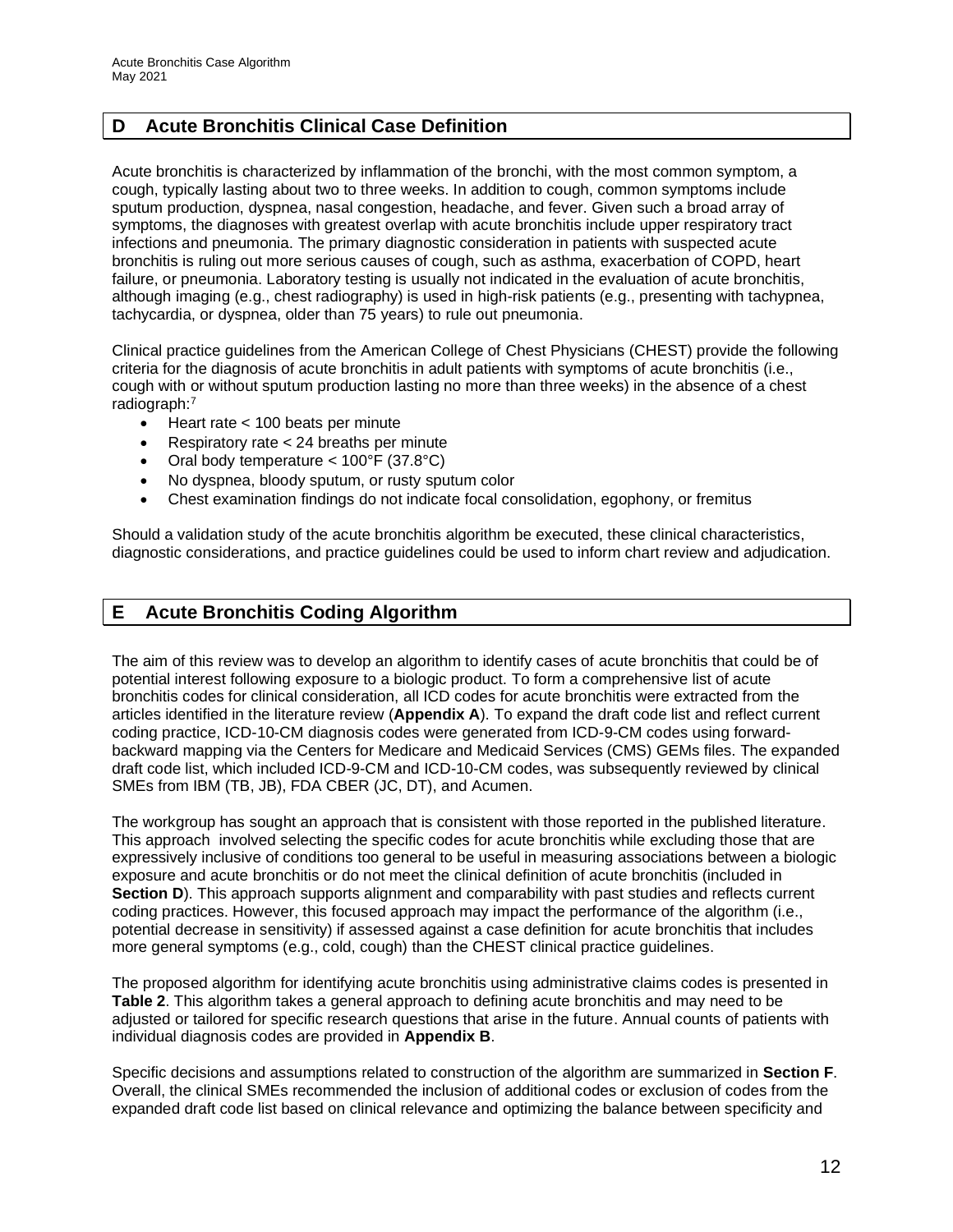sensitivity. A list of excluded codes is provided in **[Appendix C](#page-37-0)**. These codes were ultimately determined by the clinical SMEs to be too general and could potentially increase the risk of misclassification. As such, while they were not applied as exclusion criteria, the codes in **[Appendix C](#page-37-0)** were left out of the algorithm options to identify cases of acute bronchitis

Briefly, the proposed algorithm can be summarized as follows:

**INCLUDE: ANY** ("either–or") of the codes listed in **[Table 2](#page-12-1)**, regardless of health care setting or coding position (only one code required).

| Code             | <b>Description</b>                                  | <b>Code Category</b> | <b>Code Type</b> |
|------------------|-----------------------------------------------------|----------------------|------------------|
| 466.0            | <b>Acute Bronchitis</b>                             | DX                   | 09               |
| 4901             | Bronchitis not otherwise specified                  | DX.                  | 09               |
| J20.0            | Acute bronchitis due to Mycoplasma pneumoniae       | DX.                  | 10               |
| J20.1            | Acute bronchitis due to Hemophilus influenzae       | DX.                  | 10               |
| J20.2            | Acute bronchitis due to streptococcus               | DX.                  | 10               |
| J20.3            | Acute bronchitis due to coxsackievirus              | DX.                  | 10               |
| J20.4            | Acute bronchitis due to parainfluenza virus         | DX                   | 10               |
| J20.5            | Acute bronchitis due to respiratory syncytial virus | DX.                  | 10               |
| J20.6            | Acute bronchitis due to rhinovirus                  | DX.                  | 10               |
| J20.7            | Acute bronchitis due to echovirus                   | <b>DX</b>            | 10               |
| J20.8            | Acute bronchitis due to other specified organisms   | DX.                  | 10               |
| J20.9            | Acute bronchitis, unspecified                       | <b>DX</b>            | 10               |
| J40 <sup>1</sup> | Bronchitis, not specified as acute or chronic       | <b>DX</b>            | 10               |

#### <span id="page-12-2"></span><span id="page-12-1"></span>*Table 2***.** *Acute bronchitis algorithm.*

Abbreviation: DX, ICD-CM diagnosis.

<sup>1</sup>Including Codes 490 and J40 in the algorithm provides a more inclusive approach as these codes are likely to capture additional acute bronchitis cases. However, users seeking a more specific algorithm may elect to exclude these as being too general and common, thus introducing potential risk of misclassification.

#### <span id="page-12-0"></span>**F Assumptions and Decisions**

The algorithm presented in **[Section E](#page-11-1)** was reviewed internally as well as with CBER stakeholders and partners. Decisions and assumptions related to algorithm construction are summarized below. Some of these assumptions may be adjusted for future research questions.

- As informed by approaches in the published literature and on the basis of clinical consultation, it was decided that methods for diagnosing and treating acute bronchitis — as would be reflected in procedural and prescription coding standards — were too variable and general to be included in the code-based definition. The proposed algorithm has therefore been restricted to ICD diagnosis codes.
- The restriction of queries based on diagnosis coding position (e.g., principal position codes only), varied across the studies reviewed. Queries presented in **[Section G](#page-13-0)** did not restrict based on coding position, out of concern that queries based solely on primary-position codes could improperly exclude acute bronchitis cases. Users may adjust this approach to include primary, secondary, or unspecified position codes, but this is likely better done at the statistical planning stage, when a specific research question has been formulated.
- As informed by approaches in the published literature and on the basis of clinical consultation, it was decided that symptoms that characteristically accompany acute bronchitis (e.g., cough, dyspnea, nasal congestion, headache, fever, common cold) are too general to be included in the algorithm.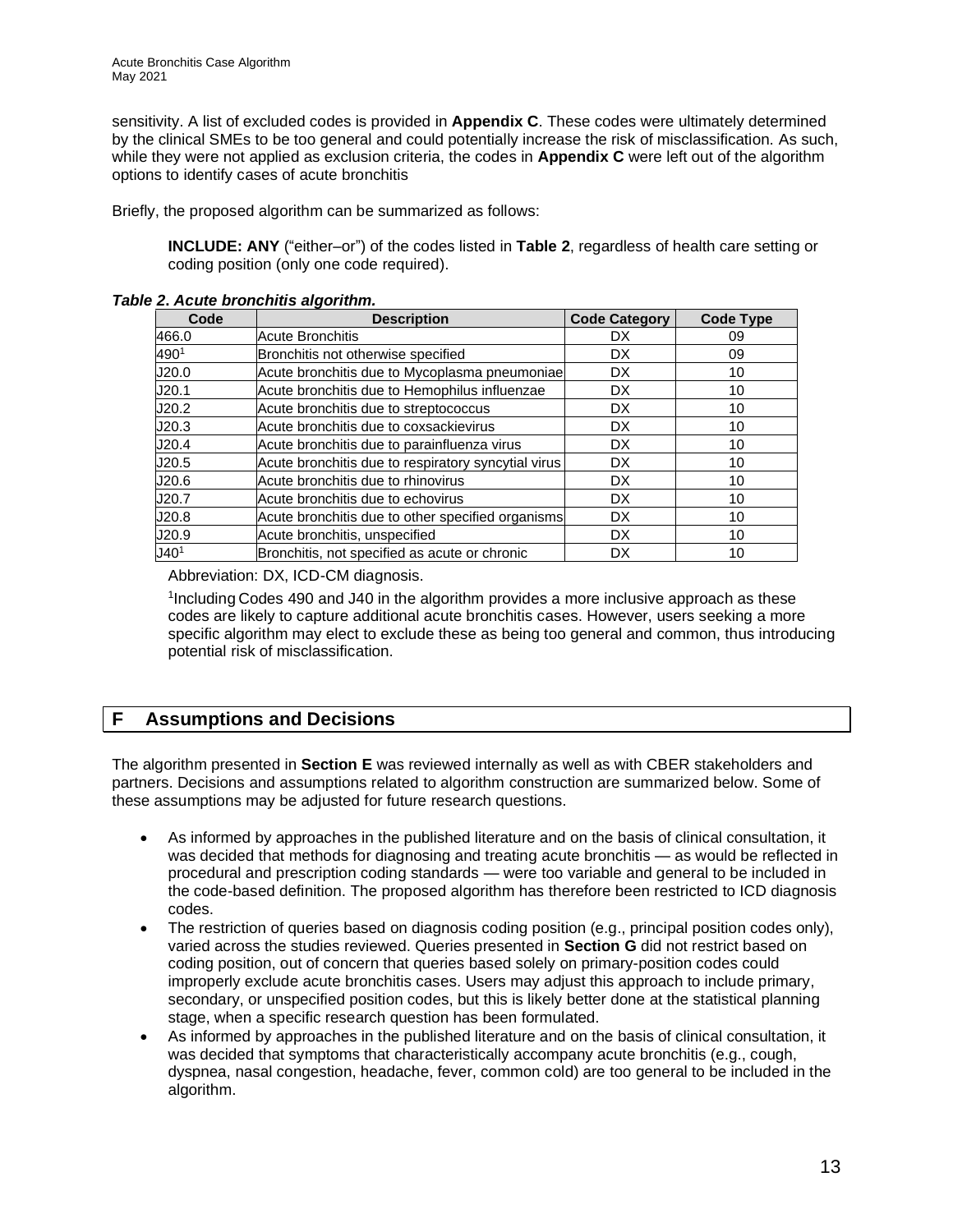- Additional codes included in algorithm for a more inclusive approach (ICD-9-CM 490; ICD-10-CM J40) were viewed as being more likely to identify acute bronchitis cases than chronic bronchitis cases and improve the sensitivity of the algorithm. However, these codes are general and may increase risk of misclassification, so users seeking a more specific algorithm may wish to exclude these codes.
- Risk windows used to determine the association of acute bronchitis with a particular exposure should be determined on the basis of the particular research question and exposure of interest, though a prior study used a risk window of 0-6 days and 0-29 days post-vaccination for two different rotavirus vaccinations given in conjunction with pneumococcal vaccination.<sup>6</sup>
- To define an incident occurrence, consideration could be given to including a "washout period" (to be defined depending on the study question), wherein individuals would be excluded from the study if they had an acute bronchitis event within a certain time period (e.g., six months) prior to the exposure of interest.

## <span id="page-13-1"></span><span id="page-13-0"></span>**G Algorithm Characterization**

#### *G1 Methods*

To summarize the epidemiology of acute bronchitis among a commercially insured population in the U.S., the workgroup used the IBM MarketScan Research Databases (Commercial and Medicare Supplemental), accessed via the Treatment Pathways<sup>v</sup> online analytic platform, to query and analyze the diagnostic codes included in the acute bronchitis algorithm (**[Table 2](#page-12-1)**). To gather the broadest range of cases to support a descriptive analysis, the analyses presented herein did not require exposure to a biologic product or restrict based on the diagnosis coding position. It is recommended that the proposed algorithm undergo a validation study prior to use, though future analytical studies should also tailor the algorithm specifications according to the study question of interest.

The figures presented below have been drawn from a large patient dataset during the study period of January 1, 2014–December 31, 2018. For all analyses, authors only queried ICD-9-CM codes for January 1, 2014–September 30, 2015 and ICD-10-CM codes for October 1, 2015–December 31, 2018. This was done out of recognition of the transition to ICD-10-CM on October 1, 2015 and an effort to exclude codes that were reported in error.

Counts of individual patients that had a diagnosis code related to acute bronchitis within a given calendar year, rather than counts of acute bronchitis codes, were presented. As such, counts relate to the first diagnosed acute bronchitis event for an individual during a given surveillance period (e.g., January 1– December 31, 2014), and individuals could only be counted once per surveillance period. Since we did not estimate the incidence of acute bronchitis in the study population, no washout period was applied.

Individuals had to be continuously enrolled in any enrollment category to be included in the analysis for a particular year. For example, patients had to be continuously enrolled from January 1 to December 31, 2014, to be included in the "2014" dataset. Age is calculated in Treatment Pathways as if each individual was born on July 1 of their given year of birth. Out of concern that the minimum continuous enrollment requirement could impact the inclusion of infants (i.e., those under one year of age), this population group has been left out of two charts that depict the proportions of individuals with acute bronchitis by age. Infants under one year of age were not excluded from queries of the absolute number of patients receiving an acute bronchitis diagnosis.

v IBM MarketScan Research. Insight for Better Healthcare. <https://marketscan.truvenhealth.com/marketscanportal/Portal.aspx>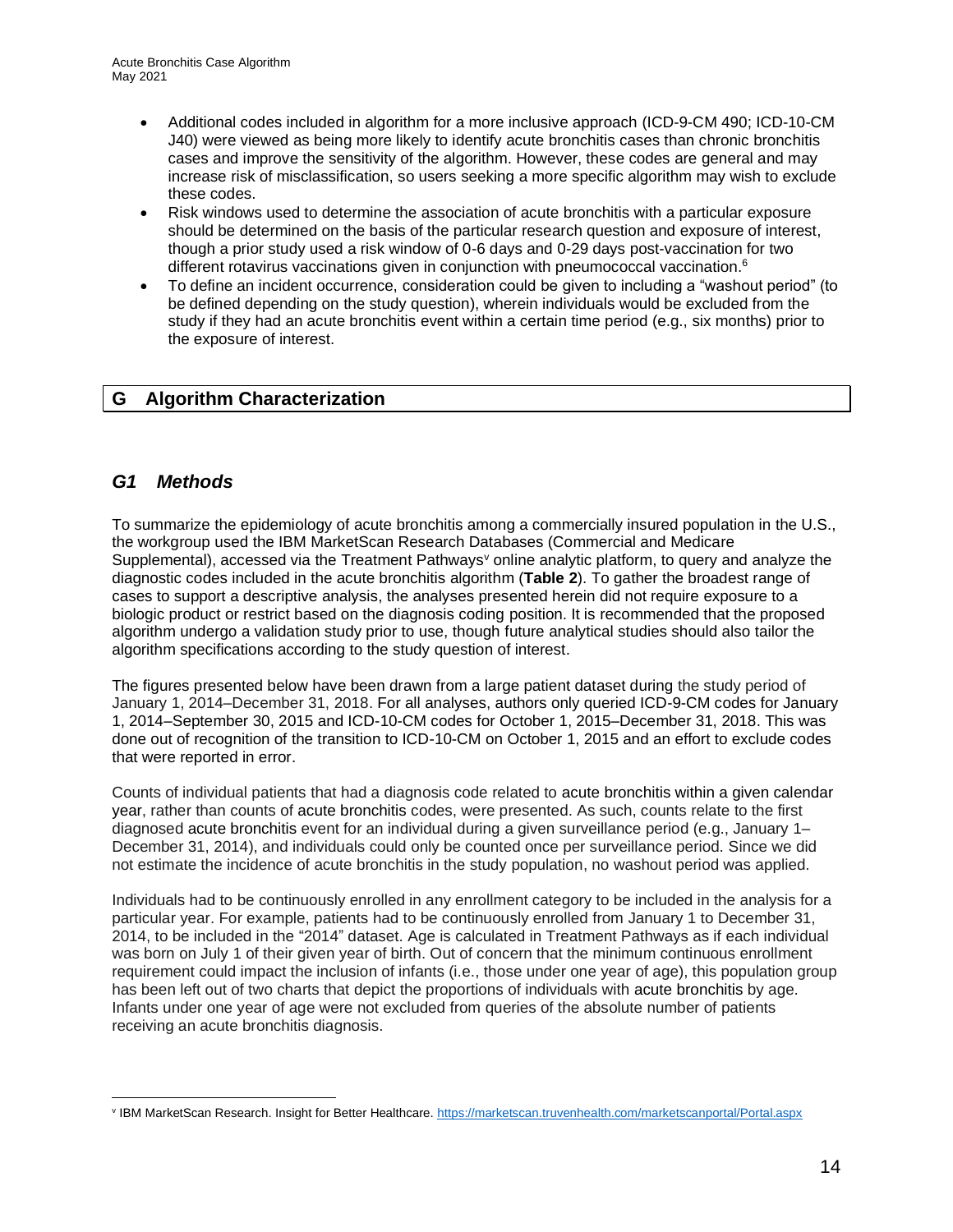Age- and gender-specific data on MarketScan Research Databases enrollment and counts of individuals receiving a diagnostic code for acute bronchitis were extracted. Code-specific queries described in **[Section E](#page-11-1)** are summarized in **[Appendix B](#page-34-0)**. In addition to the code-specific queries the authors executed queries that aggregated all ICD-9-CM codes, all ICD-10-CM codes, and all codes (ICD-9-CM and ICD-10- CM) for acute bronchitis.

# <span id="page-14-0"></span>*G2 Results*

Of the codes included in the acute bronchitis algorithm, codes for acute bronchitis (ICD-9-CM 466) and acute bronchitis, unspecified (ICD-10-CM J20.9) were the most frequently used during the study period. Of those receiving at least one acute bronchitis diagnosis between 2014 and 2018 (n=5,591,487), 36.5% (n=2,039,857) and 42.7% (n=2,385,978) had at least one ICD-9-CM 466 and ICD-10-CM J20.9 code, respectively.

**[Table 3](#page-14-1)** provides a summary of aggregate counts for ICD-9-CM and ICD-10-CM codes, suggesting that approximately 48.7–62.0 individuals per 1,000 individuals included in the MarketScan Research Databases received a code associated with acute bronchitis each year. Among a cohort of 46,153,898 patients that combined those continuously enrolled for at least one calendar year between January 1, 2014 and December 31, 2018, 5,591,487 individuals (12.1%) had at least one ICD-9-CM or ICD-10-CM diagnosis code for acute bronchitis.

|                                                           | Year       |            |            |            |            |  |  |  |
|-----------------------------------------------------------|------------|------------|------------|------------|------------|--|--|--|
| <b>Code/ Description</b>                                  | 2014       | $2015^a$   | 2016       | 2017       | 2018       |  |  |  |
| ICD-9-CM                                                  | 1,706,215  | 1,012,785  |            |            |            |  |  |  |
| ICD-10-CM                                                 |            | 439,631    | 1,268,829  | 1,090,306  | 943,538    |  |  |  |
| ICD-9-CM OR ICD-10-CM                                     | 1,706,215  | 1,371,053  | 1,268,829  | 1,090,306  | 943,538    |  |  |  |
| MarketScan Research<br>Databases Enrollment               | 28,407,959 | 22,117,235 | 21,616,291 | 19,563,847 | 19,371,891 |  |  |  |
| Proportion of Patients with<br>Acute Bronchitis per 1,000 | 60.1       | 62.0       | 58.7       | 55.7       | 48.7       |  |  |  |
| <b>Enrolled Population</b>                                |            |            |            |            |            |  |  |  |

<span id="page-14-1"></span>*Table 3. Counts of patients with acute bronchitis by code set and year.*

Abbreviations: ICD-9-CM, International Classification of Diseases, Ninth Revision, Clinical Modification; ICD-10-CM, International Classification of Diseases, Tenth Revision, Clinical Modification.

<sup>a</sup> In 2015, queries combining ICD-9-CM and ICD-10-CM codes returned lower patient counts than when codes were queried individually. This is because of cases in which both ICD-9-CM and ICD-10-CM codes were reported for the same individual, in the January–September and October–December timeframe, respectively.

<sup>b</sup> Proportions were calculated using the counts in the "ICD-9-CM OR ICD-10-CM" row.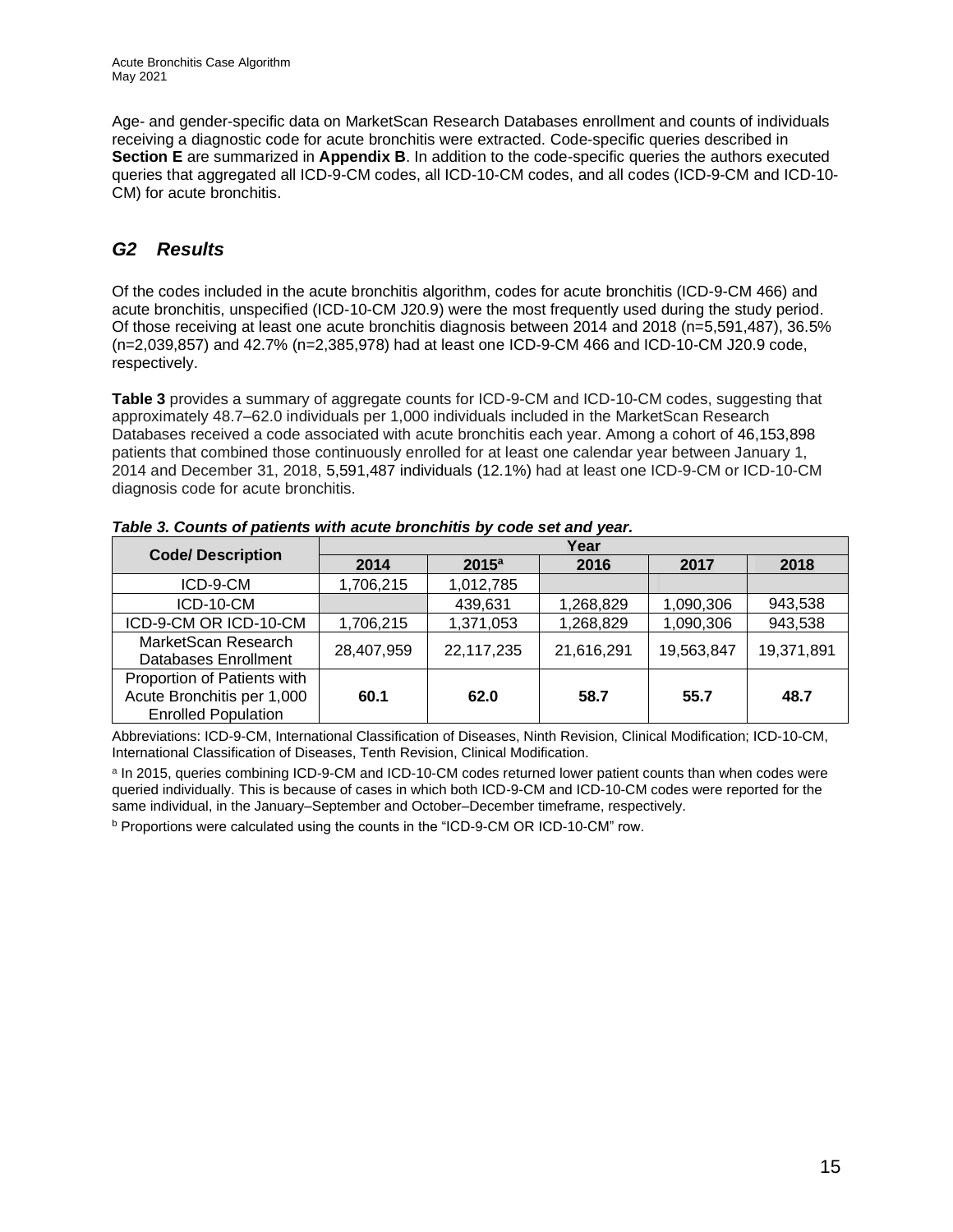The workgroup assessed whether the 2015 transition to ICD-10-CM and any associated changes in coding practices resulted in notable shifts in the frequency of acute bronchitis. **[Figure 1](#page-15-0)** illustrates the proportion of the enrolled population with an acute bronchitis diagnosis and suggests that the transition did not result in a substantial change to the proportion of individuals receiving an acute bronchitis diagnosis, though the proportion of patients receiving an acute bronchitis diagnosis decreased since 2016. This decrease may be attributable in part to changes in the coding process following the transition from ICD-9-CM to ICD-10-CM codes. The utilization of ICD-10-CM codes, which can account for specific etiologic factors, may have resulted in the identification of more relevant acute bronchitis cases. Independent analyses also indicated a decrease in the proportion of patients receiving a diagnosis for Bell's palsy, COPD, acute respiratory distress syndrome and pneumonia for the same time period. Therefore, this decrease may also be due to incomplete data capture in the MarketScan Research Databases for the most current year available (2018).



<span id="page-15-0"></span>*Figure 1. Proportion of patients with acute bronchitis per 1,000 enrolled, by year (2014–2018).*

Note: In 2015, a patient could receive both an ICD-9-CM and an ICD-10-CM diagnosis, in the January–September and October–December timeframe, respectively.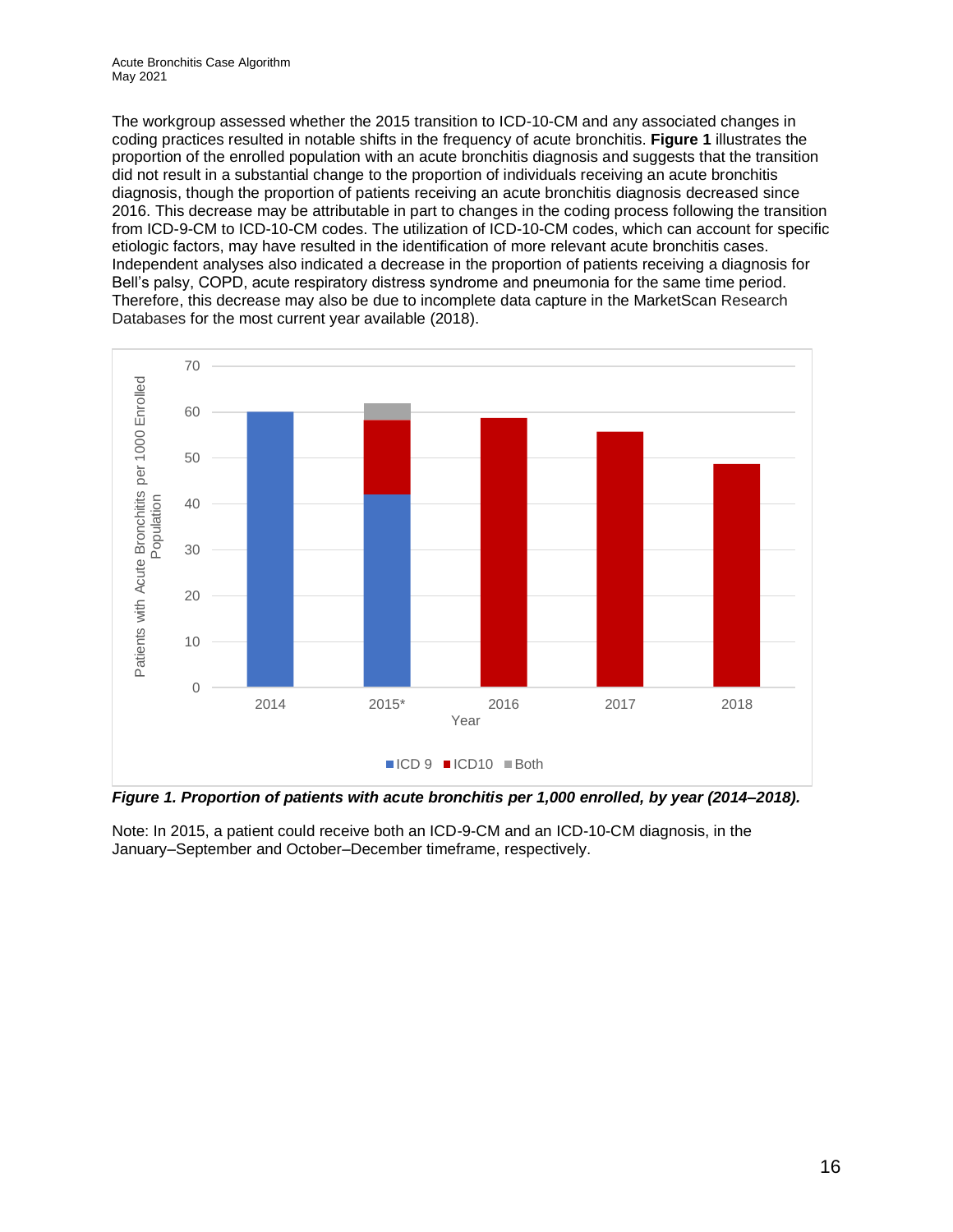**[Figure 2](#page-16-0)** presents counts of patients with an acute bronchitis diagnosis (ICD-9-CM codes 466.0 and 490) stratified by age group. Counts were calculated for the timeframe of January 1, 2014 to September 30, 2015 among the cohort of 33,216,843 patients who were continuously enrolled for at least one calendar year between January 1, 2014 and December 31, 2015. There were 2,668,721 (8.0%) with at least one diagnosis for acute bronchitis during this period, with an average age at first diagnosis of 42 years.



<span id="page-16-0"></span>**Figure 2. Patients with at least one diagnosis code for acute bronchitis (ICD-9-CM codes 466.0 and 490), January 1, 2014–September 30, 2015, stratified by age.**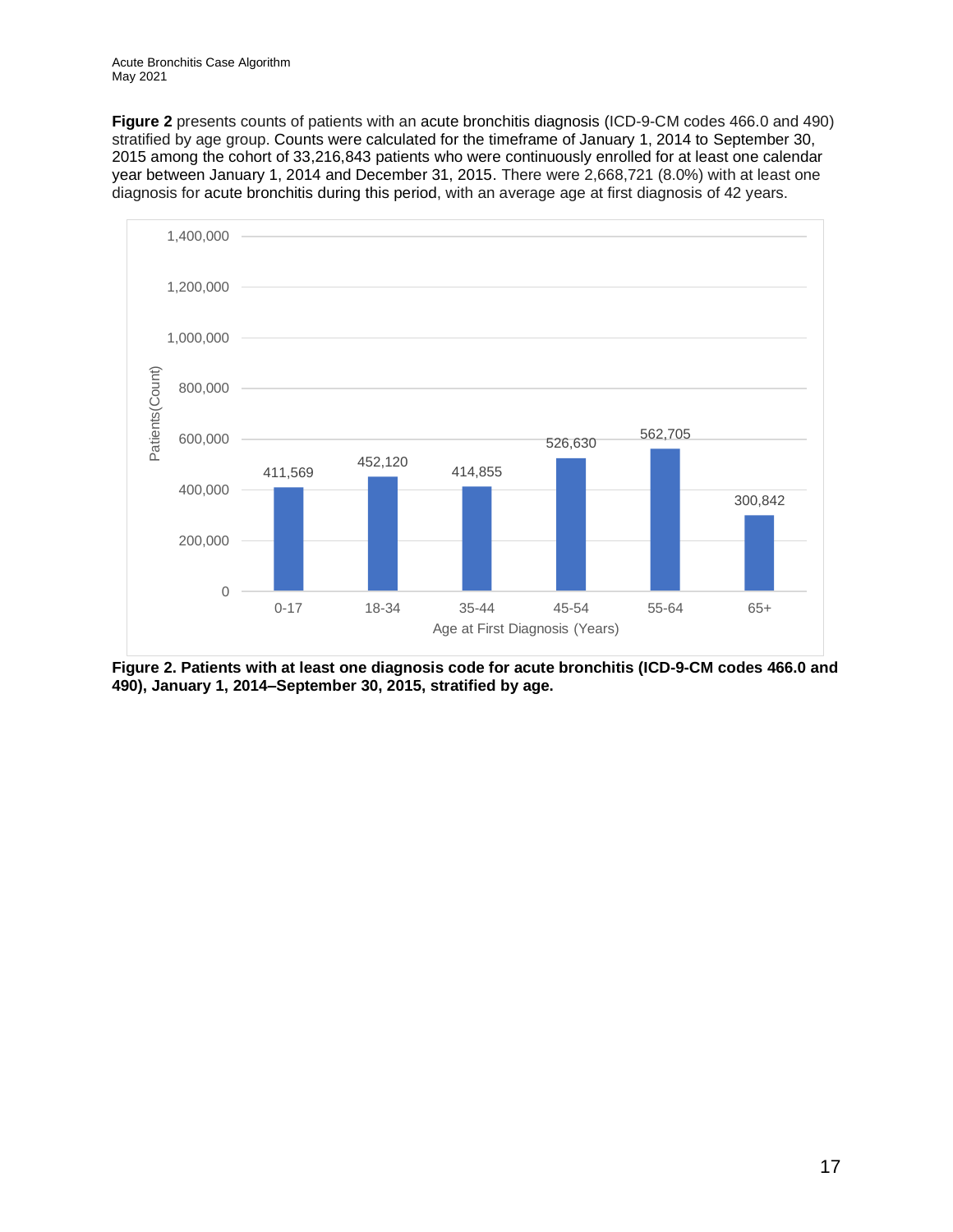Acute Bronchitis Case Algorithm May 2021

**[Figure 3](#page-17-0)** presents counts of patients with acute bronchitis (ICD-10-CM J20.X, J40) stratified by age group. Counts were drawn from a cohort of 35,337,738 patients who were continuously enrolled for at least one calendar year between October 1, 2015 and December 31, 2018 (i.e., January 1–December 31 for at least one of 2015, 2016, 2017, or 2018). Among 3,478,122 individuals (9.8%) with at least one diagnosis for acute bronchitis during this time period, the average age at first diagnosis was 42 years.



<span id="page-17-0"></span>*Figure 3. Patients with at least one diagnosis code for acute bronchitis (ICD-10-CM codes listed in [Table 2\)](#page-12-1), October 1, 2015–December 31, 2018, stratified by age.*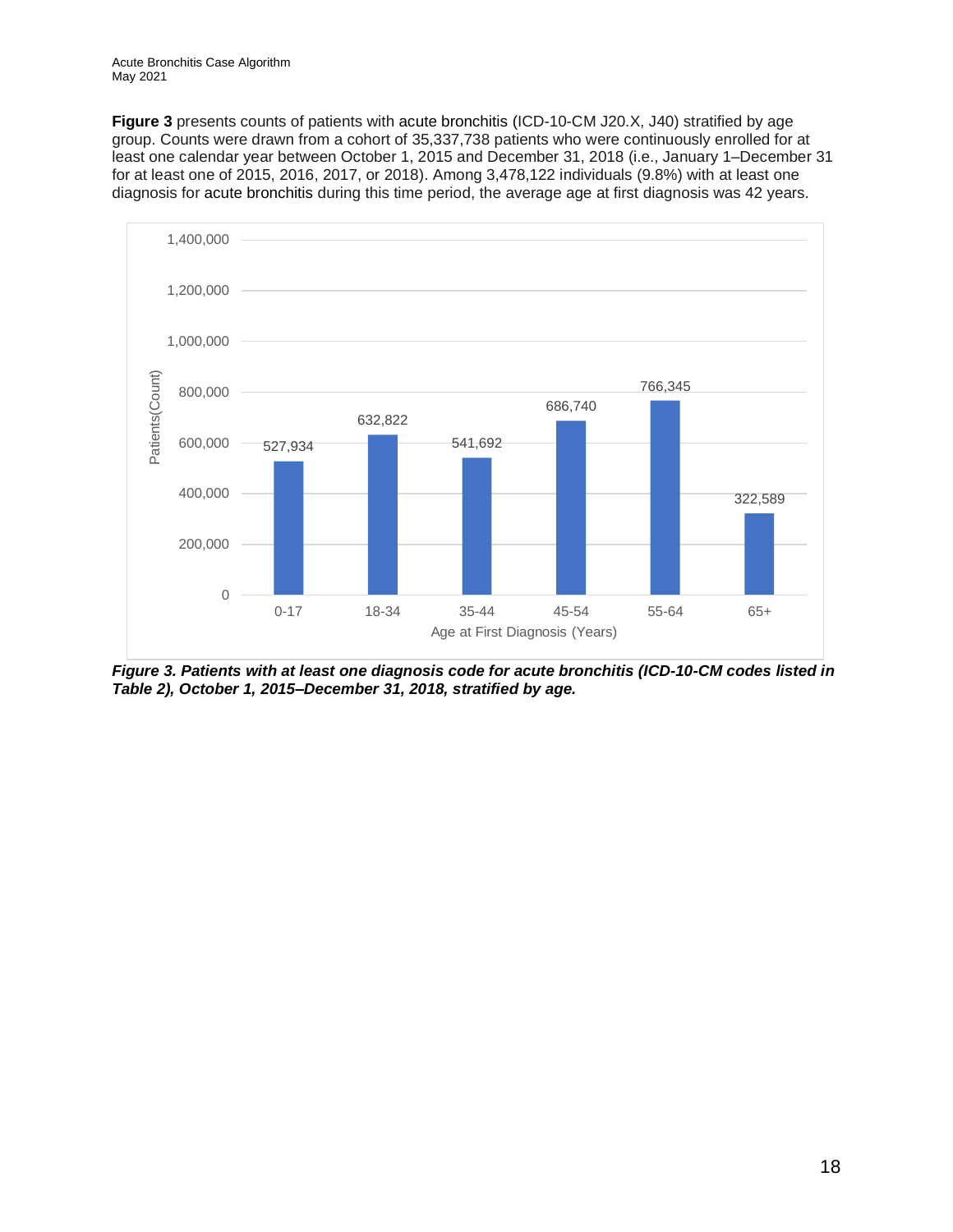Acute Bronchitis Case Algorithm May 2021

**[Figure 4](#page-18-0)** presents count of patients with either an ICD-9-CM or ICD-10-CM code for acute bronchitis among a cohort of 46,153,898 individuals who were continuously enrolled for at least one calendar year between 2014 and 2018. Among 5,591,487 individuals (12.1%) who received a diagnosis code for acute bronchitis between January 1, 2014, and December 31, 2018, the average age at first diagnosis was 41 years. Absolute patient counts were highest in the age group of 55–64 years, with the lowest absolute counts in the 65+ age group, though this may be due to a smaller enrolled population group as individuals move off of commercial insurance plans (as discussed in the context of **[Figure 5](#page-19-0)**, below).



<span id="page-18-0"></span>*Figure 4. Patients with at least one diagnosis code for acute bronchitis (ICD-9-CM or ICD-10-CM), January 1, 2014–December 31, 2018, stratified by age.*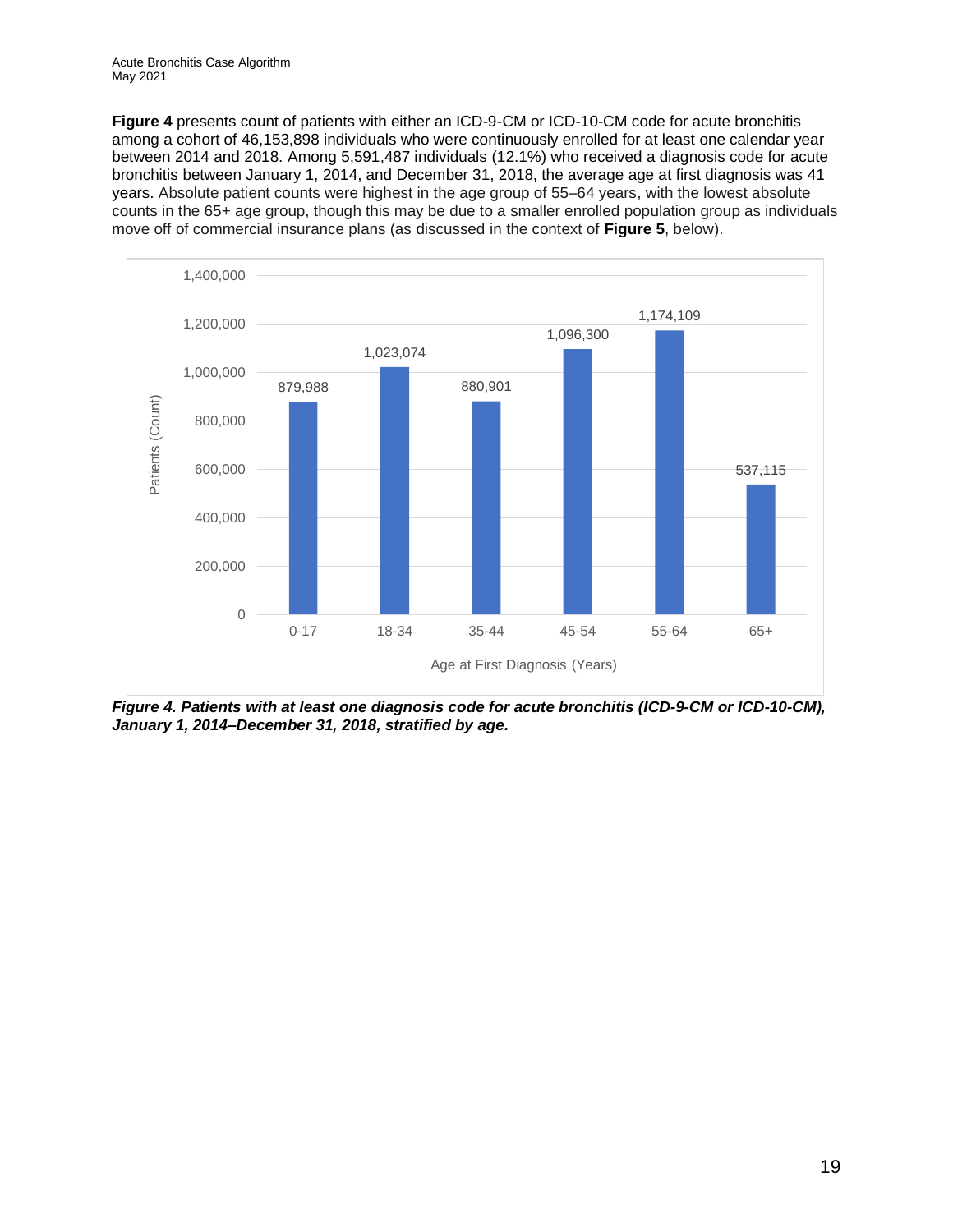**[Figure 5](#page-19-0)** summarizes the proportion of the population aged 1-85+ years with at least one ICD-9-CM or ICD-10-CM code for acute bronchitis (per 1,000 population enrolled in the MarketScan Research Databases) between January 1, 2014, and December 31, 2018, by age and gender. Patients 85 years of age and older were grouped to minimize the effect of unstable estimates due to the smaller enrolled population sizes available in this age range in the commercially insured population. The 46 million-patient cohort was used for this analysis and individuals were required to be enrolled for at least one calendar year between 2014 and 2018 but were not required to be enrolled for the full five-year period to be included in the calculations. The results suggest that the proportion of patients with acute bronchitis increases with age, with peaks in early childhood (3–5 years) and late adolescence (15–20 years) that are followed by a slow increase to about 65 years of age. At 65 years, the proportion of individuals experiencing acute bronchitis decreases sharply, though this may be due to shifts in enrollment as individuals move off of commercial insurance plans, and proportions begin to increase again after 65 years of age. In addition, the results indicate that the proportion of patients with acute bronchitis is distributed evenly between boys and girls, though a consistently higher proportion was observed in adult women aged 20-80 years old relative to men of the same age.



<span id="page-19-0"></span>*Figure 5. Proportion of patients (1–85+)\* with at least one diagnosis code for acute bronchitis (ICD-9-CM or ICD-10-CM) per 1,000 population, by age and gender (January 1, 2014–December 31, 2018).*

\*Out of concern that the minimum continuous enrollment requirement could impact the inclusion of infants (i.e., those under 1 year old), the proportion of those under 1 year old experiencing acute bronchitis is excluded from the chart.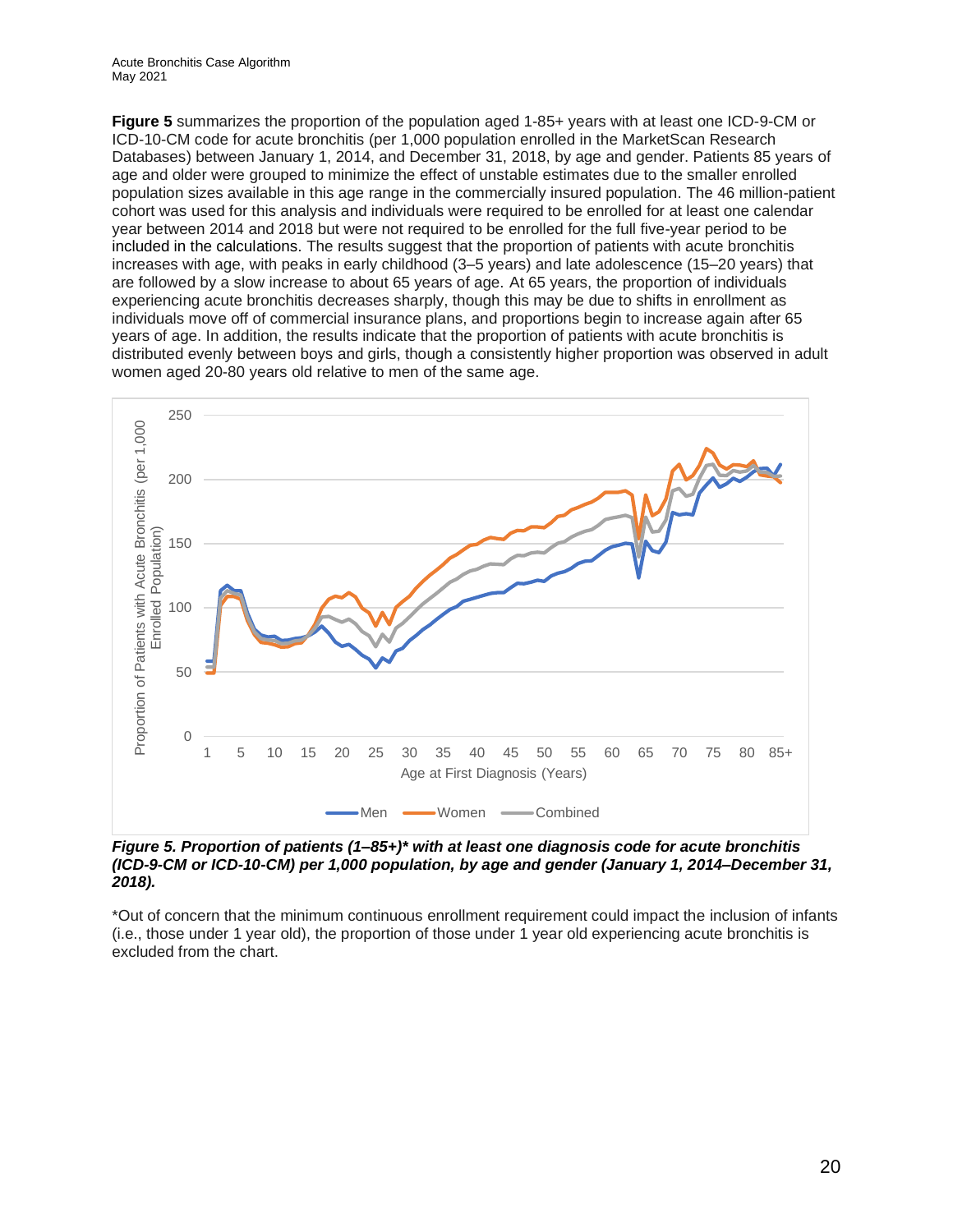The workgroup also assessed whether there was a notable variation in the proportion of patients with acute bronchitis by calendar year of diagnosis. **[Figure 6](#page-20-0)** presents the annual proportions of patients with a diagnosis code for acute bronchitis for ages 1–85+ years. Results suggest that proportions were consistent across calendar years, though lower proportions were observed for 2018. It should be noted that the proportions presented in **[Figure 6](#page-20-0)** are substantially lower than those in **[Figure 5](#page-19-0)**, where acute bronchitis encounters were queried for the entire 2014–2018 period instead of for a single year.



<span id="page-20-0"></span>*Figure 6. Proportion of patients (1–85+)\* with at least one diagnosis code for acute bronchitis (ICD-9-CM or ICD-10-CM) per 1,000 population, by age and calendar year (January 1, 2014– December 31, 2018).*

\*Out of concern that the minimum continuous enrollment requirement could impact the inclusion of infants (i.e., those under 1 year old), the proportion of those under 1 year old experiencing acute bronchitis is excluded from the chart.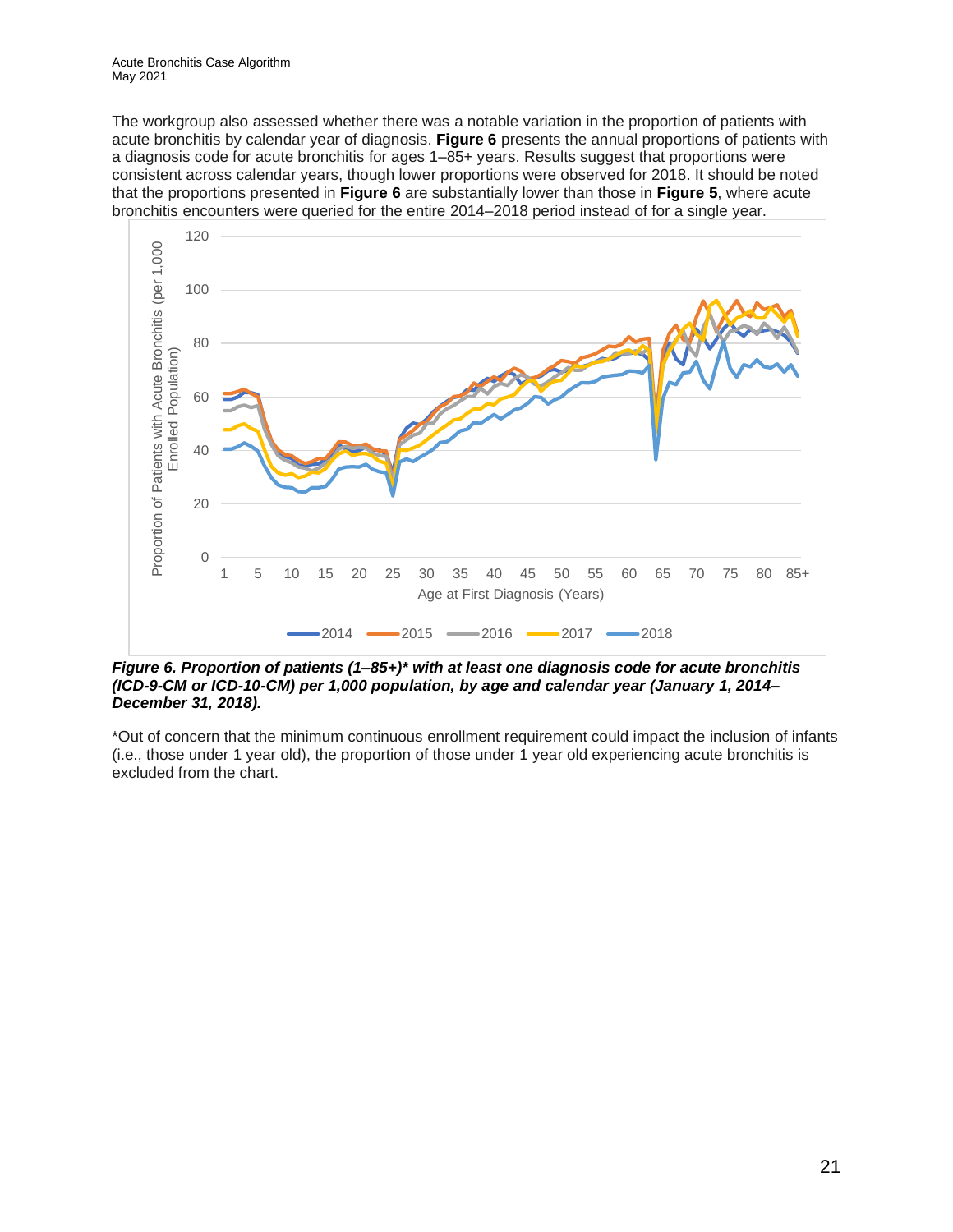Analyses were also conducted to test whether there was a temporal association in the occurrence or reporting of acute bronchitis according to the time of the year, possibly as a result of an association with weather patterns or vaccination schedules. To test this, enrollment and acute bronchitis encounter data for January 1–June 30 and July 1–December 31 were queried for each year. As presented in **[Table 4](#page-21-0)** and **[Figure 7](#page-21-1)**, the proportion of patients experiencing acute bronchitis was lower in the second half of the year across the entire study period.

| and $\overline{CD}$ -10-CM couss, stratified by three or year (2014–2010). |                      |            |            |            |            |  |  |  |
|----------------------------------------------------------------------------|----------------------|------------|------------|------------|------------|--|--|--|
|                                                                            | <b>Calendar Year</b> |            |            |            |            |  |  |  |
| <b>Description</b>                                                         | 2014                 | 2015       | 2016       | 2017       | 2018       |  |  |  |
| January-June patient count                                                 | 1,038,719            | 886,981    | 815,465    | 704,196    | 623,872    |  |  |  |
| July-December patient count                                                | 941,032              | 691,669    | 549,457    | 547,922    | 459,290    |  |  |  |
| January-June enrollment                                                    | 31,110,014           | 24,094,695 | 23,531,649 | 21,406,675 | 21,225,754 |  |  |  |
| July-December enrollment                                                   | 30,867,380           | 23,759,879 | 23,759,879 | 20,866,148 | 20,866,232 |  |  |  |
| January-June proportion (per<br>1,000 enrolled)                            | 33.4                 | 36.8       | 34.7       | 32.9       | 29.4       |  |  |  |
| July-December proportion<br>(per 1,000 enrolled)                           | 30.5                 | 29.1       | 23.1       | 26.3       | 22.0       |  |  |  |

<span id="page-21-0"></span>*Table 4***.** *Counts and proportions of patients experiencing acute bronchitis\*, defined by ICD-9-CM and ICD-10-CM codes, stratified by time of year (2014–2018).*

\* The sum of the proportions presented here exceeds those presented for full calendar years. This is because a patient can be counted in both time periods when queries are run separately, whereas they would only be counted once when the query spans the full year.



<span id="page-21-1"></span>*Figure 7. Proportion of patients with at least one diagnosis code for acute bronchitis (ICD-9-CM or ICD-10-CM) per 1,000 population, stratified by time of year (2014–2018).*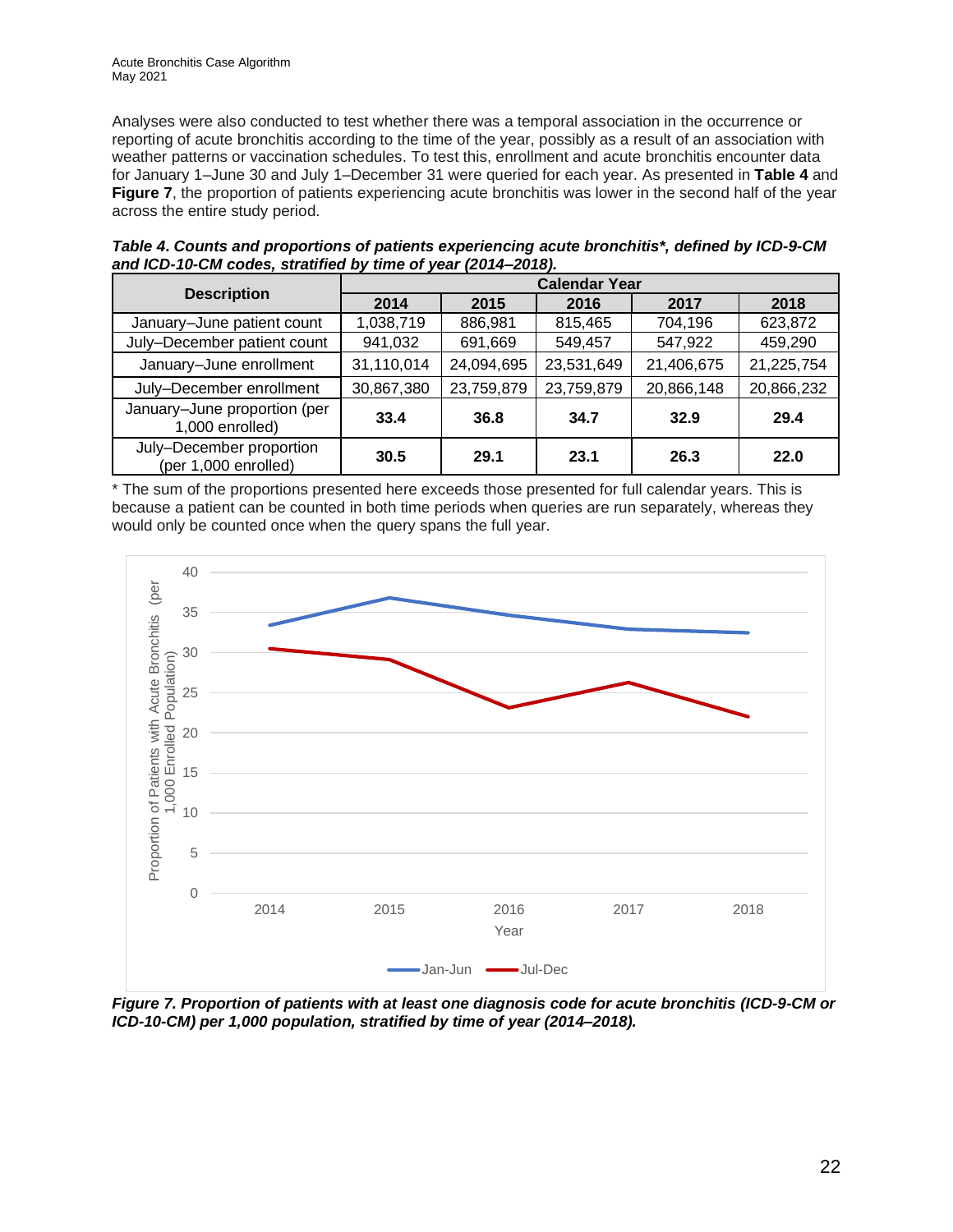#### <span id="page-22-0"></span>**H Discussion and Conclusion**

The objective of this structured literature review was to understand and assess the validity of electronic coding algorithms for identifying acute bronchitis from administrative claims and EHRs/EMRs using billing codes.

Among the 25 publications identified, one U.S. study<sup>2</sup> and two Canadian studies<sup>10,11</sup> reported validation of acute bronchitis algorithms defined in claims, two U.S. studies<sup>1,12</sup> reported validation of acute bronchitis algorithms defined in EHRs, while one U.S.<sup>13</sup> and two international studies<sup>14,15</sup> reported performance measures for EMR-based coding algorithms. It is unclear how diagnostic code-based algorithms would perform differently in EHR compared to claims databases, beyond the differences that already occur within different databases of either EHR or claims. Validated EHR-based algorithms consisting of billing diagnosis codes were assessed for the completeness of the code lists in this report. In the two published U.S. validation studies which applied an ICD-9-CM algorithm to identify cases of acute bronchitis in EHR or administrative databases, the authors employed chart review to assess the validity of ICD-9-CM codes 466.0 and 490 in their respective databases, reporting moderate PPV (67–79%) and high sensitivity (88%).1,2 In addition, several U.S. studies were identified that applied billing codes to identify acute bronchitis cases using both ICD-9-CM codes 466.0 and 490.0,<sup>16-20</sup> or only ICD-9-CM 466.0.  $^{23-28}$  These findings — in combination with international non-validation studies — were used to develop an updated algorithm that was revised via consultation with clinical SMEs.

The algorithm was then applied in the MarketScan Research Databases, accessed via the Treatment Pathways analytic tool, to test the feasibility of algorithm use and conduct some initial analyses describing the epidemiology of acute bronchitis in a U.S. database of commercially insured patients. Findings suggest that approximately 48.7–62.0 individuals per 1,000 population experienced at least one acute bronchitis event per year between 2014 and 2018. This finding is consistent with prior research reporting a range of 44–54 cases per 1,000 population.<sup>33</sup> It should again be emphasized that only one case per person could be counted per query time period, and that a single individual might have experienced multiple episodes of acute bronchitis during the study period.

The average age at first diagnosis of acute bronchitis within the surveillance period was approximately 41 years. However, consistent with prior research, peaks in the proportion of patients experiencing acute bronchitis were observed in early childhood and late adolescence.<sup>34</sup> A higher average age of diagnosis may be attributable in part to a gradual increase in the proportion of patients with acute bronchitis until 65 years of age.

The proportion of patients experiencing acute bronchitis was higher among females until older age (80– 85 years). Prior studies have also reported a higher frequency of female patients with acute bronchitis,<sup>33,35</sup> although a literature review has reported males as being more commonly affected with lower respiratory infections.<sup>36</sup> This finding may be due in part to differences in health-seeking behavior impacting the proportion of individuals with clinically observed bronchitis. Also, the proportion of patients experiencing acute bronchitis appeared to vary substantially between the first and second halves of the calendar year, with a higher proportion of patients experiencing acute bronchitis in the first half of the year across all years of the study period. These findings are consistent with a prior study in the United Kingdom which found a peak in acute bronchitis cases in January to February and a nadir in August.<sup>37</sup> Future analysis of the MarketScan Research Databases could consider a more granular analysis of whether seasons or specific months are associated with peaks in acute bronchitis.

Strengths of this study are the development of an acute bronchitis algorithm using ICD-9-CM and ICD-10- CM code standards, based on a structured review of acute bronchitis code definitions and active engagement with clinical SMEs. To assess the plausibility of the algorithm, it was applied in a large administrative claims database to characterize acute bronchitis in the commercially insured U.S. population and generate descriptive statistics. The study also includes important limitations that should be considered in interpreting findings. First, a limited number of acute bronchitis validation studies were identified in the literature. In the two U.S. studies, PPV ranged from 67% to 79%, with a sensitivity of 88%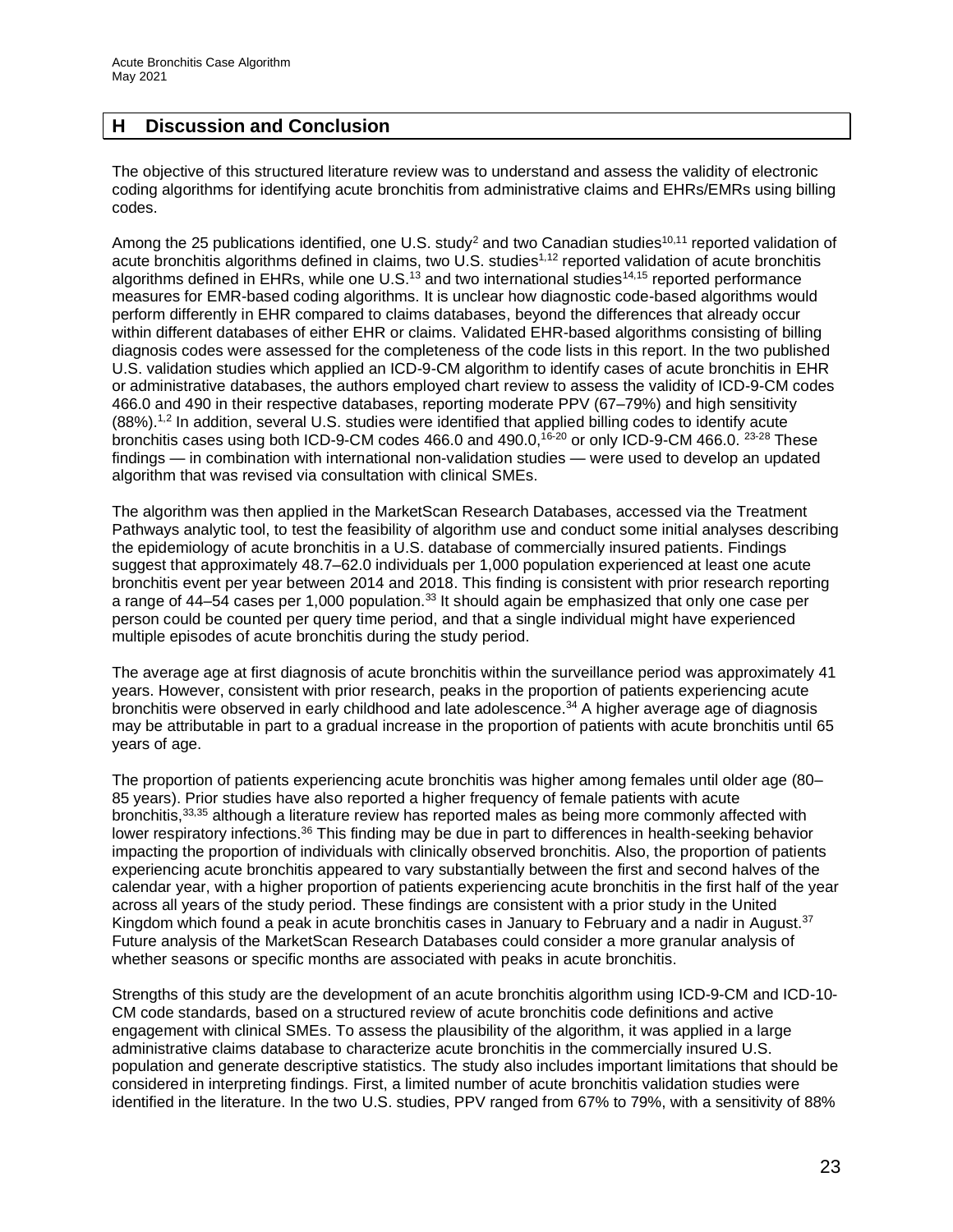reported in one study.<sup>1</sup> The workgroup sought to optimize algorithm sensitivity by making the algorithm more inclusive and including the ICD-9-CM 490 and ICD-10-CM J40 codes for bronchitis not otherwise specified (as acute or chronic), though this approach could increase the risk of misclassification by including chronic bronchitis cases. Users seeking to prioritize specificity may want to exclude ICD-9-CM code 490 and ICD-10-CM code J40, and only use those specific to acute bronchitis (ICD-9-CM 466.0; ICD-10-CM J20.X). The analyses conducted in the MarketScan Research Databases should be viewed as exploratory and generalizable to the U.S. population that is commercially insured, and additional studies among populations with different insurance coverage would be required to validate the results and observations stemming from these queries. The algorithm is likely to capture patients with more severe acute bronchitis that requires medical attendance, but many cases of acute bronchitis are not medically attended or reported. The absence of universal diagnostic practices could also result in underascertainment of acute bronchitis cases, and results for the algorithm characterization analyses should be considered conservative estimates.

Besides utilizing a pre-defined algorithm consisting of a code list sometimes in combination with health care settings, diagnosis positions, and/or a time window to identify potential cases in administrative databases, predictive modelling or machine learning is another potential tool to identify the health outcome of interest when it cannot be reliably identified using the traditional code-based approach. In the case of acute bronchitis where a moderate PPV was reported in the literature using pre-defined coding algorithms, predictive modelling or machine learning approach may be considered.

#### <span id="page-23-0"></span>**I Acknowledgements**

Development of the acute bronchitis algorithm and report benefitted from significant engagement with the FDA CBER team members and their partners. We thank them for their contributions and feedback. Additional feedback on the proposed algorithm and draft report was provided by IBM Watson Health, Acumen (Laurie Feinberg, Nirmal Choradia) and Epi Excellence LLC.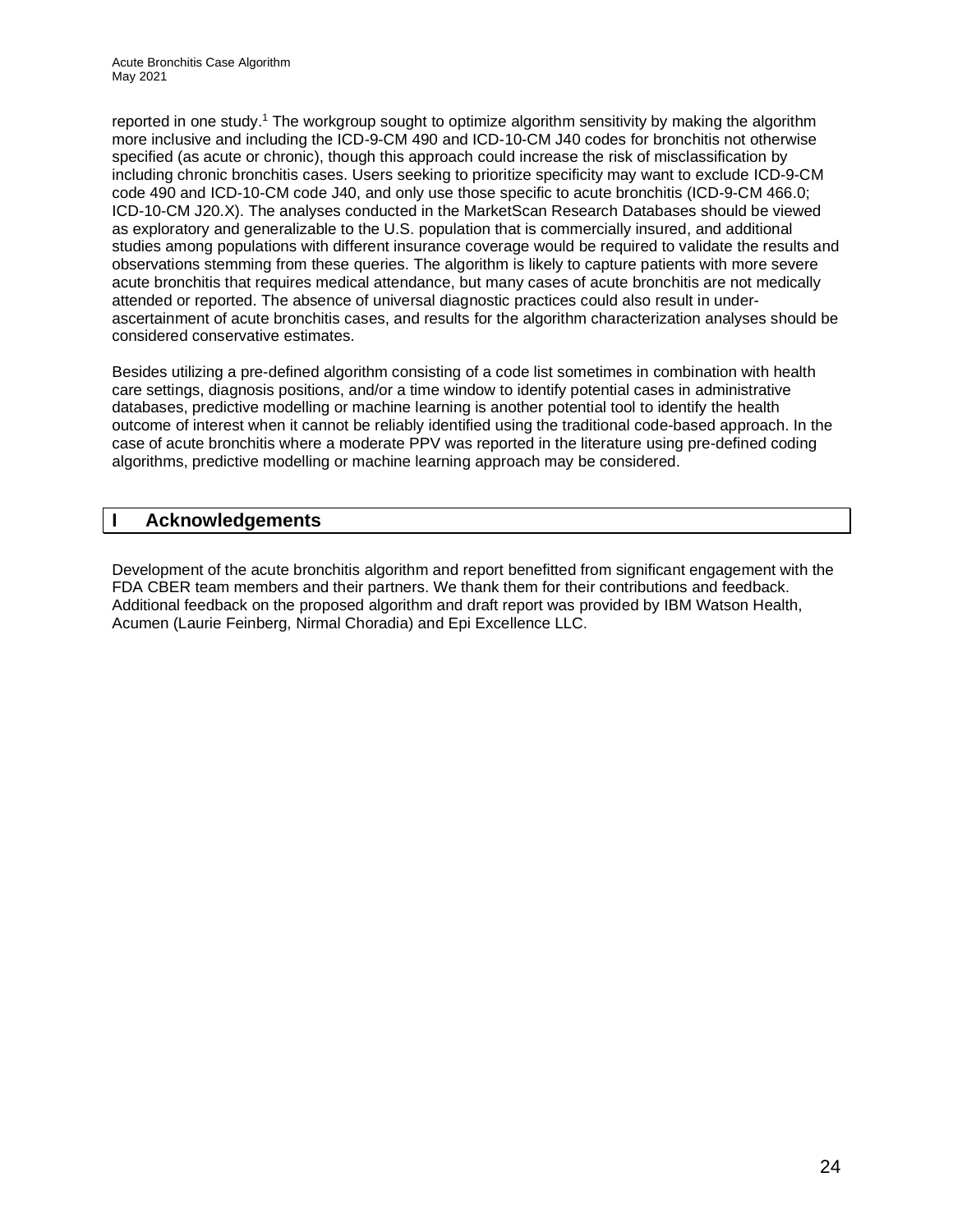<span id="page-24-0"></span>

| J        | <b>References</b>                                                                                                                                                                                                                                                                                       |
|----------|---------------------------------------------------------------------------------------------------------------------------------------------------------------------------------------------------------------------------------------------------------------------------------------------------------|
| 1.       | Linder JA, Bates DW, Williams DH, Connolly MA, Middleton B. Acute infections in primary care:<br>accuracy of electronic diagnoses and electronic antibiotic prescribing. J Am Med Inform Assoc.<br>Jan-Feb 2006;13(1):61-6. doi:10.1197/jamia.M1780                                                     |
| 2.       | Maselli JH, Gonzales R. Measuring antibiotic prescribing practices among ambulatory physicians:<br>accuracy of administrative claims data. J Clin Epidemiol. Feb 2001;54(2):196-201.<br>doi:10.1016/s0895-4356(00)00269-9                                                                               |
| 3.       | Hueston WJ, Mainous AG, 3rd. Acute bronchitis. Am Fam Physician. Mar 15 1998;57(6):1270-6,<br>1281-2.                                                                                                                                                                                                   |
| 4.<br>5. | Kinkade S, Long NA. Acute Bronchitis. Am Fam Physician. Oct 1 2016;94(7):560-565.<br>Singh A, Avula A, Zahn E. Acute Bronchitis. StatPearls. 2020.                                                                                                                                                      |
| 6.       | Haber P, Amin M, Ng C, Weintraub E, McNeil MM. Reports of lower respiratory tract infection<br>following dose 1 of RotaTeq and Rotarix vaccines to the Vaccine Adverse Event Reporting<br>System (VAERS), 2008-2016. Hum Vaccin Immunother. 2018;14(11):2755-2759.<br>doi:10.1080/21645515.2018.1491509 |
| 7.       | Braman SS. Chronic cough due to acute bronchitis: ACCP evidence-based clinical practice<br>guidelines. Chest. Jan 2006;129(1 Suppl):95S-103S. doi:10.1378/chest.129.1_suppl.95S                                                                                                                         |
| 8.       | Mudarri DH. Valuing the Economic Costs of Allergic Rhinitis, Acute Bronchitis, and Asthma from<br>Exposure to Indoor Dampness and Mold in the US. J Environ Public Health. 2016;2016:2386596.<br>doi:10.1155/2016/2386596                                                                               |
| 9.       | Soni A. The Five Most Costly Children's Conditions, 2006: Estimates for the U.S. Civilian<br>Noninstitutionalized Children, Ages 0-17. Statistical Brief #242. April 2009 2009;Agency for<br>Healthcare Research and Quality.                                                                           |
| 10.      | Cadieux G, Tamblyn R. Accuracy of physician billing claims for identifying acute respiratory<br>infections in primary care. Health Serv Res. Dec 2008;43(6):2223-38. doi:10.1111/j.1475-<br>6773.2008.00873.x                                                                                           |
| 11.      | Cadieux G, Buckeridge DL, Jacques A, Libman M, Dendukuri N, Tamblyn R. Accuracy of<br>syndrome definitions based on diagnoses in physician claims. BMC Public Health. Jan 7<br>2011;11:17. doi:10.1186/1471-2458-11-17                                                                                  |
| 12.      | Renati S, Linder JA. Necessity of office visits for acute respiratory infections in primary care. Fam<br>Pract. Jun 2016;33(3):312-7. doi:10.1093/fampra/cmw019                                                                                                                                         |
| 13.      | Betancourt JA, Hakre S, Polyak CS, Pavlin JA. Evaluation of ICD-9 Codes for Syndromic<br>Surveillance in the Electronic Surveillance System for the Early Notification of Community-Based<br>Epidemics. Military Medicine. 2007;172(4):346-352. doi:10.7205/milmed.172.4.346                            |
| 14.      | Hwee J, Sung L, Kwong JC, Sutradhar R, Tu K, Pole JD. Use of physician billing claims to<br>identify infections in children. PLOS ONE. 2018;13(11):e0207468.<br>doi:10.1371/journal.pone.0207468                                                                                                        |
| 15.      | Sukanya C. Validity of Principal Diagnoses in Discharge Summaries and ICD-10 Coding<br>Assessments Based on National Health Data of Thailand. Healthc Inform Res. Oct<br>2017;23(4):293-303. doi:10.4258/hir.2017.23.4.293                                                                              |
| 16.      | Gonzales R, Anderer T, McCulloch CE, et al. A cluster randomized trial of decision support<br>strategies for reducing antibiotic use in acute bronchitis. JAMA Intern Med. Feb 25<br>2013;173(4):267-73. doi:10.1001/jamainternmed.2013.1589                                                            |
| 17.      | Roth S, Gonzales R, Harding-Anderer T, et al. Unintended consequences of a quality measure<br>for acute bronchitis. Am J Manag Care. Jun 1 2012;18(6):e217-24.                                                                                                                                          |
| 18.      | Stone S, Gonzales R, Maselli J, Lowenstein SR. Antibiotic prescribing for patients with colds,<br>upper respiratory tract infections, and bronchitis: A national study of hospital-based emergency<br>departments. Ann Emerg Med. Oct 2000;36(4):320-7. doi:10.1067/mem.2000.109341                     |
| 19.      | Mainous AG, 3rd, Hueston WJ, Davis MP, Pearson WS. Trends in antimicrobial prescribing for<br>bronchitis and upper respiratory infections among adults and children. Am J Public Health. Nov<br>2003;93(11):1910-4. doi:10.2105/ajph.93.11.1910                                                         |
| 20.      | Morgan JR, Drainoni M, Christiansen C, Barlam T. Patient-Provider Race and Sex Concordance:<br>New Insights into Antibiotic Prescribing for Acute Bronchitis. Journal of Health Disparities<br>Research and Practice. 2017;10(4)                                                                        |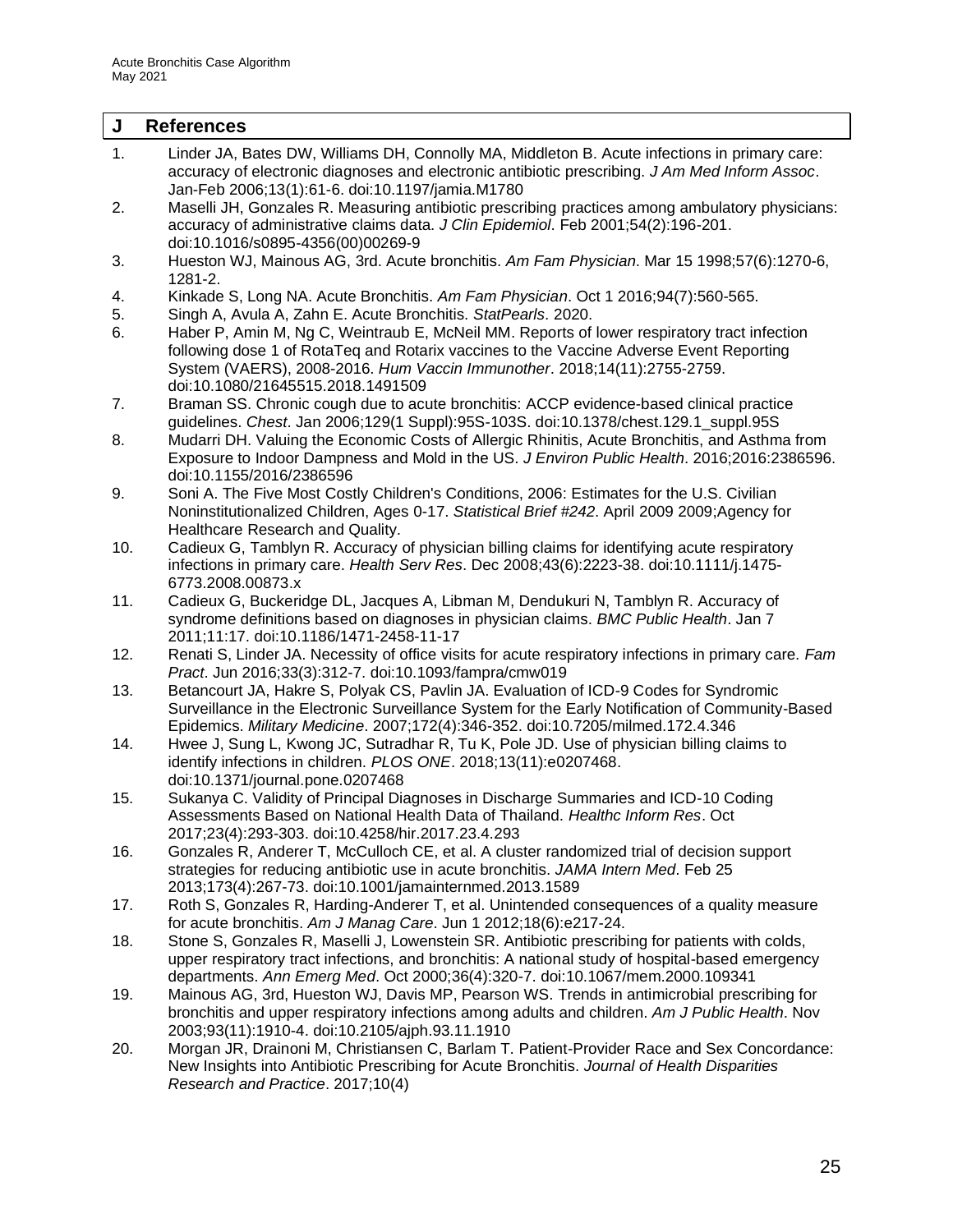- 21. Veljanovski J, Ouellette DR. Risk factors for respiratory hospitalizations in a population of patients with a clinical diagnosis of COPD. *Int J Chron Obstruct Pulmon Dis*. 2018;13:1061-1069. doi:10.2147/COPD.S157230
- 22. Hall KK, Philbrick J, Nadkarni M. Evaluation and treatment of acute bronchitis at an academic teaching clinic. *Am J Med Sci*. Jan 2003;325(1):7-9. doi:10.1097/00000441-200301000-00002
- 23. Smith BM, Evans CT, Kurichi JE, Weaver FM, Patel N, Burns SP. Acute respiratory tract infection visits of veterans with spinal cord injuries and disorders: rates, trends, and risk factors. *J Spinal Cord Med*. 2007;30(4):355-61. doi:10.1080/10790268.2007.11753951
- 24. Groothuis JR, Fryzek JP, Makari D, Steffey D, Martone WJ. Respiratory syncytial virus hospitalization trends in infants with chronic lung disease of infancy, 1998-2008. *Clin Epidemiol*. 2011;3:245-50. doi:10.2147/CLEP.S17189
- 25. Petri H, Maldonato D, Robinson NJ. Data-driven identification of co-morbidities associated with rheumatoid arthritis in a large US health plan claims database. *BMC Musculoskelet Disord*. Oct 25 2010;11:247. doi:10.1186/1471-2474-11-247
- 26. Gonzales R, Barrett PH, Jr., Crane LA, Steiner JF. Factors associated with antibiotic use for acute bronchitis. *J Gen Intern Med*. Aug 1998;13(8):541-8. doi:10.1046/j.1525- 1497.1998.00165.x
- 27. Masseria C, Krishnarajah G. The estimated incidence of pertussis in people aged 50 years old in the United States, 2006-2010. *BMC Infect Dis*. Nov 19 2015;15:534. doi:10.1186/s12879-015- 1269-1
- 28. Evertsen J, Baumgardner DJ, Regnery A, Banerjee I. Diagnosis and management of pneumonia and bronchitis in outpatient primary care practices. *Prim Care Respir J*. Sep 2010;19(3):237-41. doi:10.4104/pcrj.2010.00024
- 29. Abraham JH, Clark LL, Sharkey JM, Baird CP. Trends in rates of chronic obstructive respiratory conditions among US military personnel, 2001-2013. *US Army Med Dep J*. Jul-Sep 2014:33-43.
- 30. Rogers AE, Lu X, Killerby M, et al. Outbreak of Acute Respiratory Illness Associated with Adenovirus Type 4 at the U.S. Naval Academy, 2016. *Msmr*. Feb 2019;26(2):21-27.
- 31. Huang QS, Baker M, McArthur C, et al. Implementing hospital-based surveillance for severe acute respiratory infections caused by influenza and other respiratory pathogens in New Zealand. *Western Pac Surveill Response J*. Apr-Jun 2014;5(2):23-30. doi:10.5365/wpsar.2014.5.1.004
- 32. Schneider A, Gantner L, Maag I, Borst MM, Wensing M, Szecsenyi J. Are ICD-10 codes appropriate for performance assessment in asthma and COPD in general practice? Results of a cross sectional observational study. *BMC Health Serv Res*. 2005;5(1):11-11. doi:10.1186/1472- 6963-5-11
- 33. Macfarlane J, Holmes W, Gard P, et al. Prospective study of the incidence, aetiology and outcome of adult lower respiratory tract illness in the community. *Thorax*. Feb 2001;56(2):109-14. doi:10.1136/thorax.56.2.109
- 34. Carolan PL, Sharma GD. Pediatric Bronchitis. Accessed July 25, 2020. <https://emedicine.medscape.com/article/1001332-overview>
- 35. Thiadens HA, Postma DS, de Bock GH, Huysman DA, van Houwelingen HC, Springer MP. Asthma in adult patients presenting with symptoms of acute bronchitis in general practice. *Scand J Prim Health Care*. Sep 2000;18(3):188-92. doi:10.1080/028134300453412
- 36. Falagas ME, Mourtzoukou EG, Vardakas KZ. Sex differences in the incidence and severity of respiratory tract infections. *Respir Med*. Sep 2007;101(9):1845-63. doi:10.1016/j.rmed.2007.04.011
- 37. Ayres JG. Seasonal pattern of acute bronchitis in general practice in the United Kingdom 1976- 83. *Thorax*. Feb 1986;41(2):106-10. doi:10.1136/thx.41.2.106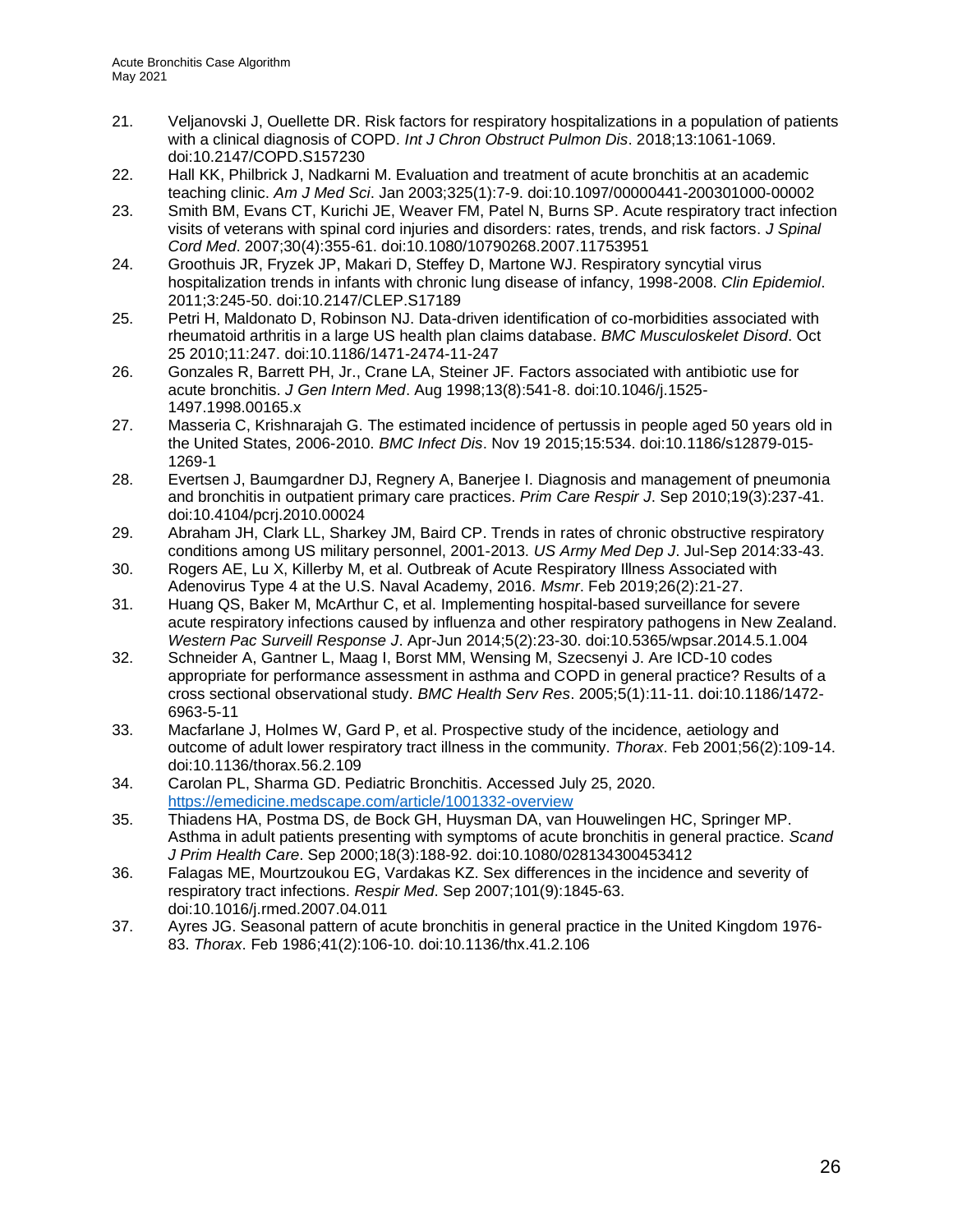# **Appendix A. Literature Review Extracted Results**

**Table A1** below includes a summary of the data extraction table used to extract data from papers of relevance to acute bronchitis algorithms. The 25 papers summarized in this table informed the development of the proposed acute bronchitis algorithm.

<span id="page-26-0"></span>

| <b>Citation</b>  | <b>Title</b>                                                                                                                                                            | <b>Country</b> | <b>Summary</b>                                                                                               | <b>Disease</b><br><b>Definition</b>                                      | Algorithm/Criteria                                                    | <b>Validity</b>                                                                                                | <b>Claims/EHR/EMR-</b><br>based Algorithm <sup>vi</sup> |
|------------------|-------------------------------------------------------------------------------------------------------------------------------------------------------------------------|----------------|--------------------------------------------------------------------------------------------------------------|--------------------------------------------------------------------------|-----------------------------------------------------------------------|----------------------------------------------------------------------------------------------------------------|---------------------------------------------------------|
| Abraham, 2013    | Trends in rates of<br>chronic obstructive<br>respiratory conditions<br>among U.S. military<br>personnel, 2001-2013                                                      | U.S.           | Used ICD-9-CM<br>code 490 to<br>identify<br>potential acute<br>bronchitis cases<br>in the U.S.               | NA (no<br>validation)                                                    | ICD-9-CM 490                                                          | NA (no<br>validation)                                                                                          | <b>EHR</b>                                              |
| Betancourt, 2007 | Evaluation of ICD-9<br>codes for syndromic<br>surveillance in the<br>electronic surveillance<br>system for the early<br>notification of<br>community-based<br>epidemics | U.S.           | Used ICD-9-CM<br>codes 466.0<br>and 490 to<br>identify<br>potential acute<br>bronchitis cases<br>in the U.S. | Medical<br>record<br>review was<br>used as the<br>reference<br>standard. | ICD-9-CM 466.0, 490<br>(included in<br>respiratory syndrome<br>group) | Respiratory<br>Syndrome<br>group<br>PPV: 81.3%<br>NPV: 90.4%<br>Sensitivity:<br>65.7%<br>Specificity:<br>95.6% | <b>EMR</b>                                              |

*Table A1: Acute bronchitis data extraction table*

vi Each publication reported on a either a claims-based (i.e., acute bronchitis codes derived from insurance reimbursement claims) or an EHR-/EMR-based (i.e., acute bronchitis codes derived from administrative medical records) algorithm.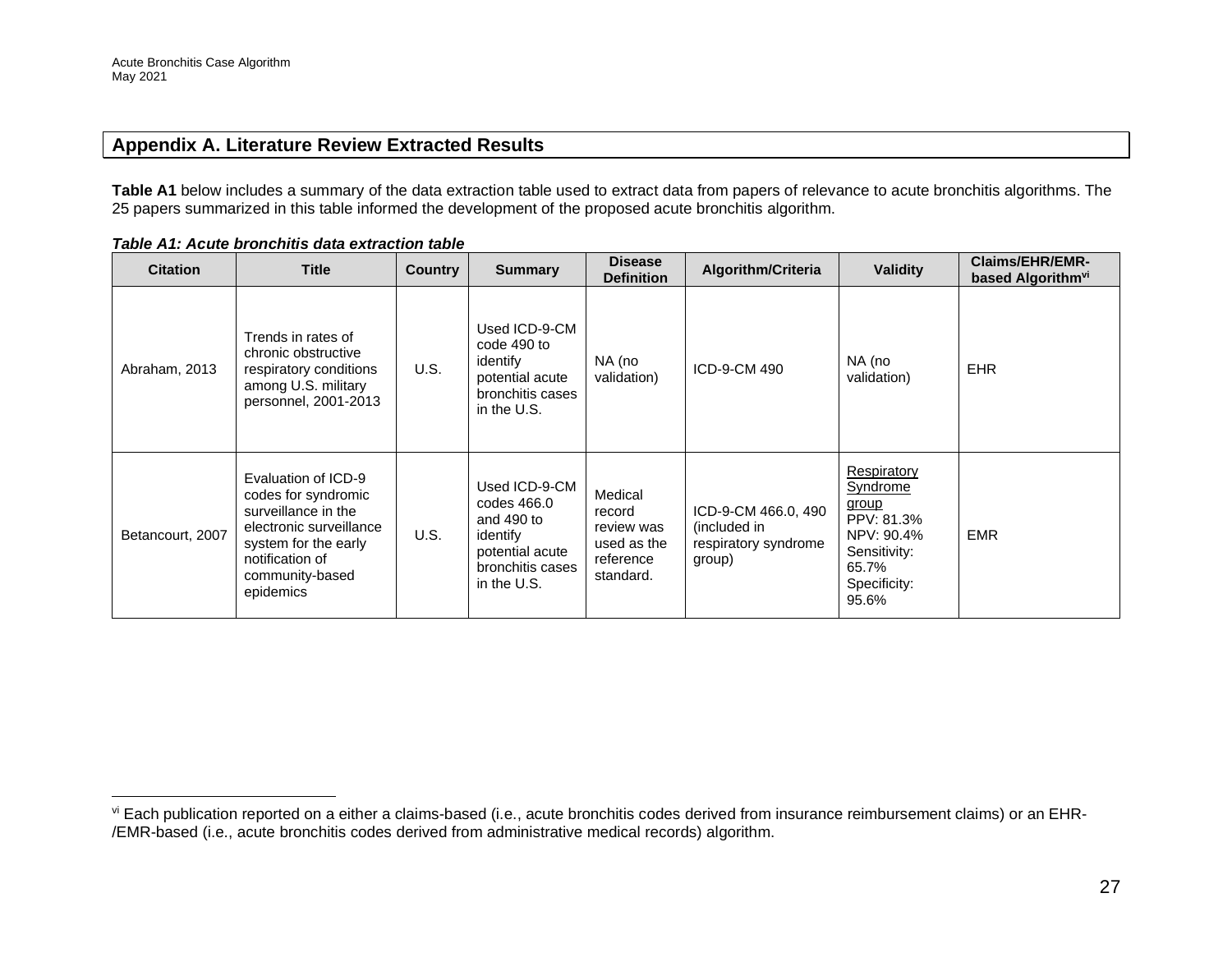| <b>Citation</b> | <b>Title</b>                                                                                                  | <b>Country</b> | <b>Summary</b>                                                                                          | <b>Disease</b><br><b>Definition</b>                                      | Algorithm/Criteria                                                            | Validity                                                                                                                                                                                                                                                                                                                                                       | <b>Claims/EHR/EMR-</b><br>based Algorithm <sup>vi</sup> |
|-----------------|---------------------------------------------------------------------------------------------------------------|----------------|---------------------------------------------------------------------------------------------------------|--------------------------------------------------------------------------|-------------------------------------------------------------------------------|----------------------------------------------------------------------------------------------------------------------------------------------------------------------------------------------------------------------------------------------------------------------------------------------------------------------------------------------------------------|---------------------------------------------------------|
| Cadieux, 2011   | Accuracy of syndrome<br>definitions based on<br>diagnoses in physician<br>claims                              | Canada         | Used ICD-9<br>codes 466.0<br>and 490 to<br>identify<br>potential acute<br>bronchitis cases<br>in Canada | Medical<br>record<br>review was<br>used as the<br>reference<br>standard. | ICD-9 466.0, 490<br>(included in 3<br>respiratory disease<br>syndrome groups) | ILI large-group<br>PPV: 466.0<br>(85%) PPV<br>490.0 (0%)<br><b>RODS</b><br>PPV: 466.0<br>(81%) PPV:<br>490.0 (0%)<br><b>ESSENCE</b><br>PPV: 466.0<br>(90%)<br>PPV: 490.0<br>(0%)                                                                                                                                                                               | Claims                                                  |
| Cadieux, 2008   | Accuracy of physician<br>billing claims for<br>identifying acute<br>respiratory infections<br>in primary care | Canada         | Used ICD-9<br>code 466.0 to<br>identify<br>potential acute<br>bronchitis cases<br>in Canada             | Medical<br>record<br>review was<br>used as the<br>reference<br>standard. | ICD-9 466.0                                                                   | Acute<br>bronchitis:<br>PPV: 72% (95%<br>CI 67-78%)<br>NPV: 99% (95%<br>CI 98-99%)<br>Sensitivity: 52%<br>(95% CI 46-<br>59%)<br>Specificity: 99%<br>(95% CI 99-<br>99%)<br>All respiratory<br>infections<br>PPV: 93% (95%<br>CI 91-94%)<br>NPV: 93% (95%<br>CI 92-94%)<br>Sensitivity: 49%<br>(95% CI 45-<br>53%)<br>Specificity: 99%<br>(95% CI 99-<br>100%) | Claims                                                  |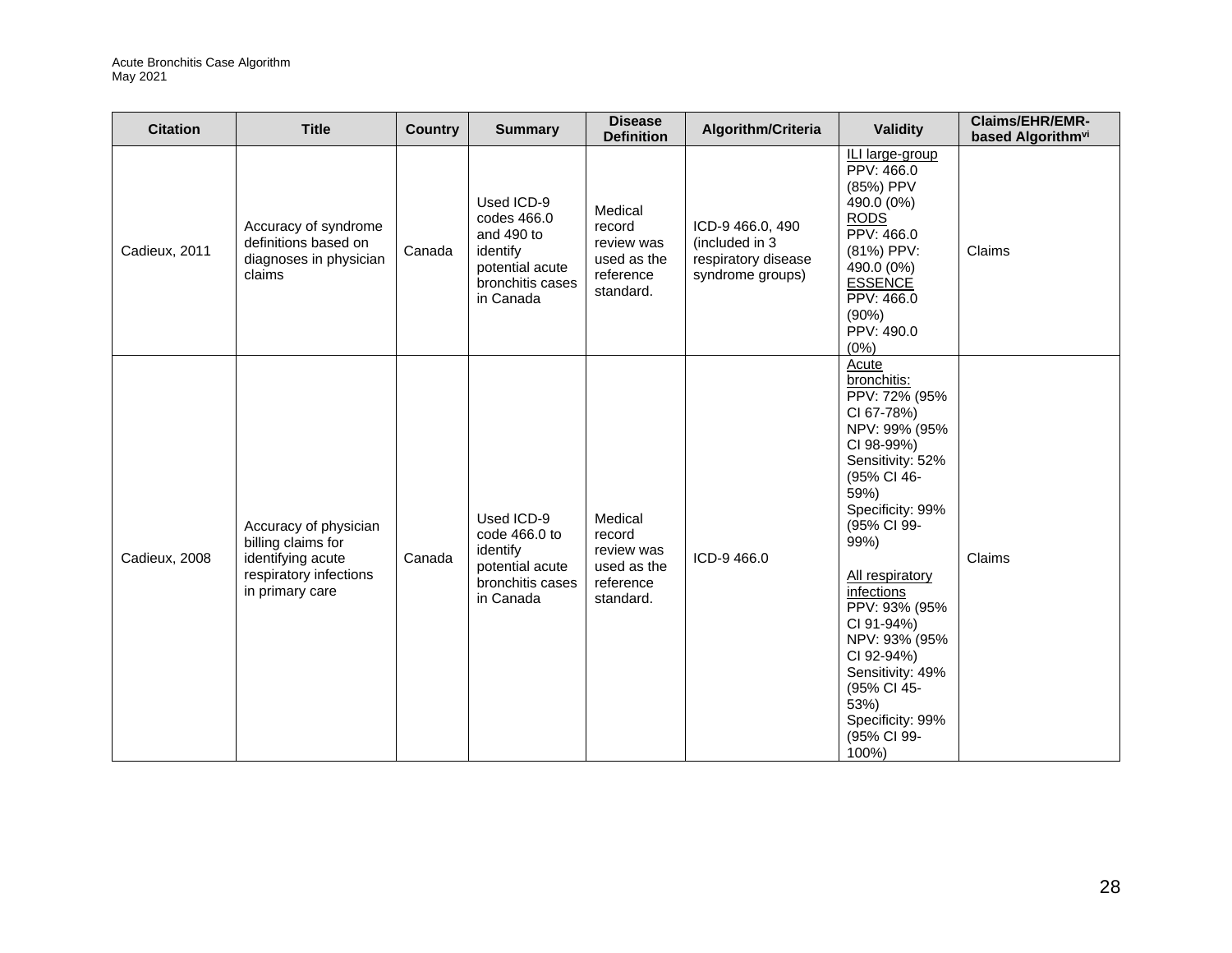| <b>Citation</b> | <b>Title</b>                                                                                                              | <b>Country</b> | <b>Summary</b>                                                                                               | <b>Disease</b><br><b>Definition</b> | Algorithm/Criteria  | <b>Validity</b>       | Claims/EHR/EMR-<br>based Algorithm <sup>vi</sup> |
|-----------------|---------------------------------------------------------------------------------------------------------------------------|----------------|--------------------------------------------------------------------------------------------------------------|-------------------------------------|---------------------|-----------------------|--------------------------------------------------|
| Evertsen, 2010  | Diagnosis and<br>management of<br>pneumonia and<br>bronchitis in outpatient<br>primary care practices                     | U.S.           | Used ICD-9-CM<br>code 466.0 to<br>identify<br>potential acute<br>bronchitis cases<br>in the U.S.             | NA (no<br>validation)               | ICD-9-CM 466.0      | NA (no<br>validation) | <b>EMR</b>                                       |
| Gonzales, 2013  | A cluster randomized<br>trial of decision<br>support strategies for<br>reducing antibiotic use<br>in acute bronchitis     | U.S.           | Used ICD-9-CM<br>codes 466.0<br>and 490 to<br>identify<br>potential acute<br>bronchitis cases<br>in the U.S. | NA (no<br>validation)               | ICD-9-CM 466.0, 490 | NA (no<br>validation) | <b>EHR</b>                                       |
| Gonzales, 1998  | Factors associated<br>with antibiotic use for<br>acute bronchitis                                                         | <b>U.S.</b>    | Used ICD-9-CM<br>code 466.0 to<br>identify<br>potential acute<br>bronchitis cases<br>in the U.S.             | NA (no<br>validation)               | ICD-9-CM 466.0      | NA (no<br>validation) | EHR and patient<br>forms                         |
| Groothuis, 2011 | Respiratory syncytial<br>virus hospitalization<br>trends in infants with<br>chronic lung disease of<br>infancy, 1998-2008 | U.S.           | Used ICD-9-CM<br>code 466.0 to<br>identify<br>potential acute<br>bronchitis cases<br>in the U.S.             | NA (no<br>validation)               | ICD-9-CM 466.0      | NA (no<br>validation) | National Hospital<br>Discharge Survey            |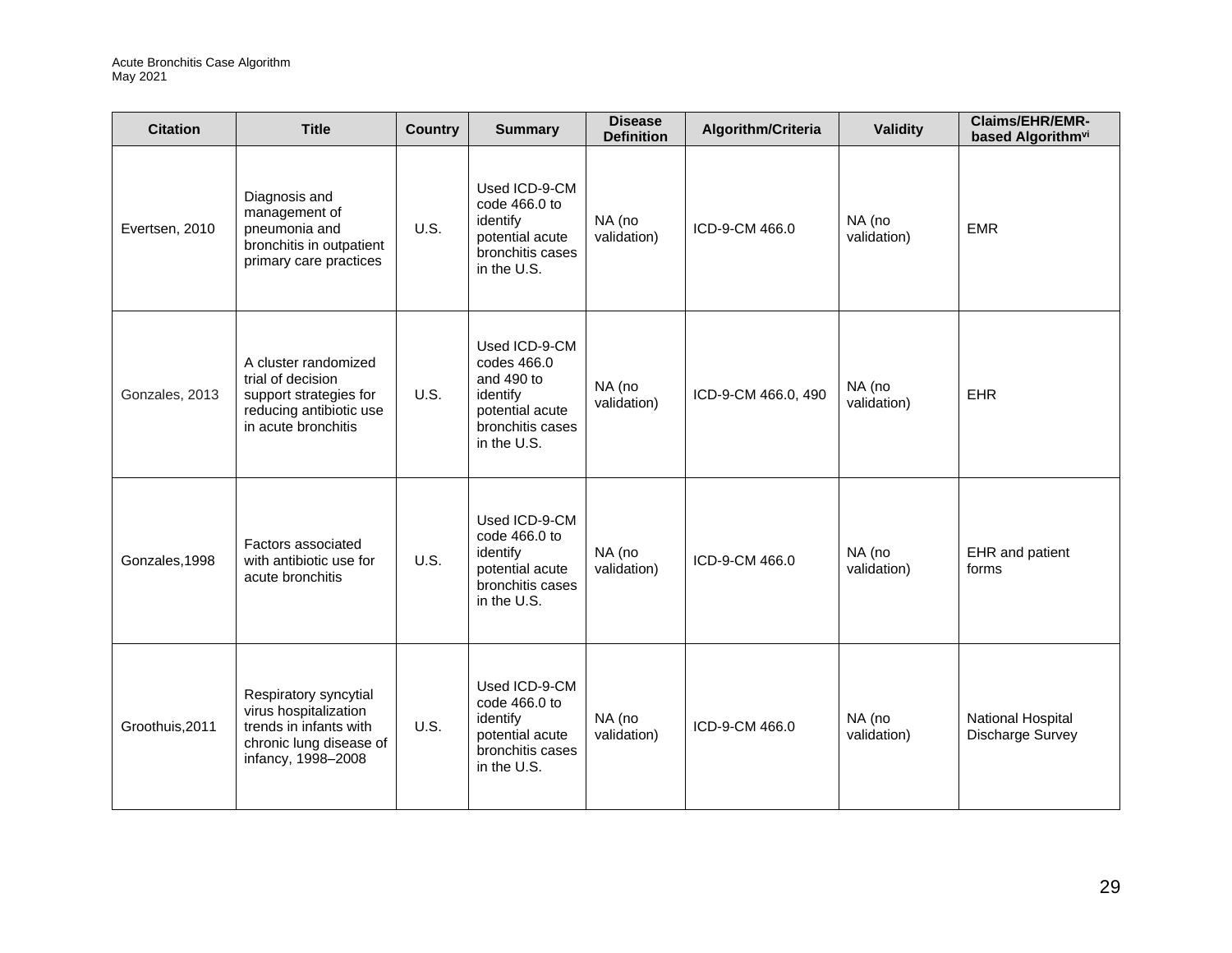| <b>Citation</b>     | <b>Title</b>                                                                                                                                                              | <b>Country</b>        | <b>Summary</b>                                                                                                 | <b>Disease</b><br><b>Definition</b>                                      | Algorithm/Criteria               | <b>Validity</b>                                                                                                                                                              | Claims/EHR/EMR-<br>based Algorithm <sup>vi</sup> |
|---------------------|---------------------------------------------------------------------------------------------------------------------------------------------------------------------------|-----------------------|----------------------------------------------------------------------------------------------------------------|--------------------------------------------------------------------------|----------------------------------|------------------------------------------------------------------------------------------------------------------------------------------------------------------------------|--------------------------------------------------|
| Hall, 2003          | Evaluation and<br>treatment of acute<br>bronchitis at an<br>academic teaching<br>clinic                                                                                   | U.S.                  | Used ICD-9-CM<br>codes 456.9<br>and 466.0 to<br>identify<br>potential acute<br>bronchitis cases<br>in the U.S. | NA (no<br>validation)                                                    | ICD-9-CM 465.9,<br>466.0         | NA (no<br>validation)                                                                                                                                                        | Charts                                           |
| <b>Huang, 2014</b>  | Implementing hospital-<br>based surveillance for<br>severe acute<br>respiratory infections<br>caused by influenza<br>and other respiratory<br>pathogens in New<br>Zealand | <b>New</b><br>Zealand | Used ICD-10<br>code J20 to<br>identify<br>potential acute<br>bronchitis cases<br>in New Zealand                | Medical<br>record<br>review was<br>used as the<br>reference<br>standard. | ICD-10 J20                       | 45.8% met the<br>SARI case<br>definition                                                                                                                                     | <b>EMR</b>                                       |
| Hwee, 2018          | Use of physician billing<br>claims to identify<br>infections in children                                                                                                  | Canada                | Used OHIP<br>code 466.0 to<br>identify<br>potential acute<br>bronchitis cases<br>in Canada                     | Medical<br>record<br>review was<br>used as the<br>reference<br>standard. | OHIP 466.0 (acute<br>bronchitis) | Respiratory<br>infection<br>PPV: 85% (95%<br>CI 81-88%)<br>NPV: 94% (95%<br>CI 92-95%)<br>Sensitivity: 77%<br>(95% CI 73-<br>81%)<br>Specificity: 96%<br>(95% CI 95-<br>97%) | <b>EMR</b>                                       |
| <b>Linder, 2006</b> | Acute infections in<br>primary care: accuracy<br>of electronic diagnoses<br>and electronic<br>antibiotic prescribing                                                      | U.S.                  | Used ICD-9-CM<br>codes 466.0<br>and 490 to<br>identify<br>potential acute<br>bronchitis cases<br>in the U.S    | Medical<br>record<br>review was<br>used as the<br>reference<br>standard. | ICD-9-CM 466.0, 490              | <b>Bronchitis</b><br>diagnosis<br>PPV: 67%<br>Sensitivity: 88%<br>Specificity: 98%<br>ARI<br><b>PPV: 96%</b><br>Sensitivity: 98%<br>Specificity: 96%                         | EHR                                              |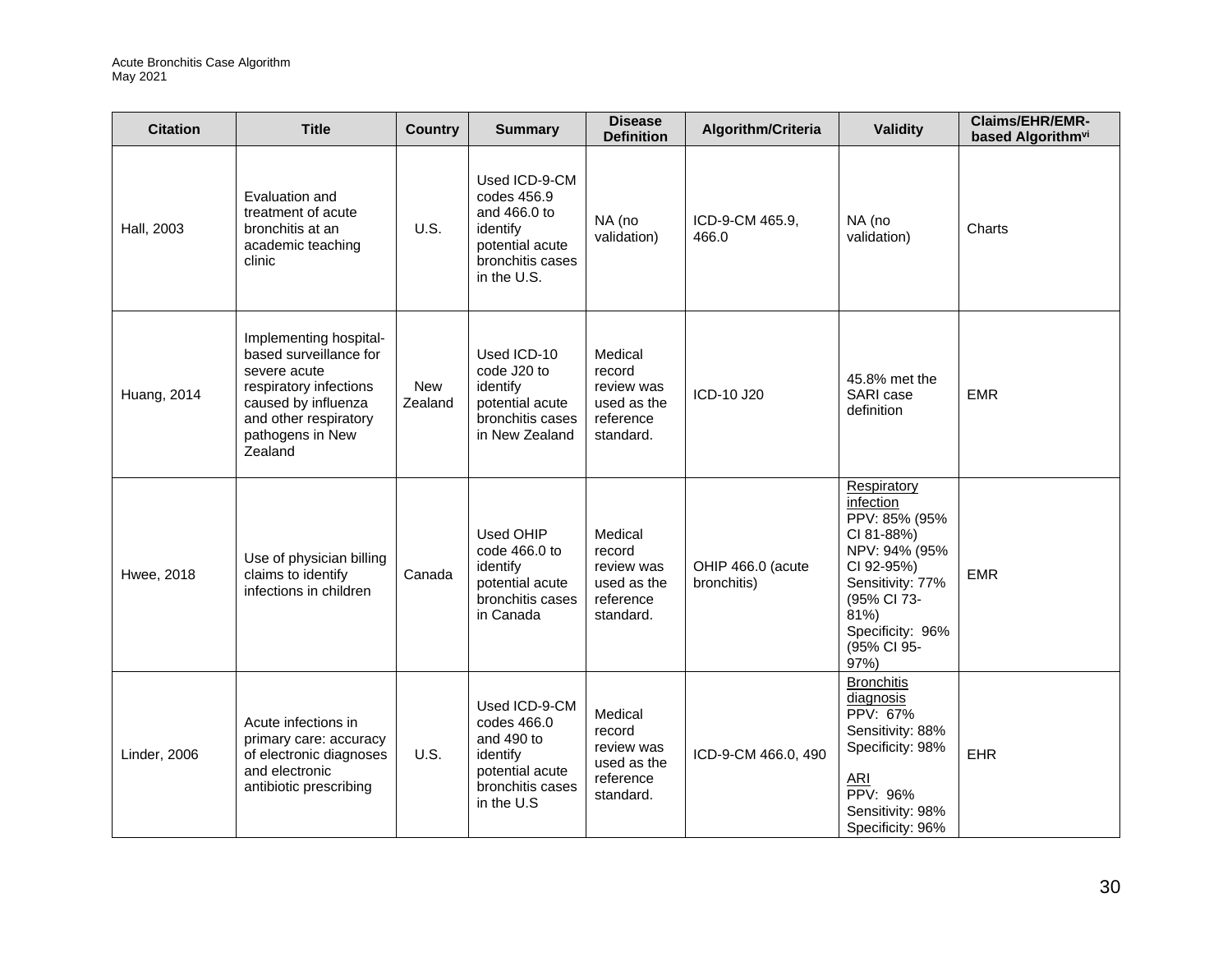| <b>Citation</b>        | <b>Title</b>                                                                                                                  | <b>Country</b> | <b>Summary</b>                                                                                               | <b>Disease</b><br><b>Definition</b>                                     | Algorithm/Criteria  | <b>Validity</b>                                                                                                            | Claims/EHR/EMR-<br>based Algorithm <sup>vi</sup>     |
|------------------------|-------------------------------------------------------------------------------------------------------------------------------|----------------|--------------------------------------------------------------------------------------------------------------|-------------------------------------------------------------------------|---------------------|----------------------------------------------------------------------------------------------------------------------------|------------------------------------------------------|
|                        |                                                                                                                               |                |                                                                                                              |                                                                         |                     |                                                                                                                            |                                                      |
| Mainous et al,<br>2003 | Trends in antimicrobial<br>prescribing for<br>bronchitis and upper<br>respiratory infections<br>among adults and<br>children  | U.S.           | Used ICD-9-CM<br>codes 466.0<br>and 490 to<br>identify<br>potential acute<br>bronchitis cases<br>in the U.S. | NA (no<br>validation)                                                   | ICD-9-CM 466.0, 490 | NA (no<br>validation)                                                                                                      | National Ambulatory<br><b>Medical Care</b><br>Survey |
| Maselli, 2001          | Measuring antibiotic<br>prescribing practices<br>among ambulatory<br>physicians: accuracy<br>of administrative<br>claims data | <b>U.S.</b>    | Used ICD-9-CM<br>codes 466.0<br>and 490 to<br>identify<br>potential acute<br>bronchitis cases<br>in the U.S. | Medical<br>record<br>review was<br>used as the<br>reference<br>standard | ICD-9-CM 466.0, 490 | Claims-based<br>diagnosis of<br>acute bronchitis<br>was verified as<br>correct in 79%<br>of medical<br>records<br>reviewed | Claims                                               |
| Masseria, 2015         | The estimated<br>incidence of pertussis<br>in people aged 50<br>years old in the United<br>States, 2006-2010                  | <b>U.S.</b>    | Used ICD-9-CM<br>code 466.0 to<br>identify<br>potential acute<br>bronchitis cases<br>in the U.S.             | NA (no<br>validation)                                                   | ICD-9-CM 466.0      | NA (no<br>validation)                                                                                                      | Claims                                               |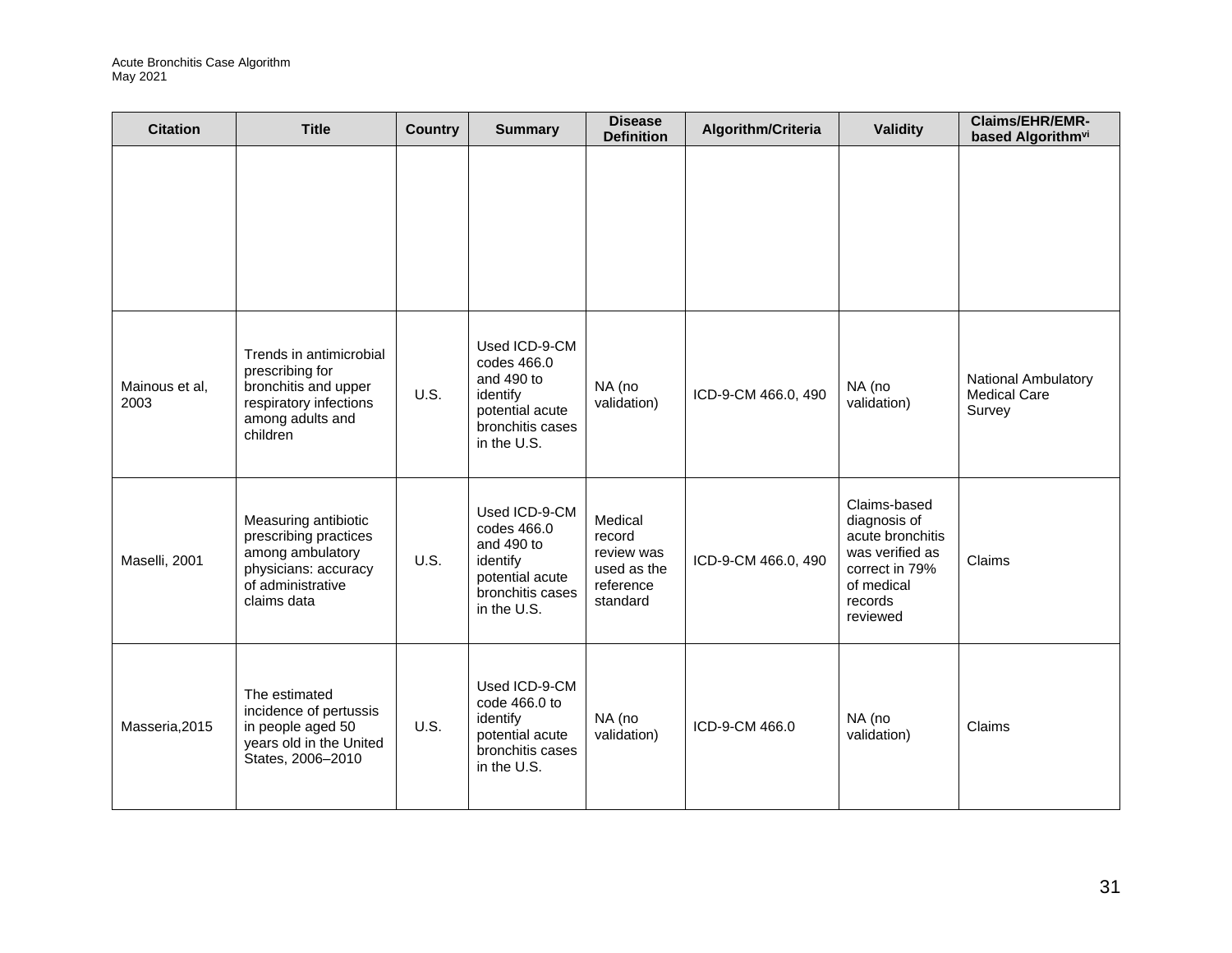| <b>Citation</b> | <b>Title</b>                                                                                                                                   | <b>Country</b> | <b>Summary</b>                                                                                                                        | <b>Disease</b><br><b>Definition</b>                                     | Algorithm/Criteria                 | <b>Validity</b>                | Claims/EHR/EMR-<br>based Algorithm <sup>vi</sup> |
|-----------------|------------------------------------------------------------------------------------------------------------------------------------------------|----------------|---------------------------------------------------------------------------------------------------------------------------------------|-------------------------------------------------------------------------|------------------------------------|--------------------------------|--------------------------------------------------|
| Morgan, 2017    | Patient-provider race<br>and sex concordance:<br>new insights into<br>antibiotic prescribing<br>for acute bronchitis                           | U.S.           | Used ICD-9-CM<br>codes 466.X<br>and 490 to<br>identify<br>potential acute<br>bronchitis cases<br>in the U.S.                          | NA (no<br>validation)                                                   | ICD-9-CM 466.X, 490                | NA (no<br>validation)          | <b>EMR</b>                                       |
| Petri, 2010     | Data-driven<br>identification of co-<br>morbidities associated<br>with rheumatoid<br>arthritis in a large us<br>health plan claims<br>database | U.S.           | Used ICD-9-CM<br>code 466.0 to<br>identify<br>potential acute<br>bronchitis cases<br>in the U.S.                                      | NA (no<br>validation)                                                   | ICD-9-CM 466.0                     | NA (no<br>validation)          | Claims                                           |
| Renati, 2016    | Necessity of office<br>visits for acute<br>respiratory infections<br>in primary care                                                           | <b>U.S.</b>    | Used ICD-9-CM<br>code 466.0 and<br>490 to identify<br>potential acute<br>bronchitis cases<br>in the U.S.                              | Medical<br>record<br>review was<br>used as the<br>reference<br>standard | ICD-9-CM 466.0, 490                | PPV: 88% for<br>new ARI visits | <b>EHR</b>                                       |
| Rogers, 2019    | Outbreak of acute<br>respiratory illness<br>associated with<br>adenovirus type 4 at<br>the U.S. Naval<br>Academy, 2016                         | U.S.           | Used ICD-9-CM<br>code 466.xx<br>and ICD-10-CM<br>codes and<br>J20.9 to identify<br>potential acute<br>bronchitis cases<br>in the U.S. | NA (no<br>validation)                                                   | ICD-9-CM 466.xx<br>ICD-10-CM J20.9 | NA (no<br>validation)          | <b>EHR</b>                                       |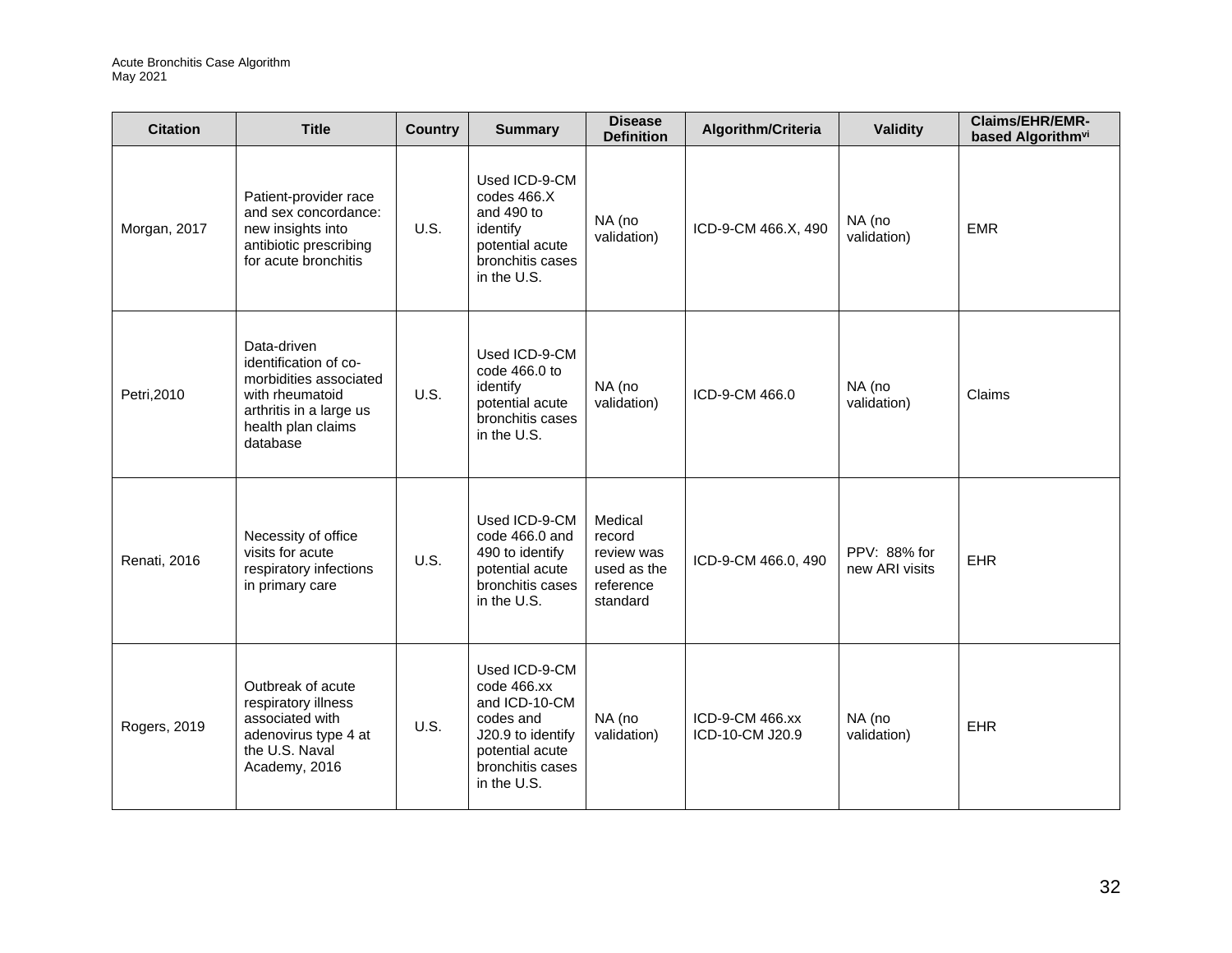| <b>Citation</b> | <b>Title</b>                                                                                                                                                                       | <b>Country</b> | <b>Summary</b>                                                                                               | <b>Disease</b><br><b>Definition</b> | Algorithm/Criteria  | <b>Validity</b>       | <b>Claims/EHR/EMR-</b><br>based Algorithm <sup>vi</sup>     |
|-----------------|------------------------------------------------------------------------------------------------------------------------------------------------------------------------------------|----------------|--------------------------------------------------------------------------------------------------------------|-------------------------------------|---------------------|-----------------------|-------------------------------------------------------------|
| Roth, 2012      | Unintended<br>consequences of a<br>quality measure for<br>acute bronchitis                                                                                                         | U.S.           | Used ICD-9-CM<br>codes 466.0<br>and 490 to<br>identify<br>potential acute<br>bronchitis cases<br>in the U.S. | NA (no<br>validation)               | ICD-9-CM 466.0, 490 | NA (no<br>validation) | <b>EHR</b>                                                  |
| Schneider, 2005 | Are ICD-10 codes<br>appropriate for<br>performance<br>assessment in asthma<br>and COPD in general<br>practice? Results of a<br>cross sectional<br>observational study              | Germany        | Used ICD-10<br>code J20 to<br>identify<br>potential acute<br>bronchitis cases<br>in Germany                  | NA (no<br>validation)               | ICD-10 J20, J40     | NA (no<br>validation) | <b>EMR</b>                                                  |
| Smith, 2006     | Acute respiratory tract<br>infection visits of<br>veterans with spinal<br>cord injuries and<br>disorders: rates,<br>trends, and risk factors                                       | U.S.           | Used ICD-9-CM<br>code 466.xx to<br>identify<br>potential acute<br>bronchitis cases<br>in the U.S.            | NA (no<br>validation)               | ICD-9-CM 466.xx     | NA (no<br>validation) | Claims                                                      |
| Stone, 2000     | Antibiotic prescribing<br>for patients with colds,<br>upper respiratory tract<br>infections, and<br>bronchitis: a national<br>study of hospital-<br>based emergency<br>departments | U.S.           | Used ICD-9-CM<br>codes 466.0<br>and 490 to<br>identify<br>potential acute<br>bronchitis cases<br>in the U.S. | NA (no<br>validation)               | ICD-9-CM 466.0, 490 | NA (no<br>validation) | <b>National Ambulatory</b><br><b>Medical Care</b><br>Survey |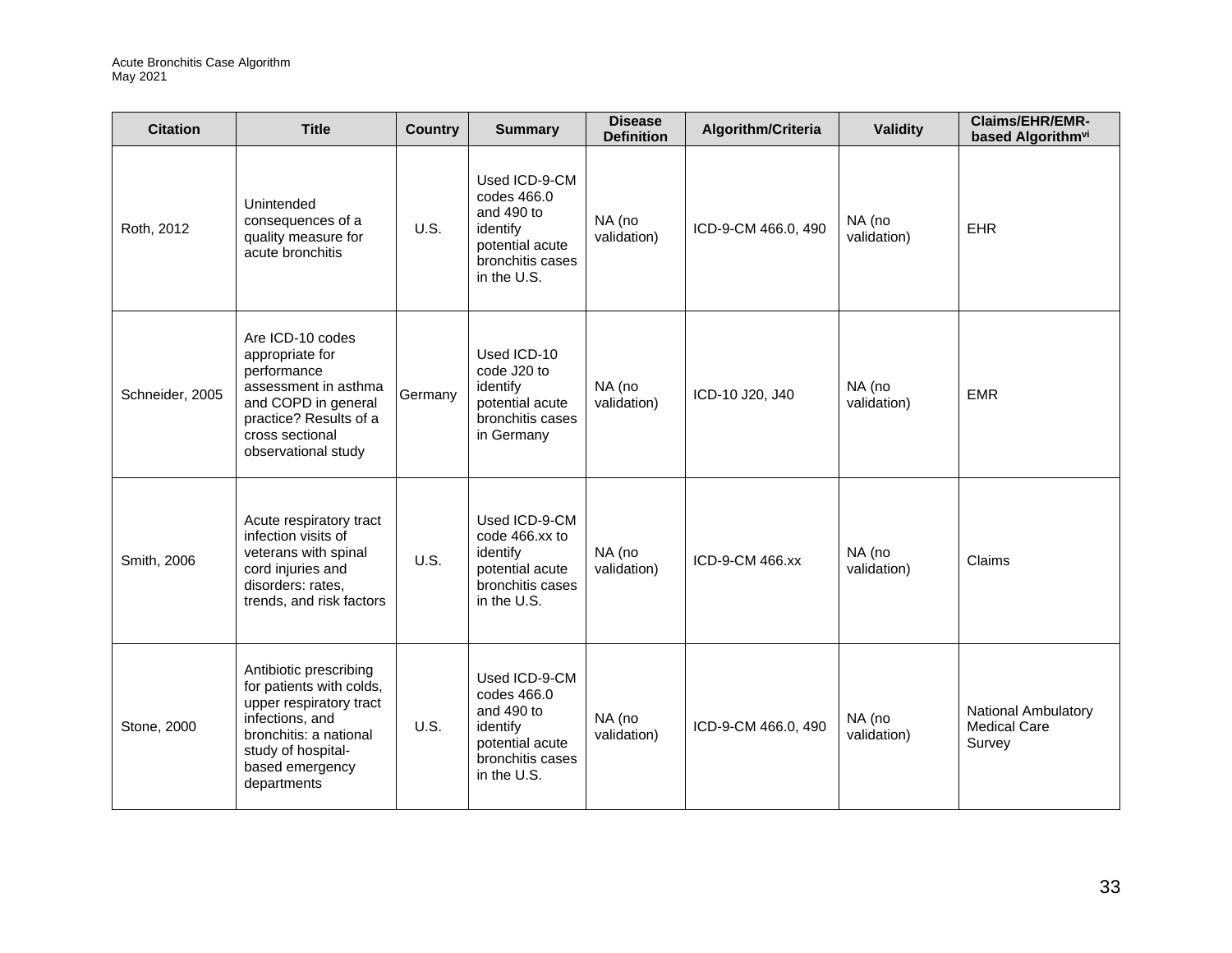| <b>Citation</b>   | <b>Title</b>                                                                                                                                      | <b>Country</b> | <b>Summary</b>                                                                                                                | <b>Disease</b><br><b>Definition</b>                                     | Algorithm/Criteria              | <b>Validity</b>                                                                                                                                                                             | <b>Claims/EHR/EMR-</b><br>based Algorithm <sup>vi</sup> |
|-------------------|---------------------------------------------------------------------------------------------------------------------------------------------------|----------------|-------------------------------------------------------------------------------------------------------------------------------|-------------------------------------------------------------------------|---------------------------------|---------------------------------------------------------------------------------------------------------------------------------------------------------------------------------------------|---------------------------------------------------------|
| Sukanya, 2017     | Validity of principal<br>diagnoses in discharge<br>summaries and ICD-<br>10 coding<br>assessments based on<br>national health data of<br>Thailand | Thailand       | Used ICD-10-<br>TM code J20.9<br>to identify<br>potential acute<br>bronchitis cases<br>in Thailand                            | Medical<br>record<br>review was<br>used as the<br>reference<br>standard | ICD-10-TM J20.9                 | PPV: 15.08%<br>(95% CI 13.78-<br>16.49%)<br>NPV: 97.75%<br>(95% CI: 97.72-<br>97.78%)<br>Sensitivity:<br>12.15% (95% CI<br>11.00-13.37%)<br>Specificity:<br>98.24% (95% CI<br>98.17-98.32%) | <b>EMR</b>                                              |
| Veljanovski, 2018 | Risk factors for<br>respiratory<br>hospitalizations in a<br>population of patients<br>with a clinical<br>diagnosis of COPD                        | <b>U.S.</b>    | Used ICD-9-CM<br>code 466.0 and<br>ICD-10-CM<br>code J40 to<br>identify<br>potential acute<br>bronchitis cases<br>in the U.S. | NA (no<br>validation)                                                   | ICD-9-CM 466.0<br>ICD-10-CM J40 | NA (no<br>validation)                                                                                                                                                                       | <b>EMR</b>                                              |

Abbreviations: ARI: Acute respiratory infections; EHR: Electronic Health Record; EMR: Electronic Medical Record; ESSENCE: Electronic Surveillance System for Early Notification of Community-based Epidemics; ICD-9-CM, International Classification of Diseases, Ninth Revision, Clinical Modification; ICD-10-CM, International Classification of Diseases, Tenth Revision, Clinical Modification; ICD-10-TM: International Classification of Diseases, Tenth Revision, Thai Modification; ILI: Influenza-like illness; OHIP: Ontario Health Insurance Plan; RODS: Real-time Outbreak and Disease Surveillance; SARI: Severe Acute Respiratory Infections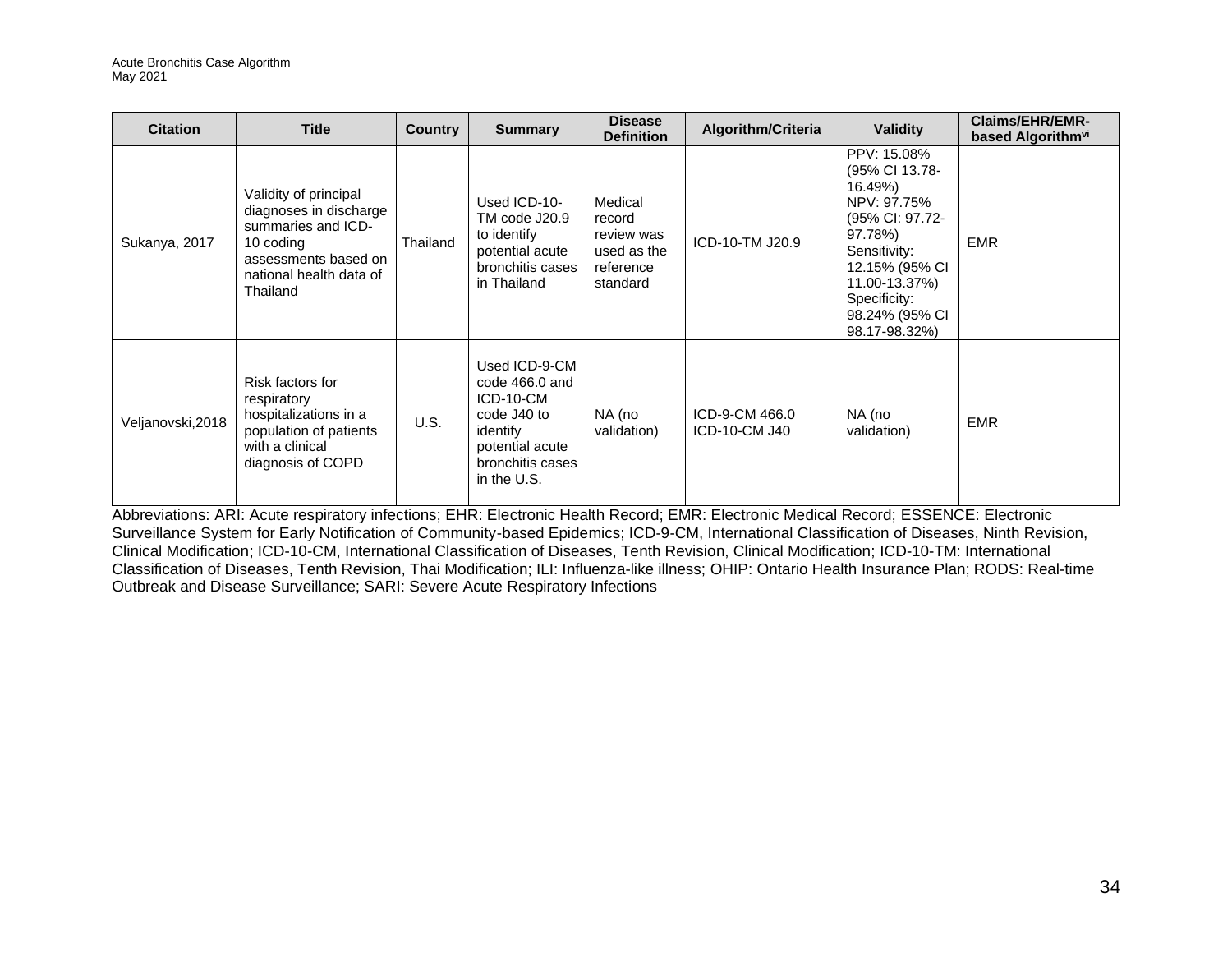#### <span id="page-34-0"></span>**Appendix B. Counts of Patients with Specific Codes Proposed for the Algorithm**

As an initial test of the proposed algorithm, the workgroup ran code-specific queries in a large U.S. administrative claims dataset. Researchers used the MarketScan Research Databases (Commercial, Medicare Supplemental), accessed via the Treatment Pathways online analytic platform, querying the past five full years of available data. Results are presented in **Table B1**. Because the transition between International Classification of Diseases, Ninth and Tenth Revisions, Clinical Modification (ICD-9-CM to ICD-10-CM) occurred on October 1, 2015, ICD-9-CM codes were queried for January 1, 2014–September 30, 2015, and ICD-10-CM codes were queried for October 1, 2015–December 31, 2018.

Subtotal rows and "Total" columns may be smaller than the sum of individual cells, because patients with multiple codes in a single year and with more than one of the same diagnosis codes in different years will only be counted once in these rows and columns. As a result, the sum of all "% of Total" cells in a single column may exceed 100%. However, the "Total" column could also be larger than the sum of individual years, as a result of situations where an individual is only enrolled for part of the year that they experience an acute bronchitis event but is then continuously enrolled for a separate year. For example, an individual could be continuously enrolled for a few days, weeks, or months in 2016 and experience an acute bronchitis event, then be continuously enrolled for all of 2017. This event would not be captured in the column for the 2016 (as the individual would be excluded from that cohort) but would be captured in the "Total" column.

Of the codes included in the acute bronchitis algorithm, codes for acute bronchitis (ICD-9-CM 466) and acute bronchitis, unspecified (ICD-10-CM J20.9) were the most frequently used during the study period. Of those receiving at least one acute bronchitis diagnosis between 2014 and 2018 (n=5,591,487), 36.5% (n=2,039,857) and 42.7% (n=2,385,978) had at least one ICD-9-CM 466 and ICD-10-CM J20.9 code, respectively. In addition, 15.1% (n=844,565) and 20.7% (n=1,155,605) received a code for bronchitis not otherwise specified (ICD-9-CM 490 and ICD-10-CM J40, respectively).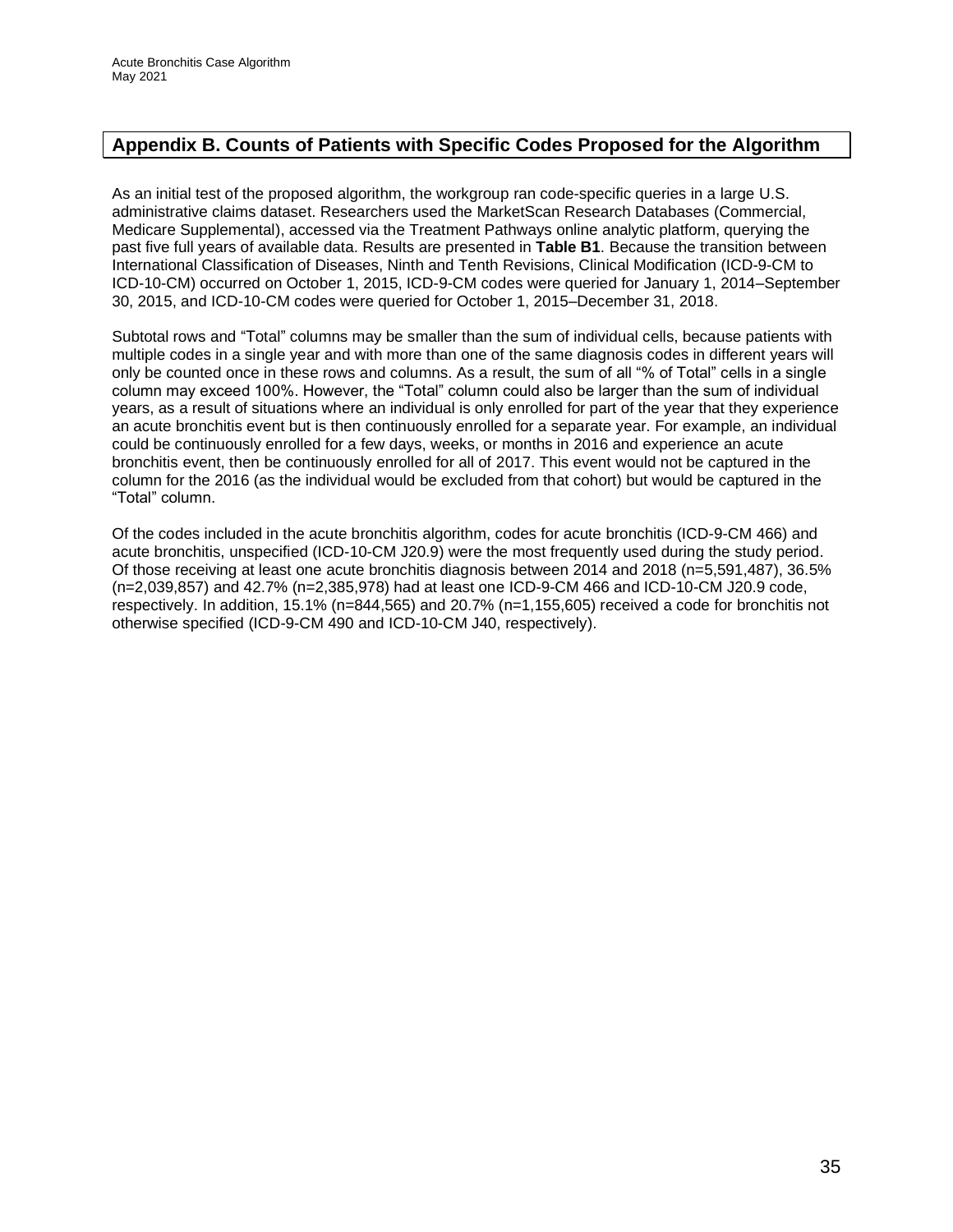#### *Table B1. Annual patient counts and proportions for ICD-9-CM and ICD-10-CM diagnosis codes proposed for inclusion in acute bronchitis algorithm (January 1, 2014–December 31, 2018).*

|                              |                                                           |                 |                      |                 | Year                    |                 |                         |                 |                         |                 |                         |                         | <b>Total</b>    |
|------------------------------|-----------------------------------------------------------|-----------------|----------------------|-----------------|-------------------------|-----------------|-------------------------|-----------------|-------------------------|-----------------|-------------------------|-------------------------|-----------------|
| Code                         | <b>Code Description</b>                                   | 2014<br>(Count) | 2014 (%<br>of Total) | 2015<br>(Count) | 2015 (%<br>of<br>Total) | 2016<br>(Count) | 2016 (%<br>of<br>Total) | 2017<br>(Count) | 2017 (%<br>of<br>Total) | 2018<br>(Count) | 2018 (%<br>of<br>Total) | <b>Total</b><br>(Count) | (% of<br>Total) |
| ICD-9-CM                     |                                                           |                 |                      |                 |                         |                 |                         |                 |                         |                 |                         |                         |                 |
| 466                          | <b>Acute Bronchitis</b>                                   | 1,290,065       | 75.6%                | 746,753         | 54.5%                   |                 |                         |                 |                         |                 |                         | 2,039,857               | 36.5%           |
| 490                          | Bronchitis not<br>otherwise specified                     | 508,067         | 29.8%                | 315,578         | 23.0%                   |                 |                         |                 |                         |                 |                         | 844,565                 | 15.1%           |
| ICD-9-CM<br><b>Subtotal</b>  |                                                           | 1,706,215       | 100.0%               | 1,012,785       | 73.9%                   |                 |                         |                 |                         |                 |                         | 2,704,336               | 48.4%           |
| <b>ICD-10-CM</b>             |                                                           |                 |                      |                 |                         |                 |                         |                 |                         |                 |                         |                         |                 |
| J20.0                        | Acute bronchitis<br>due to Mycoplasma<br>pneumoniae       |                 |                      | 3,325           | 0.2%                    | 8,458           | 0.7%                    | 7,910           | 0.7%                    | 6,176           | 0.7%                    | 27,821                  | 0.5%            |
| J20.1                        | Acute bronchitis<br>due to Hemophilus<br>influenzae       |                 |                      | 572             | 0.0%                    | 1,486           | 0.1%                    | 1,543           | 0.1%                    | 1,525           | 0.2%                    | 5,393                   | 0.1%            |
| J20.2                        | Acute bronchitis<br>due to<br>streptococcus               |                 |                      | 1,353           | 0.1%                    | 3,060           | 0.2%                    | 2,979           | 0.3%                    | 2,750           | 0.3%                    | 10,340                  | 0.2%            |
| J20.3                        | Acute bronchitis<br>due to<br>coxsackievirus              |                 |                      | 98              | 0.0%                    | 197             | 0.0%                    | 133             | 0.0%                    | 143             | 0.0%                    | 627                     | $0.0\%$         |
| J20.4                        | Acute bronchitis<br>due to<br>parainfluenza virus         |                 |                      | 324             | 0.0%                    | 763             | 0.1%                    | 756             | 0.1%                    | 750             | 0.1%                    | 2,870                   | 0.1%            |
| J20.5                        | Acute bronchitis<br>due to respiratory<br>syncytial virus |                 |                      | 628             | 0.0%                    | 1,446           | 0.1%                    | 1,720           | 0.2%                    | 1,715           | 0.2%                    | 6,524                   | 0.1%            |
| J20.6                        | Acute bronchitis<br>due to rhinovirus                     |                 |                      | 1,959           | 0.1%                    | 4,296           | 0.3%                    | 4,635           | 0.4%                    | 3,648           | 0.4%                    | 15,446                  | 0.3%            |
| J20.7                        | Acute bronchitis<br>due to echovirus                      |                 |                      | 73              | 0.0%                    | 171             | 0.0%                    | 130             | 0.0%                    | 131             | 0.0%                    | 567                     | $0.0\%$         |
| J20.8                        | Acute bronchitis<br>due to other<br>specified organisms   |                 |                      | 21,568          | 1.6%                    | 72,179          | 5.7%                    | 89,087          | 8.2%                    | 84,517          | 9.0%                    | 281,748                 | 5.0%            |
| J20.9                        | Acute bronchitis,<br>unspecified                          |                 |                      | 298,404         | 21.8%                   | 773,506         | 61.0%                   | 723,660         | 66.4%                   | 609,027         | 64.5%                   | 2,385,978               | 42.7%           |
| J40                          | Bronchitis, not<br>specified as acute<br>or chronic       |                 |                      | 130,167         | 9.5%                    | 359,201         | 28.3%                   | 334,795         | 30.7%                   | 297,210         | 31.5%                   | 1,155,605               | 20.7%           |
| <b>ICD-10-CM</b><br>Subtotal |                                                           |                 |                      | 439,631         | 32.1%                   | 1,268,829       | 100.0%                  | 1,090,306       | 100.0%                  | 943,538         | 100.0%                  | 3,487,938               | 62.4%           |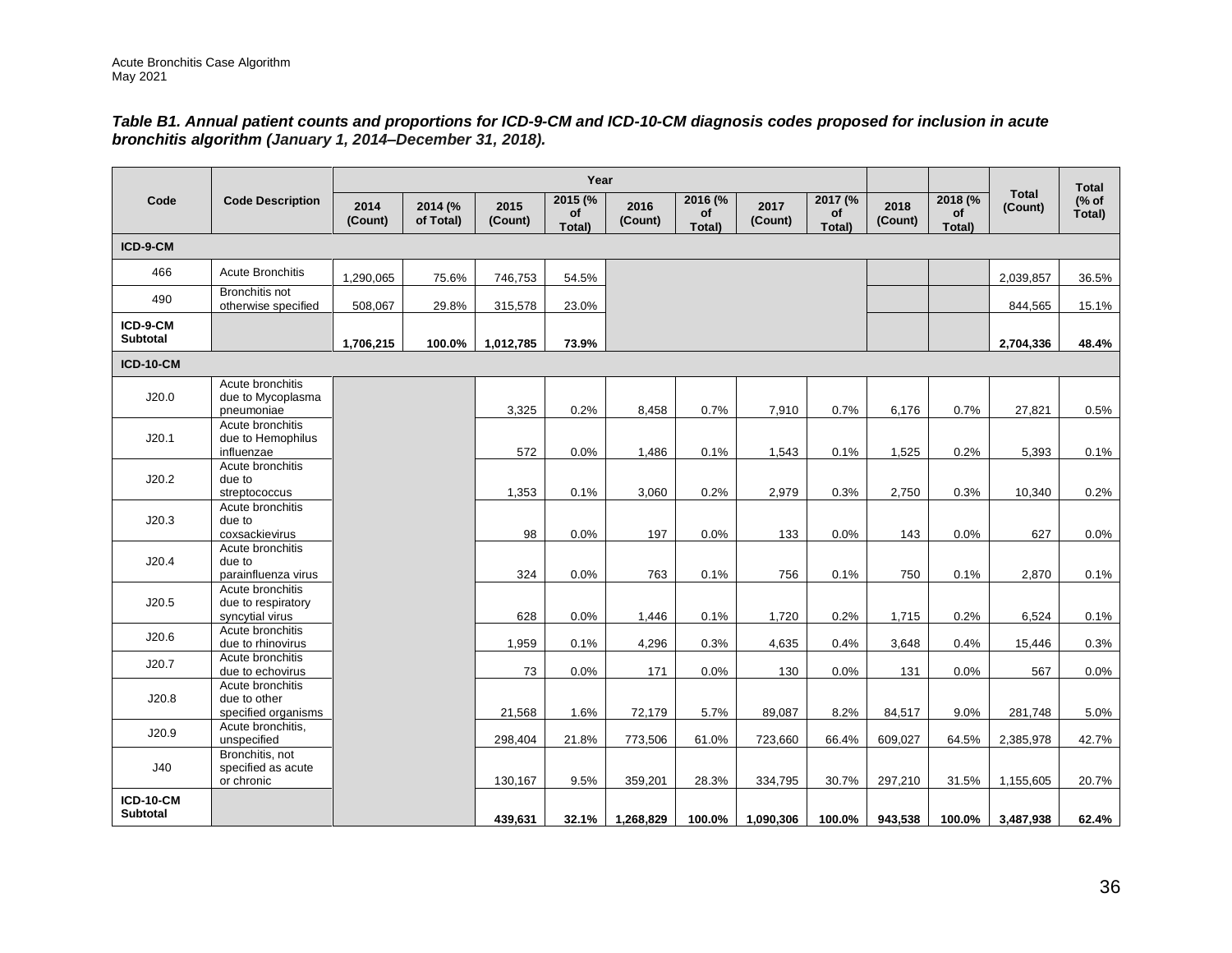|              |                         | Year            |                      |                 |                         |                 |                         |                 |                         |                 |                                |                  | <b>Total</b>    |
|--------------|-------------------------|-----------------|----------------------|-----------------|-------------------------|-----------------|-------------------------|-----------------|-------------------------|-----------------|--------------------------------|------------------|-----------------|
| Code         | <b>Code Description</b> | 2014<br>(Count) | 2014 (%<br>of Total) | 2015<br>(Count) | 2015 (%<br>0t<br>Total) | 2016<br>(Count) | 2016 (%<br>0t<br>Total) | 2017<br>(Count) | 2017 (%<br>οf<br>Total) | 2018<br>(Count) | 2018 (%<br><b>of</b><br>Total) | Total<br>(Count) | (% of<br>Total) |
| <b>Total</b> |                         | 1,706,215       | 1,371,053            | 100.0%          | 100.0%                  | 268,829. ا      | 100.0%                  | ,090,306        | 100.0%                  | 943,538         | 100.0%                         | 5,591,487        | 100.0%          |

Abbreviations: ICD-9-CM, International Classification of Diseases, Ninth Revision, Clinical Modification; ICD-10-CM, International Classification of Diseases, Tenth Revision, Clinical Modification.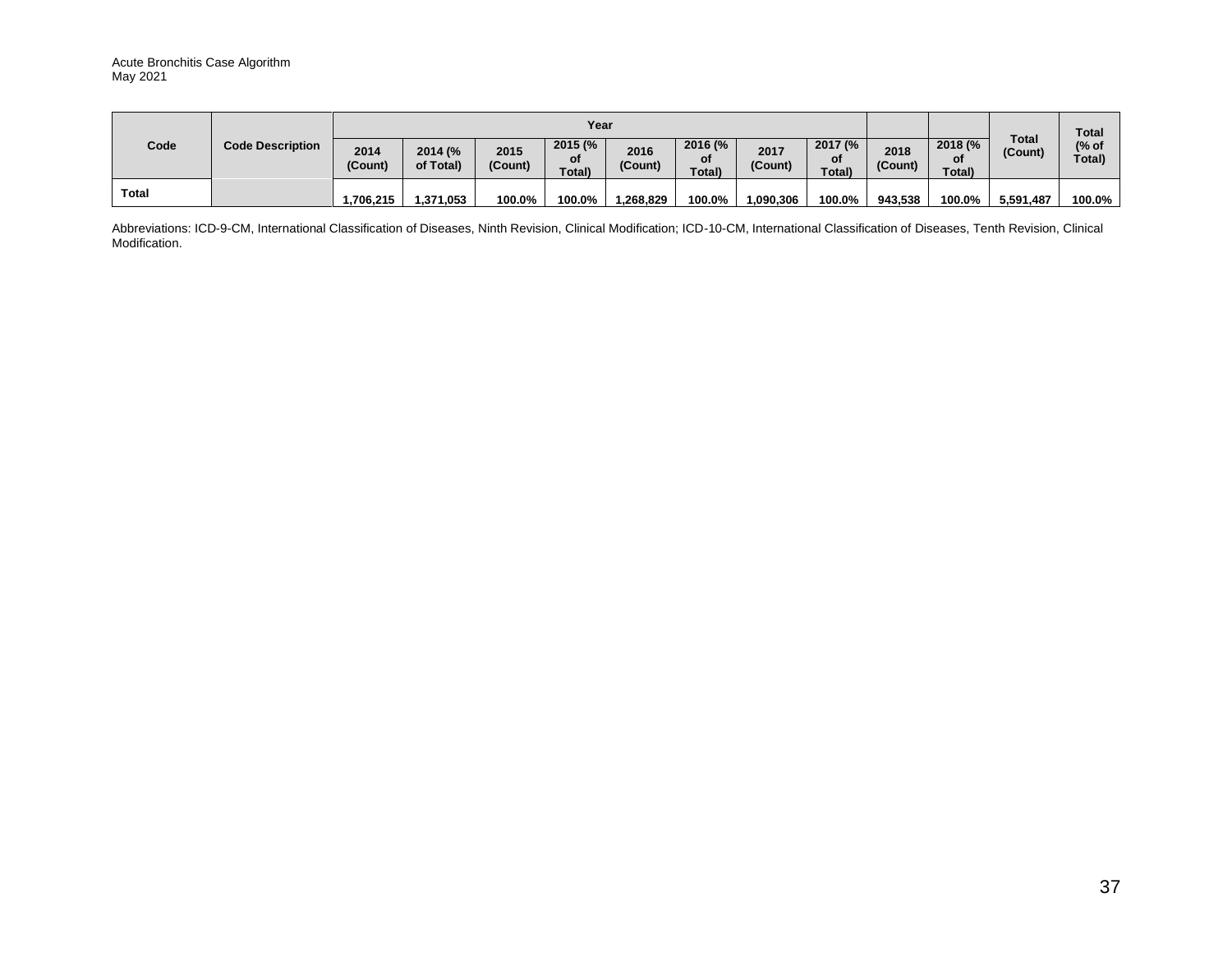# <span id="page-37-0"></span>**Appendix C. Codes Excluded from Proposed Algorithm**

The diagnosis codes listed in **Table C1** are proposed for exclusion from the algorithm. These codes were initially considered for inclusion based on a literature review and their potential relation to acute bronchitis, either as an etiologically relevant pathogen (e.g., influenza) or as a condition that can sometimes accompany acute bronchitis (e.g., cough, wheezing). In consultation with clinical SMEs (TB, JB, JC, DT) these codes – which were not specific to acute bronchitis - were ultimately determined to be too general and could potentially increase the risk of misclassification. Consequently, these codes were not used to identify patients with a relevant acute bronchitis diagnosis.

|                      | Table C1. Excluded codes potentially relevant to acute bronchitis identified from the literature or |  |  |
|----------------------|-----------------------------------------------------------------------------------------------------|--|--|
| <b>GEMs mapping.</b> |                                                                                                     |  |  |

| Code   | <b>Description</b>                                                    | Code            | <b>Code Type</b> |
|--------|-----------------------------------------------------------------------|-----------------|------------------|
|        |                                                                       | Category        |                  |
| 034.0  | Streptococcal sore throat                                             | DX              | 09               |
| 034.1  | <b>Scarlet Fever</b>                                                  | <b>DX</b>       | 09               |
| 381.00 | Acute nonsuppurative otitis media, unspecified                        | DX              | 09               |
| 381.01 | Acute serous otitis media                                             | DX              | 09               |
| 381.02 | Acute mucoid otitis media                                             | $\overline{DX}$ | $\overline{09}$  |
| 381.03 | Acute sanguinous otitis media                                         | DX              | 09               |
| 381.04 | Acute allergic serous otitis media                                    | $\overline{DX}$ | $\overline{09}$  |
| 381.05 | Acute allergic mucoid otitis media                                    | <b>DX</b>       | 09               |
| 381.06 | Acute allergic sanguinous otitis media                                | DX              | $\overline{09}$  |
| 381.10 | Chronic serous otitis media, simple or unspecified                    | DX              | 09               |
| 381.19 | Other chronic serous otitis media                                     | $\overline{DX}$ | 09               |
| 381.20 | Chronic mucoid otitis media, simple or unspecified                    | DX              | 09               |
| 381.29 | Other chronic mucoid otitis media                                     | $\overline{DX}$ | $\overline{09}$  |
| 381.3  | Other and unspecified chronic nonsuppurative otitis media             | DX              | $\overline{09}$  |
| 381.4  | Nonsuppurative otitis media, not specified as acute or<br>chronic     | DX              | 09               |
| 382.00 | Acute suppurative otitis media                                        | DX              | 09               |
| 382.01 | Acute suppurative otitis media with spontaneous rupture of<br>eardrum | <b>DX</b>       | 09               |
| 382.02 | Acute suppurative otitis media in diseases classified<br>elsewhere    | <b>DX</b>       | 09               |
| 382.1  | Chronic tubotympanic suppurative otitis media                         | $\overline{DX}$ | 09               |
| 382.2  | Chronic atticoantral suppurative otitis media                         | <b>DX</b>       | 09               |
| 382.3  | Unspecified chronic suppurative otitis media                          | DX              | 09               |
| 382.4  | Unspecified suppurative otitis media                                  | $\overline{DX}$ | $\overline{09}$  |
| 382.9  | Unspecified otitis media                                              | $\overline{DX}$ | $\overline{09}$  |
| 387.0  | Otosclerosis involving oval window, nonobliterative                   | $\overline{DX}$ | 09               |
| 387.1  | Otosclerosis involving oval window, obliterative                      | $\overline{DX}$ | 09               |
| 387.2  | Cochlear otosclerosis                                                 | $\overline{DX}$ | 09               |
| 387.8  | Other otosclerosis                                                    | DX              | 09               |
| 387.9  | Otosclerosis, unspecified                                             | DX              | $\overline{09}$  |
| 388.00 | Degenerative and vascular disorders, unspecified                      | <b>DX</b>       | 09               |
| 388.01 | Presbyacusis                                                          | DX              | 09               |
| 388.02 | Transient ischemic deafness                                           | $\overline{DX}$ | $\overline{09}$  |
| 388.10 | Noise effects on inner ear, unspecified                               | <b>DX</b>       | 09               |
| 388.11 | Acoustic trauma (explosive) to ear                                    | DX              | 09               |
| 388.12 | Noise-induced hearing loss                                            | <b>DX</b>       | 09               |
| 388.2  | Sudden hearing loss, unspecified                                      | DX              | 09               |
| 388.30 | Tinnitus, unspecified                                                 | DX              | 09               |
| 388.31 | Subjective tinnitus                                                   | $\overline{DX}$ | $\overline{09}$  |
| 388.32 | Objective tinnitus                                                    | <b>DX</b>       | 09               |
| 388.40 | Abnormal auditory perception, unspecified                             | DX              | 09               |
| 388.41 | <b>Diplacusis</b>                                                     | DX              | $\overline{09}$  |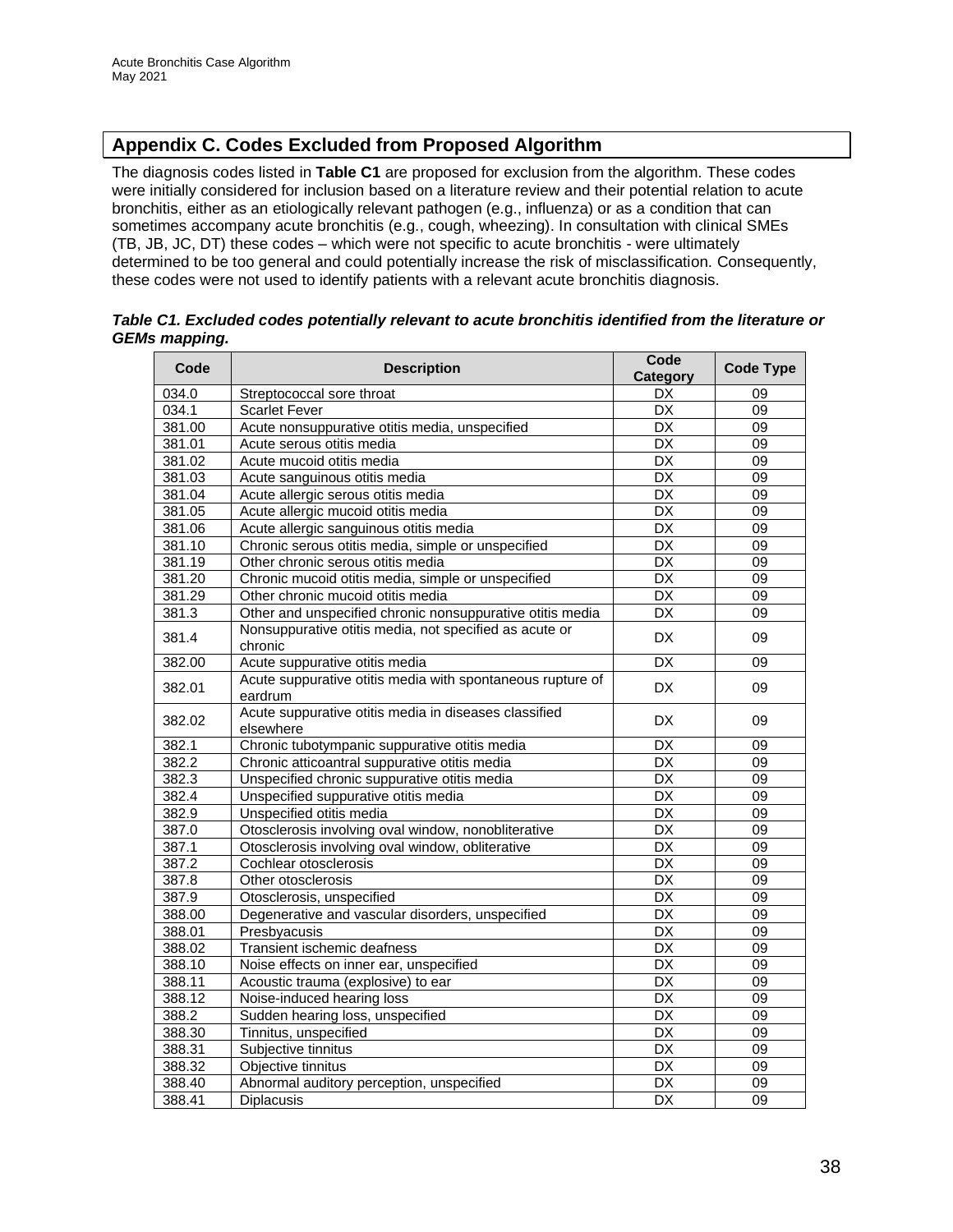| Code         | <b>Description</b>                                                                       | Code<br><b>Category</b> | <b>Code Type</b> |
|--------------|------------------------------------------------------------------------------------------|-------------------------|------------------|
| 388.42       | <b>Hyperacusis</b>                                                                       | DX                      | 09               |
| 388.43       | Impairment of auditory discrimination                                                    | <b>DX</b>               | 09               |
| 388.44       | Auditory recruitment                                                                     | <b>DX</b>               | 09               |
| 388.45       | Acquired auditory processing disorder                                                    | DX                      | 09               |
| 388.5        | Disorders of acoustic nerve                                                              | DX                      | 09               |
| 388.60       | Otorrhea, unspecified                                                                    | DX                      | 09               |
| 388.61       | Cerebrospinal fluid otorrhea                                                             | DX                      | 09               |
| 388.69       | Other otorrhea                                                                           | <b>DX</b>               | 09               |
| 388.70       | Otalgia, unspecified                                                                     | <b>DX</b>               | 09               |
| 388.71       | Otogenic pain                                                                            | DX                      | 09               |
| 388.72       | Referred otogenic pain                                                                   | DX                      | 09               |
| 388.8        | Other disorders of ear                                                                   | DX                      | 09               |
| 388.9<br>460 | Unspecified disorder of ear                                                              | DX<br>DX                | 09<br>09         |
| 461.0        | Acute nasopharyngitis [common cold]<br>Acute maxillary sinusitis                         | DX                      | 09               |
| 461.1        | Acute frontal sinusitis                                                                  | DX                      | 09               |
| 461.2        | Acute ethmoidal sinusitis                                                                | DX                      | 09               |
| 461.3        | Acute sphenoidal sinusitis                                                               | DX                      | 09               |
| 461.8        | Other acute sinusitis                                                                    | DX                      | 09               |
| 461.9        | Acute sinusitis, unspecified                                                             | DX                      | 09               |
| 462          | Acute pharyngitis, unspecified                                                           | DX                      | 09               |
| 463          | Acute tonsillitis                                                                        | <b>DX</b>               | 09               |
| 464.00       | Acute laryngitis without mention of obstruction                                          | DX                      | 09               |
| 464.01       | Acute laryngitis with obstruction                                                        | <b>DX</b>               | 09               |
| 464.10       | Acute tracheitis without mention of obstruction                                          | <b>DX</b>               | 09               |
| 464.11       | Acute tracheitis with obstruction                                                        | DX                      | 09               |
| 464.20       | Acute laryngotracheitis without mention of obstruction                                   | DX                      | 09               |
| 464.21       | Acute laryngotracheitis with obstruction                                                 | DX                      | 09               |
| 464.30       | Acute epiglottitis without mention of obstruction                                        | <b>DX</b>               | 09               |
| 464.31       | Acute epiglottitis with obstruction                                                      | DX                      | 09               |
| 464.4        | Croup                                                                                    | <b>DX</b>               | 09               |
| 464.50       | Supraglottitis unspecified, without obstruction                                          | DX                      | 09               |
| 464.51       | Supraglottitis unspecified, with obstruction                                             | DX                      | 09               |
| 465.0        | Acute laryngopharyngitis                                                                 | DX                      | 09               |
| 465.8        | Acute upper respiratory infection, other multiple sites                                  | DX                      | 09               |
| 465.9        | Acute upper respiratory infection of unspecified site                                    | DX                      | 09               |
| 466.11       | Acute bronchiolitis due to respiratory syncytial virus (RSV)                             | <b>DX</b>               | 09               |
| 466.19       | Acute bronchiolitis due to other infectious organisms                                    | DX                      | 09               |
| 473.0        | Chronic maxillary sinusitis                                                              | DX                      | 09               |
| 473.1        | Chronic frontal sinusitis                                                                | DX                      | 09               |
| 473.2        | Chronic ethmoidal sinusitis                                                              | DX                      | 09               |
| 473.3        | Chronic sphenoidal sinusitis                                                             | DX                      | 09               |
| 473.8        | Other chronic sinusitis                                                                  | DX                      | 09               |
| 473.9        | Unspecified sinusitis (chronic)                                                          | DX                      | 09               |
| 480.0        | Pneumonia due to adenovirus convert                                                      | DX                      | 09               |
| 480.1        | Pneumonia due to respiratory syncytial virus                                             | DX                      | 09               |
| 480.2        | Pneumonia due to parainfluenza virus                                                     | DX                      | 09               |
| 480.3        | Pneumonia due to SARS-associated coronavirus                                             | DX                      | 09               |
| 480.8        | Pneumonia due to other virus not elsewhere classified                                    | DX                      | 09               |
| 480.9        | Viral pneumonia, unspecified convert<br>Pneumococcal pneumonia [Streptococcus pneumoniae | DX                      | 09               |
| 481          | pneumonia]                                                                               | DX                      | 09               |
| 482.0        | Pneumonia due to Klebsiella pneumoniae                                                   | DX                      | 09               |
| 482.1        | Pneumonia due to Pseudomonas                                                             | <b>DX</b>               | 09               |
| 482.2        | Pneumonia due to Hemophilus influenzae [H. influenzae]                                   | DX                      | 09               |
| 482.30       | Pneumonia due to Streptococcus, unspecified                                              | DX                      | 09               |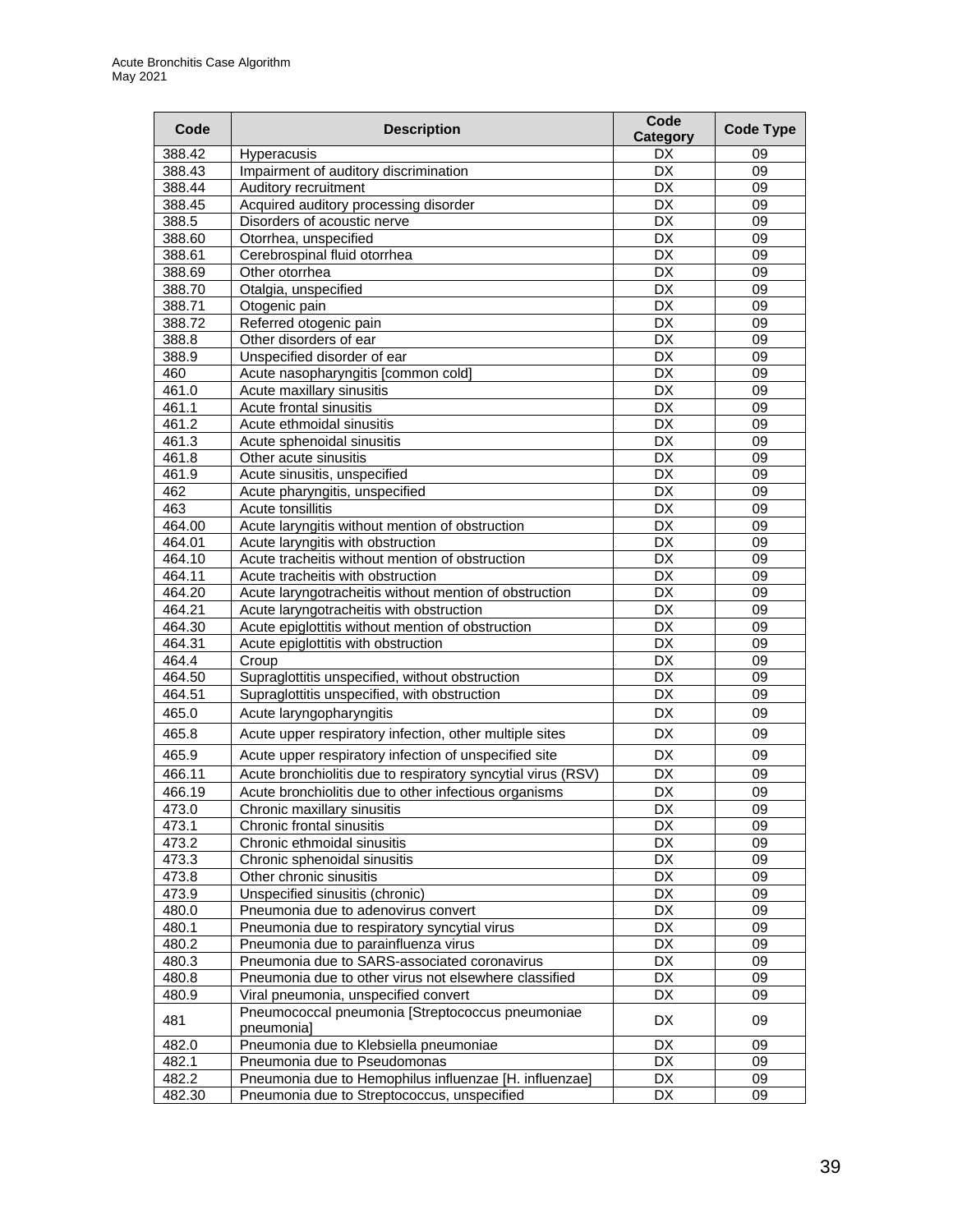| Code   | <b>Description</b>                                                                             | Code<br><b>Category</b> | <b>Code Type</b> |
|--------|------------------------------------------------------------------------------------------------|-------------------------|------------------|
| 482.31 | Pneumonia due to Streptococcus, group A                                                        | DX                      | 09               |
| 482.32 | Pneumonia due to Streptococcus, group B                                                        | DX                      | 09               |
| 482.39 | Pneumonia due to other Streptococcus                                                           | <b>DX</b>               | 09               |
| 482.40 | Pneumonia due to Staphylococcus, unspecified                                                   | <b>DX</b>               | 09               |
| 482.41 | Methicillin susceptible pneumonia due to Staphylococcus<br>aureus                              | <b>DX</b>               | 09               |
| 482.42 | Methicillin resistant pneumonia due to Staphylococcus<br>aureus                                | <b>DX</b>               | 09               |
| 482.49 | Other Staphylococcus pneumonia                                                                 | DX                      | 09               |
| 482.81 | Pneumonia due to anaerobes                                                                     | <b>DX</b>               | 09               |
| 482.82 | Pneumonia due to escherichia coli [E. coli]                                                    | DX                      | 09               |
| 482.83 | Pneumonia due to other gram-negative bacteria                                                  | DX                      | 09               |
| 482.84 | Pneumonia due to Legionnaires' disease                                                         | DX                      | 09               |
| 482.89 | Pneumonia due to other specified bacteria                                                      | $\overline{DX}$         | 09               |
| 482.9  | Bacterial pneumonia, unspecified                                                               | <b>DX</b>               | 09               |
| 483.0  | Pneumonia due to mycoplasma pneumoniae                                                         | DX                      | 09               |
| 483.1  | Pneumonia due to chlamydia                                                                     | DX                      | 09               |
| 483.8  | Pneumonia due to other specified organism                                                      | DX                      | 09               |
| 484.1  | Pneumonia in cytomegalic inclusion disease                                                     | DX                      | 09               |
| 484.3  | Pneumonia in whooping cough                                                                    | DX                      | 09               |
| 484.5  | Pneumonia in anthrax                                                                           | DX                      | 09               |
| 484.6  | Pneumonia in aspergillosis                                                                     | DX                      | 09               |
| 484.7  | Pneumonia in other systemic mycoses                                                            | DX                      | 09               |
| 484.8  | Pneumonia in other infectious diseases classified<br>elsewhere                                 | <b>DX</b>               | 09               |
| 485    | Bronchopneumonia, organism unspecified                                                         | DX                      | 09               |
| 486    | Pneumonia, organism unspecified                                                                | DX                      | 09               |
| 487.0  | Influenza with pneumonia convert                                                               | DX                      | 09               |
| 487.1  | Influenza with other respiratory manifestations                                                | <b>DX</b>               | 09               |
| 487.8  | Influenza with other manifestations                                                            | DX                      | 09               |
| 488.01 | Influenza due to identified avian influenza virus with<br>pneumonia                            | <b>DX</b>               | 09               |
| 488.02 | Influenza due to identified avian influenza virus with other<br>respiratory manifestations     | DX                      | 09               |
| 488.09 | Influenza due to identified avian influenza virus with other<br>manifestations                 | <b>DX</b>               | 09               |
| 488.11 | Influenza due to identified 2009 H1N1 influenza virus with<br>pneumonia                        | DX                      | 09               |
| 488.12 | Influenza due to identified 2009 H1N1 influenza virus with<br>other respiratory manifestations | DX                      | 09               |
| 488.19 | Influenza due to identified 2009 H1N1 influenza virus with<br>other manifestations             | DX                      | 09               |
| 488.81 | Influenza due to identified novel influenza A virus with<br>pneumonia                          | DX                      | 09               |
| 488.82 | Influenza due to identified novel influenza A virus with<br>other respiratory manifestations   | DX                      | 09               |
| 488.89 | Influenza due to identified novel influenza A virus with<br>other manifestations               | DX                      | 09               |
| 491.0  | Simple chronic bronchitis convert                                                              | DX                      | 09               |
| 491.1  | Mucopurulent chronic bronchitis                                                                | <b>DX</b>               | 09               |
| 491.20 | Obstructive chronic bronchitis without exacerbation                                            | DX                      | 09               |
| 491.21 | Obstructive chronic bronchitis with (acute) exacerbation                                       | DX                      | 09               |
| 491.22 | Obstructive chronic bronchitis with acute bronchitis                                           | DX                      | 09               |
| 491.8  | Other chronic bronchitis                                                                       | <b>DX</b>               | 09               |
| 491.9  | Unspecified chronic bronchitis                                                                 | DX                      | 09               |
| 492.0  | Emphysematous bleb                                                                             | DX                      | 09               |
| 492.8  | Other emphysema                                                                                | DX                      | 09               |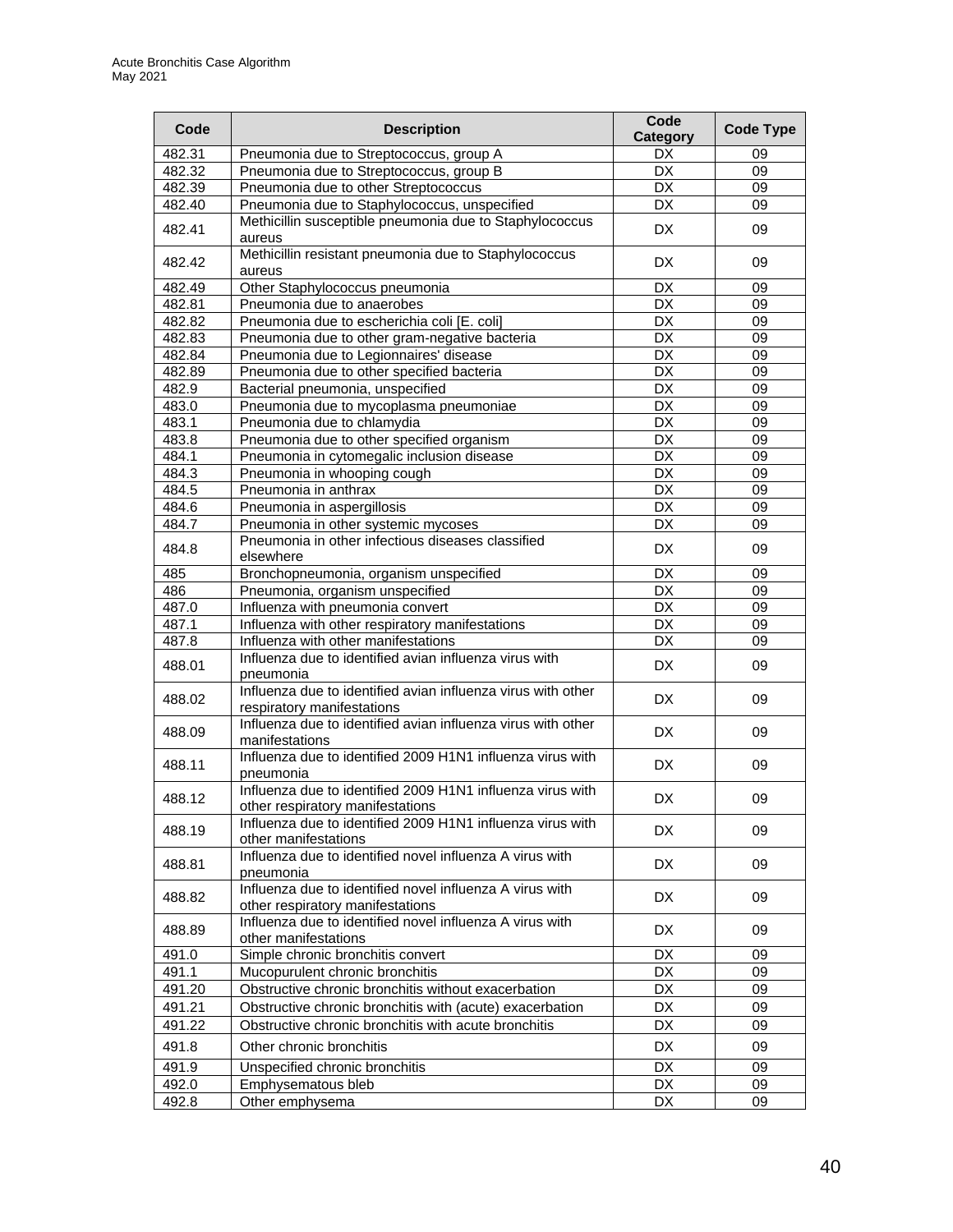| Code   | <b>Description</b>                                                | Code<br><b>Category</b> | <b>Code Type</b> |
|--------|-------------------------------------------------------------------|-------------------------|------------------|
| 493.00 | Extrinsic asthma, unspecified                                     | DX                      | 09               |
| 493.01 | Extrinsic asthma with status asthmaticus                          | DX                      | 09               |
| 493.02 | Extrinsic asthma with (acute) exacerbation                        | DX                      | 09               |
| 493.10 | Intrinsic asthma, unspecified                                     | DX                      | 09               |
| 493.11 | Intrinsic asthma with status asthmaticus                          | $\overline{DX}$         | 09               |
| 493.12 | Intrinsic asthma with (acute) exacerbation                        | DX                      | 09               |
| 493.20 | Chronic obstructive asthma, unspecified                           | DX                      | 09               |
| 493.21 | Chronic obstructive asthma with status asthmaticus                | DX                      | 09               |
| 493.22 | Chronic obstructive asthma with (acute) exacerbation              | DX                      | 09               |
| 493.81 | Exercise induced bronchospasm                                     | DX                      | 09               |
| 493.82 | Cough variant asthma                                              | DX                      | 09               |
| 493.90 | Asthma, unspecified type, unspecified                             | DX                      | 09               |
| 493.91 | Asthma, unspecified type, with status asthmaticus                 | DX                      | 09               |
| 493.92 | Asthma, unspecified type, with (acute) exacerbation               | DX                      | 09               |
| 494.0  | Bronchiectasis without acute exacerbation                         | DX                      | 09               |
| 494.1  | Bronchiectasis with acute exacerbation                            | DX                      | 09               |
| 495.0  | Farmers' lung                                                     | DX                      | 09               |
| 495.1  | Bagassosis                                                        | DX                      | 09               |
| 495.2  | Bird-fanciers' lung                                               | DX                      | 09               |
| 495.3  | Suberosis                                                         | $\overline{DX}$         | 09               |
| 495.4  | Malt workers' lung                                                | <b>DX</b>               | 09               |
| 495.5  | Mushroom workers' lung                                            | DX                      | 09               |
| 495.6  | Maple bark-strippers' lung                                        | DX                      | 09               |
| 495.7  | "Ventilation" pneumonitis                                         | DX                      | 09               |
| 495.8  | Other specified allergic alveolitis and pneumonitis               | DX                      | 09               |
| 495.9  | Unspecified allergic alveolitis and pneumonitis                   | $\overline{DX}$         | 09               |
| 496    | Chronic airway obstruction, not elsewhere classified              | DX                      | 09               |
| 519.00 | Tracheostomy complication, unspecified                            | DX                      | 09               |
| 519.01 | Infection of tracheostomy                                         | <b>DX</b>               | 09               |
| 519.02 | Mechanical complication of tracheostomy                           | DX                      | 09               |
| 519.09 | Other tracheostomy complications                                  | $\overline{DX}$         | 09               |
| 519.11 | Acute bronchospasm                                                | DX                      | 09               |
| 519.19 | Other diseases of trachea and bronchus                            | DX                      | 09               |
| 519.2  | Mediastinitis                                                     | DX                      | 09               |
| 519.3  | Other diseases of mediastinum, not elsewhere classified           | DX                      | 09               |
| 519.4  | Disorders of diaphragm                                            | DX                      | 09               |
| 519.8  | Other diseases of respiratory system, not elsewhere<br>classified | DX                      | 09               |
| 519.9  | Unspecified disease of respiratory system                         | DX                      | 09               |
| 786.00 | Respiratory abnormality, unspecified                              | DX                      | 09               |
| 786.01 | Hyperventilation                                                  | <b>DX</b>               | 09               |
| 786.02 | Orthopnea                                                         | DX                      | 09               |
| 786.03 | Apnea                                                             | DX                      | 09               |
| 786.04 | Cheyne-Stokes respiration                                         |                         |                  |
| 786.05 | Shortness of breath                                               | DX<br>DX                | 09<br>09         |
|        |                                                                   |                         |                  |
| 786.06 | Tachypnea                                                         | DX<br>DX                | 09               |
| 786.07 | Wheezing                                                          |                         | 09               |
| 786.09 | Other respiratory abnormalities                                   | DX                      | 09               |
| 786.1  | Stridor                                                           | DX                      | 09               |
| 786.2  | Cough                                                             | DX                      | 09               |
| 786.30 | Hemoptysis, unspecified                                           | DX                      | 09               |
| 786.31 | Acute idiopathic pulmonary hemorrhage in infants [AIPHI]          | DX                      | 09               |
| 786.39 | Other hemoptysis                                                  | DX                      | 09               |
| 786.4  | Abnormal sputum                                                   | DX                      | 09               |
| 786.50 | Chest pain, unspecified                                           | DX                      | 09               |
| 786.51 | Precordial pain                                                   | DX                      | 09               |
| 786.52 | Painful respiration                                               | DX                      | 09               |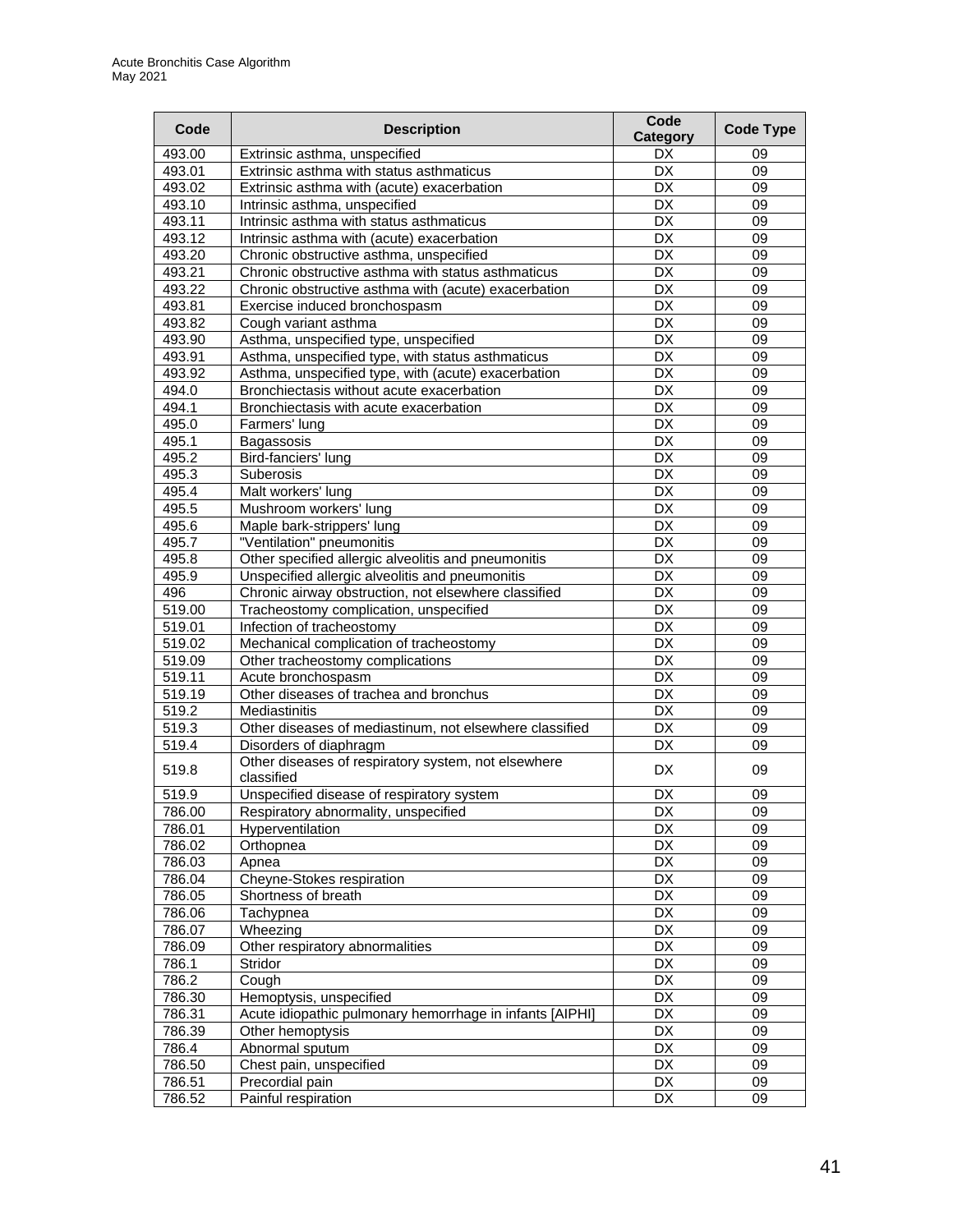| Code            | <b>Description</b>                                                | Code<br><b>Category</b> | <b>Code Type</b> |  |
|-----------------|-------------------------------------------------------------------|-------------------------|------------------|--|
| 786.59          | Other chest pain                                                  | DX                      | 09               |  |
| 786.6           | Swelling, mass, or lump in chest                                  | <b>DX</b>               | 09               |  |
| 786.7           | Abnormal chest sounds                                             | <b>DX</b>               | 09               |  |
| 786.8           | Hiccough                                                          | DX                      | 09               |  |
| 786.9           | Other symptoms involving respiratory system and chest             | <b>DX</b>               | 09               |  |
| A22.1           | Pulmonary anthrax                                                 | DX                      | 10               |  |
| A37.91          | Whooping cough, unspecified species with pneumonia                | <b>DX</b>               | 10               |  |
| A38.9           | Scarlet fever, uncomplicated                                      | <b>DX</b>               | 10               |  |
| A48.1           | Legionnaires' disease                                             | <b>DX</b>               | 10               |  |
| B25.0           | Cytomegaloviral pneumonitis                                       | DX                      | 10               |  |
| H65.xxx         | Nonsuppurative otitis media                                       | DX                      | 10               |  |
| H66.xxx         | Suppurative and unspecified otitis media                          | DX                      | 10               |  |
| H67.1           | Otitis media in diseases classified elsewhere, right ear          | DX                      | 10               |  |
| H67.2           | Otitis media in diseases classified elsewhere, left ear           | <b>DX</b>               | 10               |  |
| H67.3           | Otitis media in diseases classified elsewhere, bilateral          | DX                      | 10               |  |
| H67.9           | Otitis media in diseases classified elsewhere, unspecified<br>ear | DX                      | 10               |  |
| H68.xxx         | Eustachian salpingitis and obstruction                            | <b>DX</b>               | 10               |  |
| H69.xxx         | Other and unspecified disorders of Eustachian tube                | DX                      | 10               |  |
| H80.xx          | Otosclerosis                                                      | DX                      | 10               |  |
| J <sub>00</sub> | Acute nasopharyngitis [common cold]                               | DX                      | 10               |  |
| J01.00          | Acute maxillary sinusitis unspecified                             | DX                      | 10               |  |
| J01.01          | Acute recurrent maxillary sinusitis                               | DX                      | 10               |  |
| J01.10          | Acute frontal sinusitis unspecified                               | <b>DX</b>               | 10               |  |
| J01.11          | Acute recurrent frontal sinusitis                                 | DX                      | 10               |  |
| J01.20          | Acute ethmoidal sinusitis unspecified                             | DX                      | 10               |  |
| J01.21          | Acute recurrent ethmoidal sinusitis                               | DX                      | 10               |  |
| J01.30          | Acute sphenoidal sinusitis unspecified                            | DX                      | 10               |  |
| J01.31          | Acute recurrent sphenoidal sinusitis                              | DX                      | 10               |  |
| J01.40          | Acute pansinusitis unspecified                                    | $\overline{DX}$         | 10               |  |
| J01.41          | Acute recurrent pansinusitis                                      | DX                      | 10               |  |
| J01.80          | Other acute sinusitis                                             | DX                      | 10               |  |
| J01.81          | Other acute recurrent sinusitis                                   | <b>DX</b>               | 10               |  |
| J01.90          | Acute sinusitis, unspecified                                      | DX                      | 10               |  |
| J01.91          | Acute recurrent sinusitis, unspecified                            | <b>DX</b>               | 10               |  |
| J02.0           | Streptococcal pharyngitis                                         | DX                      | 10               |  |
| JO2.9           | Acute pharyngitis, unspecified                                    | DX                      | 10               |  |
| J03.00          | Acute streptococcal tonsillitis, unspecified                      | DX                      | 10               |  |
| J03.01          | Acute recurrent streptococcal tonsillitis                         | DX                      | 10               |  |
| J03.80          | Acute tonsillitis due to other specified organisms                | DX                      | 10               |  |
| J03.81          | Acute recurrent tonsillitis due to other specified organisms      | DX                      | 10               |  |
| J03.90          | Acute tonsillitis, unspecified                                    | DX                      | 10               |  |
| J03.91          | Acute recurrent tonsillitis, unspecified                          | DX                      | 10               |  |
| J04.0           | Acute laryngitis                                                  | DX                      | 10               |  |
| J04.10          | Acute tracheitis without obstruction                              | DX                      | 10               |  |
| J04.11          | Acute tracheitis with obstruction                                 | DX                      | 10               |  |
| J04.2           | Acute laryngotracheitis                                           | DX                      | 10               |  |
| J04.30          | Supraglottitis, unspecified without obstruction                   | DX                      | 10               |  |
| J04.31          | Supraglottitis, unspecified without obstruction                   | DX                      | 10               |  |
| J05.0           | Acute obstructive laryngitis [croup]                              | DX                      | 10               |  |
| J05.10          | Acute epiglottitis without obstruction                            | DX                      | 10               |  |
| J05.11          | Acute epiglottitis with obstruction                               | DX                      | 10               |  |
| J06.0           | Acute laryngopharyngitis                                          | DX                      | 10               |  |
| J06.9           | Acute upper respiratory infection, unspecified                    | <b>DX</b>               | 10               |  |
|                 | Influenza due to identified novel influenza A virus with          |                         |                  |  |
| J09.X1          | pneumonia                                                         | DX                      | 10               |  |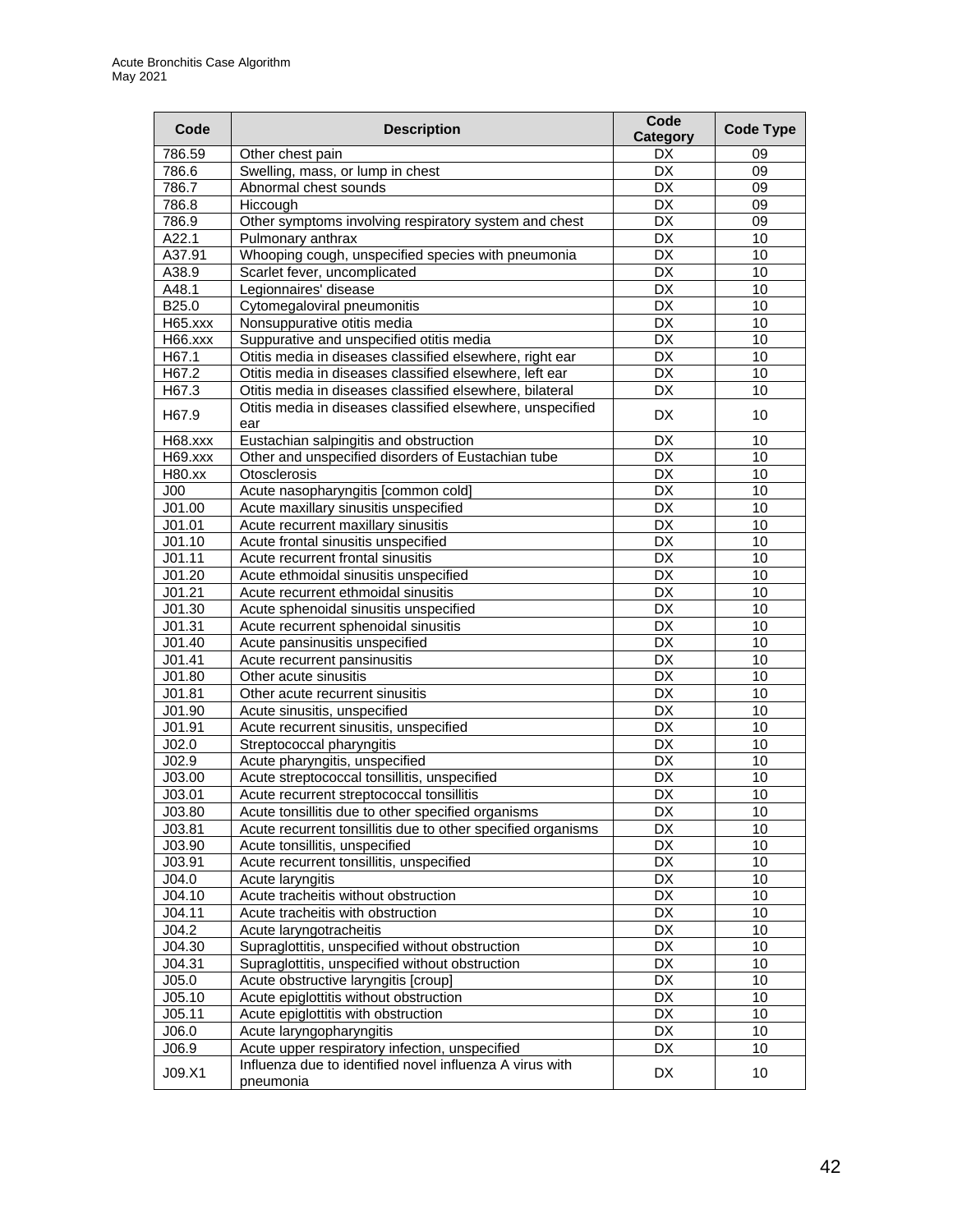| Influenza due to identified novel influenza A virus with<br>DX<br>J09.X2<br>10<br>other respiratory manifestations<br>Influenza due to identified novel influenza A virus with<br>J09.X3<br>DX.<br>10<br>gastrointestinal manifestations<br>Influenza due to identified novel influenza A virus with<br>J09.X9<br><b>DX</b><br>10<br>other manifestations<br>Influenza due to other identified influenza virus with<br>DX<br>J10.00<br>10 <sup>1</sup><br>unspecified type of pneumonia<br>Influenza due to other identified influenza virus with the<br>J10.01<br><b>DX</b><br>10<br>same other identified influenza<br>Influenza due to other identified influenza virus with other<br>10<br>J10.08<br>DX<br>specified pneumonia<br>Influenza due to other identified influenza virus with other<br>J10.1<br><b>DX</b><br>10<br>respiratory manifestations<br>Influenza due to other identified influenza virus with<br>J10.2<br><b>DX</b><br>10<br>gastrointestinal manifestations<br>Influenza due to other identified influenza virus with<br>J10.81<br>DX.<br>10<br>encephalopathy<br>Influenza due to other identified influenza virus with<br><b>DX</b><br>10<br>J10.82<br>myocarditis<br>Influenza due to other identified influenza virus with otitis<br>J10.83<br><b>DX</b><br>10<br>media<br>Influenza due to other identified influenza virus with other<br>J10.89<br><b>DX</b><br>10 <sup>1</sup><br>manifestations<br>Influenza due to unidentified influenza virus with<br>DX<br>J11.0<br>10 <sup>1</sup><br>unspecified type of pneumonia<br>Influenza due to unidentified influenza virus with other<br>J11.1<br><b>DX</b><br>10 <sup>1</sup><br>respiratory manifestations<br>Influenza due to unidentified influenza virus with<br>J11.2<br><b>DX</b><br>10<br>gastrointestinal manifestations<br>Influenza due to unidentified influenza virus with<br>J11.81<br><b>DX</b><br>10<br>encephalopathy<br>Influenza due to unidentified influenza virus with other<br><b>DX</b><br>10<br>J11.89<br>manifestations<br>Adenoviral pneumonia<br><b>DX</b><br>J12.0<br>10<br>J12.1<br>DX<br>Respiratory syncytial virus pneumonia<br>10<br>J12.2<br>Parainfluenza virus pneumonia<br>DX<br>10<br>DX<br>J12.3<br>10<br>Human metapneumovirus pneumonia<br>J12.81<br>Pneumonia due to SARS-associated coronavirus<br>DX<br>10<br>DX<br>10<br>J12.89<br>Other viral pneumonia<br>J12.9<br>Viral pneumonia, unspecified<br>DX<br>10<br>J13<br>Pneumonia due to Streptococcus pneumoniae<br>DX<br>10<br>Pneumonia due to Hemophilus influenzae [H. influenzae]<br>DX<br>J14<br>10<br>Pneumonia due to Klebsiella pneumoniae<br>J15.0<br>DX<br>10<br>J15.1<br>Pneumonia due to Pseudomonas<br>DX<br>10<br>J15.20<br>Pneumonia due to staphylococcus unspecified<br>DX<br>10<br>Pneumonia due to Methicillin susceptible Staphylococcus<br>J15.211<br>DX<br>10<br>aureus<br>Pneumonia due to Methicillin resistant Staphylococcus<br>DX<br>10<br>J15.212<br>aureus<br>Pneumonia due to other staphylococcus<br>J15.29<br>DX<br>10<br>DX<br>10<br>J15.3<br>Pneumonia due to streptococcus, group B<br>J15.4<br>Pneumonia due to other streptococci<br>DX<br>10<br>Pneumonia due to Escherichia coli<br>J15.5<br>DX<br>10<br>J15.6<br>Pneumonia due to other Gram-negative bacteria<br>DX<br>10<br>J15.7<br>Pneumonia due to Mycoplasma pneumoniae<br>DX<br>10<br>DX<br>J15.8<br>Pneumonia due to other specified bacteria<br>10 | Code  | <b>Description</b>              | Code<br>Category | <b>Code Type</b> |  |  |
|--------------------------------------------------------------------------------------------------------------------------------------------------------------------------------------------------------------------------------------------------------------------------------------------------------------------------------------------------------------------------------------------------------------------------------------------------------------------------------------------------------------------------------------------------------------------------------------------------------------------------------------------------------------------------------------------------------------------------------------------------------------------------------------------------------------------------------------------------------------------------------------------------------------------------------------------------------------------------------------------------------------------------------------------------------------------------------------------------------------------------------------------------------------------------------------------------------------------------------------------------------------------------------------------------------------------------------------------------------------------------------------------------------------------------------------------------------------------------------------------------------------------------------------------------------------------------------------------------------------------------------------------------------------------------------------------------------------------------------------------------------------------------------------------------------------------------------------------------------------------------------------------------------------------------------------------------------------------------------------------------------------------------------------------------------------------------------------------------------------------------------------------------------------------------------------------------------------------------------------------------------------------------------------------------------------------------------------------------------------------------------------------------------------------------------------------------------------------------------------------------------------------------------------------------------------------------------------------------------------------------------------------------------------------------------------------------------------------------------------------------------------------------------------------------------------------------------------------------------------------------------------------------------------------------------------------------------------------------------------------------------------------------------------------------------------------------------------------------------------------------------------------------------------------------------------------------------------------------------------------------------------------------------------------------------------------------------------------------------------------------------------------------------------------------------------|-------|---------------------------------|------------------|------------------|--|--|
|                                                                                                                                                                                                                                                                                                                                                                                                                                                                                                                                                                                                                                                                                                                                                                                                                                                                                                                                                                                                                                                                                                                                                                                                                                                                                                                                                                                                                                                                                                                                                                                                                                                                                                                                                                                                                                                                                                                                                                                                                                                                                                                                                                                                                                                                                                                                                                                                                                                                                                                                                                                                                                                                                                                                                                                                                                                                                                                                                                                                                                                                                                                                                                                                                                                                                                                                                                                                                                      |       |                                 |                  |                  |  |  |
|                                                                                                                                                                                                                                                                                                                                                                                                                                                                                                                                                                                                                                                                                                                                                                                                                                                                                                                                                                                                                                                                                                                                                                                                                                                                                                                                                                                                                                                                                                                                                                                                                                                                                                                                                                                                                                                                                                                                                                                                                                                                                                                                                                                                                                                                                                                                                                                                                                                                                                                                                                                                                                                                                                                                                                                                                                                                                                                                                                                                                                                                                                                                                                                                                                                                                                                                                                                                                                      |       |                                 |                  |                  |  |  |
|                                                                                                                                                                                                                                                                                                                                                                                                                                                                                                                                                                                                                                                                                                                                                                                                                                                                                                                                                                                                                                                                                                                                                                                                                                                                                                                                                                                                                                                                                                                                                                                                                                                                                                                                                                                                                                                                                                                                                                                                                                                                                                                                                                                                                                                                                                                                                                                                                                                                                                                                                                                                                                                                                                                                                                                                                                                                                                                                                                                                                                                                                                                                                                                                                                                                                                                                                                                                                                      |       |                                 |                  |                  |  |  |
|                                                                                                                                                                                                                                                                                                                                                                                                                                                                                                                                                                                                                                                                                                                                                                                                                                                                                                                                                                                                                                                                                                                                                                                                                                                                                                                                                                                                                                                                                                                                                                                                                                                                                                                                                                                                                                                                                                                                                                                                                                                                                                                                                                                                                                                                                                                                                                                                                                                                                                                                                                                                                                                                                                                                                                                                                                                                                                                                                                                                                                                                                                                                                                                                                                                                                                                                                                                                                                      |       |                                 |                  |                  |  |  |
|                                                                                                                                                                                                                                                                                                                                                                                                                                                                                                                                                                                                                                                                                                                                                                                                                                                                                                                                                                                                                                                                                                                                                                                                                                                                                                                                                                                                                                                                                                                                                                                                                                                                                                                                                                                                                                                                                                                                                                                                                                                                                                                                                                                                                                                                                                                                                                                                                                                                                                                                                                                                                                                                                                                                                                                                                                                                                                                                                                                                                                                                                                                                                                                                                                                                                                                                                                                                                                      |       |                                 |                  |                  |  |  |
|                                                                                                                                                                                                                                                                                                                                                                                                                                                                                                                                                                                                                                                                                                                                                                                                                                                                                                                                                                                                                                                                                                                                                                                                                                                                                                                                                                                                                                                                                                                                                                                                                                                                                                                                                                                                                                                                                                                                                                                                                                                                                                                                                                                                                                                                                                                                                                                                                                                                                                                                                                                                                                                                                                                                                                                                                                                                                                                                                                                                                                                                                                                                                                                                                                                                                                                                                                                                                                      |       |                                 |                  |                  |  |  |
|                                                                                                                                                                                                                                                                                                                                                                                                                                                                                                                                                                                                                                                                                                                                                                                                                                                                                                                                                                                                                                                                                                                                                                                                                                                                                                                                                                                                                                                                                                                                                                                                                                                                                                                                                                                                                                                                                                                                                                                                                                                                                                                                                                                                                                                                                                                                                                                                                                                                                                                                                                                                                                                                                                                                                                                                                                                                                                                                                                                                                                                                                                                                                                                                                                                                                                                                                                                                                                      |       |                                 |                  |                  |  |  |
|                                                                                                                                                                                                                                                                                                                                                                                                                                                                                                                                                                                                                                                                                                                                                                                                                                                                                                                                                                                                                                                                                                                                                                                                                                                                                                                                                                                                                                                                                                                                                                                                                                                                                                                                                                                                                                                                                                                                                                                                                                                                                                                                                                                                                                                                                                                                                                                                                                                                                                                                                                                                                                                                                                                                                                                                                                                                                                                                                                                                                                                                                                                                                                                                                                                                                                                                                                                                                                      |       |                                 |                  |                  |  |  |
|                                                                                                                                                                                                                                                                                                                                                                                                                                                                                                                                                                                                                                                                                                                                                                                                                                                                                                                                                                                                                                                                                                                                                                                                                                                                                                                                                                                                                                                                                                                                                                                                                                                                                                                                                                                                                                                                                                                                                                                                                                                                                                                                                                                                                                                                                                                                                                                                                                                                                                                                                                                                                                                                                                                                                                                                                                                                                                                                                                                                                                                                                                                                                                                                                                                                                                                                                                                                                                      |       |                                 |                  |                  |  |  |
|                                                                                                                                                                                                                                                                                                                                                                                                                                                                                                                                                                                                                                                                                                                                                                                                                                                                                                                                                                                                                                                                                                                                                                                                                                                                                                                                                                                                                                                                                                                                                                                                                                                                                                                                                                                                                                                                                                                                                                                                                                                                                                                                                                                                                                                                                                                                                                                                                                                                                                                                                                                                                                                                                                                                                                                                                                                                                                                                                                                                                                                                                                                                                                                                                                                                                                                                                                                                                                      |       |                                 |                  |                  |  |  |
|                                                                                                                                                                                                                                                                                                                                                                                                                                                                                                                                                                                                                                                                                                                                                                                                                                                                                                                                                                                                                                                                                                                                                                                                                                                                                                                                                                                                                                                                                                                                                                                                                                                                                                                                                                                                                                                                                                                                                                                                                                                                                                                                                                                                                                                                                                                                                                                                                                                                                                                                                                                                                                                                                                                                                                                                                                                                                                                                                                                                                                                                                                                                                                                                                                                                                                                                                                                                                                      |       |                                 |                  |                  |  |  |
|                                                                                                                                                                                                                                                                                                                                                                                                                                                                                                                                                                                                                                                                                                                                                                                                                                                                                                                                                                                                                                                                                                                                                                                                                                                                                                                                                                                                                                                                                                                                                                                                                                                                                                                                                                                                                                                                                                                                                                                                                                                                                                                                                                                                                                                                                                                                                                                                                                                                                                                                                                                                                                                                                                                                                                                                                                                                                                                                                                                                                                                                                                                                                                                                                                                                                                                                                                                                                                      |       |                                 |                  |                  |  |  |
|                                                                                                                                                                                                                                                                                                                                                                                                                                                                                                                                                                                                                                                                                                                                                                                                                                                                                                                                                                                                                                                                                                                                                                                                                                                                                                                                                                                                                                                                                                                                                                                                                                                                                                                                                                                                                                                                                                                                                                                                                                                                                                                                                                                                                                                                                                                                                                                                                                                                                                                                                                                                                                                                                                                                                                                                                                                                                                                                                                                                                                                                                                                                                                                                                                                                                                                                                                                                                                      |       |                                 |                  |                  |  |  |
|                                                                                                                                                                                                                                                                                                                                                                                                                                                                                                                                                                                                                                                                                                                                                                                                                                                                                                                                                                                                                                                                                                                                                                                                                                                                                                                                                                                                                                                                                                                                                                                                                                                                                                                                                                                                                                                                                                                                                                                                                                                                                                                                                                                                                                                                                                                                                                                                                                                                                                                                                                                                                                                                                                                                                                                                                                                                                                                                                                                                                                                                                                                                                                                                                                                                                                                                                                                                                                      |       |                                 |                  |                  |  |  |
|                                                                                                                                                                                                                                                                                                                                                                                                                                                                                                                                                                                                                                                                                                                                                                                                                                                                                                                                                                                                                                                                                                                                                                                                                                                                                                                                                                                                                                                                                                                                                                                                                                                                                                                                                                                                                                                                                                                                                                                                                                                                                                                                                                                                                                                                                                                                                                                                                                                                                                                                                                                                                                                                                                                                                                                                                                                                                                                                                                                                                                                                                                                                                                                                                                                                                                                                                                                                                                      |       |                                 |                  |                  |  |  |
|                                                                                                                                                                                                                                                                                                                                                                                                                                                                                                                                                                                                                                                                                                                                                                                                                                                                                                                                                                                                                                                                                                                                                                                                                                                                                                                                                                                                                                                                                                                                                                                                                                                                                                                                                                                                                                                                                                                                                                                                                                                                                                                                                                                                                                                                                                                                                                                                                                                                                                                                                                                                                                                                                                                                                                                                                                                                                                                                                                                                                                                                                                                                                                                                                                                                                                                                                                                                                                      |       |                                 |                  |                  |  |  |
|                                                                                                                                                                                                                                                                                                                                                                                                                                                                                                                                                                                                                                                                                                                                                                                                                                                                                                                                                                                                                                                                                                                                                                                                                                                                                                                                                                                                                                                                                                                                                                                                                                                                                                                                                                                                                                                                                                                                                                                                                                                                                                                                                                                                                                                                                                                                                                                                                                                                                                                                                                                                                                                                                                                                                                                                                                                                                                                                                                                                                                                                                                                                                                                                                                                                                                                                                                                                                                      |       |                                 |                  |                  |  |  |
|                                                                                                                                                                                                                                                                                                                                                                                                                                                                                                                                                                                                                                                                                                                                                                                                                                                                                                                                                                                                                                                                                                                                                                                                                                                                                                                                                                                                                                                                                                                                                                                                                                                                                                                                                                                                                                                                                                                                                                                                                                                                                                                                                                                                                                                                                                                                                                                                                                                                                                                                                                                                                                                                                                                                                                                                                                                                                                                                                                                                                                                                                                                                                                                                                                                                                                                                                                                                                                      |       |                                 |                  |                  |  |  |
|                                                                                                                                                                                                                                                                                                                                                                                                                                                                                                                                                                                                                                                                                                                                                                                                                                                                                                                                                                                                                                                                                                                                                                                                                                                                                                                                                                                                                                                                                                                                                                                                                                                                                                                                                                                                                                                                                                                                                                                                                                                                                                                                                                                                                                                                                                                                                                                                                                                                                                                                                                                                                                                                                                                                                                                                                                                                                                                                                                                                                                                                                                                                                                                                                                                                                                                                                                                                                                      |       |                                 |                  |                  |  |  |
|                                                                                                                                                                                                                                                                                                                                                                                                                                                                                                                                                                                                                                                                                                                                                                                                                                                                                                                                                                                                                                                                                                                                                                                                                                                                                                                                                                                                                                                                                                                                                                                                                                                                                                                                                                                                                                                                                                                                                                                                                                                                                                                                                                                                                                                                                                                                                                                                                                                                                                                                                                                                                                                                                                                                                                                                                                                                                                                                                                                                                                                                                                                                                                                                                                                                                                                                                                                                                                      |       |                                 |                  |                  |  |  |
|                                                                                                                                                                                                                                                                                                                                                                                                                                                                                                                                                                                                                                                                                                                                                                                                                                                                                                                                                                                                                                                                                                                                                                                                                                                                                                                                                                                                                                                                                                                                                                                                                                                                                                                                                                                                                                                                                                                                                                                                                                                                                                                                                                                                                                                                                                                                                                                                                                                                                                                                                                                                                                                                                                                                                                                                                                                                                                                                                                                                                                                                                                                                                                                                                                                                                                                                                                                                                                      |       |                                 |                  |                  |  |  |
|                                                                                                                                                                                                                                                                                                                                                                                                                                                                                                                                                                                                                                                                                                                                                                                                                                                                                                                                                                                                                                                                                                                                                                                                                                                                                                                                                                                                                                                                                                                                                                                                                                                                                                                                                                                                                                                                                                                                                                                                                                                                                                                                                                                                                                                                                                                                                                                                                                                                                                                                                                                                                                                                                                                                                                                                                                                                                                                                                                                                                                                                                                                                                                                                                                                                                                                                                                                                                                      |       |                                 |                  |                  |  |  |
|                                                                                                                                                                                                                                                                                                                                                                                                                                                                                                                                                                                                                                                                                                                                                                                                                                                                                                                                                                                                                                                                                                                                                                                                                                                                                                                                                                                                                                                                                                                                                                                                                                                                                                                                                                                                                                                                                                                                                                                                                                                                                                                                                                                                                                                                                                                                                                                                                                                                                                                                                                                                                                                                                                                                                                                                                                                                                                                                                                                                                                                                                                                                                                                                                                                                                                                                                                                                                                      |       |                                 |                  |                  |  |  |
|                                                                                                                                                                                                                                                                                                                                                                                                                                                                                                                                                                                                                                                                                                                                                                                                                                                                                                                                                                                                                                                                                                                                                                                                                                                                                                                                                                                                                                                                                                                                                                                                                                                                                                                                                                                                                                                                                                                                                                                                                                                                                                                                                                                                                                                                                                                                                                                                                                                                                                                                                                                                                                                                                                                                                                                                                                                                                                                                                                                                                                                                                                                                                                                                                                                                                                                                                                                                                                      |       |                                 |                  |                  |  |  |
|                                                                                                                                                                                                                                                                                                                                                                                                                                                                                                                                                                                                                                                                                                                                                                                                                                                                                                                                                                                                                                                                                                                                                                                                                                                                                                                                                                                                                                                                                                                                                                                                                                                                                                                                                                                                                                                                                                                                                                                                                                                                                                                                                                                                                                                                                                                                                                                                                                                                                                                                                                                                                                                                                                                                                                                                                                                                                                                                                                                                                                                                                                                                                                                                                                                                                                                                                                                                                                      |       |                                 |                  |                  |  |  |
|                                                                                                                                                                                                                                                                                                                                                                                                                                                                                                                                                                                                                                                                                                                                                                                                                                                                                                                                                                                                                                                                                                                                                                                                                                                                                                                                                                                                                                                                                                                                                                                                                                                                                                                                                                                                                                                                                                                                                                                                                                                                                                                                                                                                                                                                                                                                                                                                                                                                                                                                                                                                                                                                                                                                                                                                                                                                                                                                                                                                                                                                                                                                                                                                                                                                                                                                                                                                                                      |       |                                 |                  |                  |  |  |
|                                                                                                                                                                                                                                                                                                                                                                                                                                                                                                                                                                                                                                                                                                                                                                                                                                                                                                                                                                                                                                                                                                                                                                                                                                                                                                                                                                                                                                                                                                                                                                                                                                                                                                                                                                                                                                                                                                                                                                                                                                                                                                                                                                                                                                                                                                                                                                                                                                                                                                                                                                                                                                                                                                                                                                                                                                                                                                                                                                                                                                                                                                                                                                                                                                                                                                                                                                                                                                      |       |                                 |                  |                  |  |  |
|                                                                                                                                                                                                                                                                                                                                                                                                                                                                                                                                                                                                                                                                                                                                                                                                                                                                                                                                                                                                                                                                                                                                                                                                                                                                                                                                                                                                                                                                                                                                                                                                                                                                                                                                                                                                                                                                                                                                                                                                                                                                                                                                                                                                                                                                                                                                                                                                                                                                                                                                                                                                                                                                                                                                                                                                                                                                                                                                                                                                                                                                                                                                                                                                                                                                                                                                                                                                                                      |       |                                 |                  |                  |  |  |
|                                                                                                                                                                                                                                                                                                                                                                                                                                                                                                                                                                                                                                                                                                                                                                                                                                                                                                                                                                                                                                                                                                                                                                                                                                                                                                                                                                                                                                                                                                                                                                                                                                                                                                                                                                                                                                                                                                                                                                                                                                                                                                                                                                                                                                                                                                                                                                                                                                                                                                                                                                                                                                                                                                                                                                                                                                                                                                                                                                                                                                                                                                                                                                                                                                                                                                                                                                                                                                      |       |                                 |                  |                  |  |  |
|                                                                                                                                                                                                                                                                                                                                                                                                                                                                                                                                                                                                                                                                                                                                                                                                                                                                                                                                                                                                                                                                                                                                                                                                                                                                                                                                                                                                                                                                                                                                                                                                                                                                                                                                                                                                                                                                                                                                                                                                                                                                                                                                                                                                                                                                                                                                                                                                                                                                                                                                                                                                                                                                                                                                                                                                                                                                                                                                                                                                                                                                                                                                                                                                                                                                                                                                                                                                                                      |       |                                 |                  |                  |  |  |
|                                                                                                                                                                                                                                                                                                                                                                                                                                                                                                                                                                                                                                                                                                                                                                                                                                                                                                                                                                                                                                                                                                                                                                                                                                                                                                                                                                                                                                                                                                                                                                                                                                                                                                                                                                                                                                                                                                                                                                                                                                                                                                                                                                                                                                                                                                                                                                                                                                                                                                                                                                                                                                                                                                                                                                                                                                                                                                                                                                                                                                                                                                                                                                                                                                                                                                                                                                                                                                      |       |                                 |                  |                  |  |  |
|                                                                                                                                                                                                                                                                                                                                                                                                                                                                                                                                                                                                                                                                                                                                                                                                                                                                                                                                                                                                                                                                                                                                                                                                                                                                                                                                                                                                                                                                                                                                                                                                                                                                                                                                                                                                                                                                                                                                                                                                                                                                                                                                                                                                                                                                                                                                                                                                                                                                                                                                                                                                                                                                                                                                                                                                                                                                                                                                                                                                                                                                                                                                                                                                                                                                                                                                                                                                                                      |       |                                 |                  |                  |  |  |
|                                                                                                                                                                                                                                                                                                                                                                                                                                                                                                                                                                                                                                                                                                                                                                                                                                                                                                                                                                                                                                                                                                                                                                                                                                                                                                                                                                                                                                                                                                                                                                                                                                                                                                                                                                                                                                                                                                                                                                                                                                                                                                                                                                                                                                                                                                                                                                                                                                                                                                                                                                                                                                                                                                                                                                                                                                                                                                                                                                                                                                                                                                                                                                                                                                                                                                                                                                                                                                      |       |                                 |                  |                  |  |  |
|                                                                                                                                                                                                                                                                                                                                                                                                                                                                                                                                                                                                                                                                                                                                                                                                                                                                                                                                                                                                                                                                                                                                                                                                                                                                                                                                                                                                                                                                                                                                                                                                                                                                                                                                                                                                                                                                                                                                                                                                                                                                                                                                                                                                                                                                                                                                                                                                                                                                                                                                                                                                                                                                                                                                                                                                                                                                                                                                                                                                                                                                                                                                                                                                                                                                                                                                                                                                                                      |       |                                 |                  |                  |  |  |
|                                                                                                                                                                                                                                                                                                                                                                                                                                                                                                                                                                                                                                                                                                                                                                                                                                                                                                                                                                                                                                                                                                                                                                                                                                                                                                                                                                                                                                                                                                                                                                                                                                                                                                                                                                                                                                                                                                                                                                                                                                                                                                                                                                                                                                                                                                                                                                                                                                                                                                                                                                                                                                                                                                                                                                                                                                                                                                                                                                                                                                                                                                                                                                                                                                                                                                                                                                                                                                      |       |                                 |                  |                  |  |  |
|                                                                                                                                                                                                                                                                                                                                                                                                                                                                                                                                                                                                                                                                                                                                                                                                                                                                                                                                                                                                                                                                                                                                                                                                                                                                                                                                                                                                                                                                                                                                                                                                                                                                                                                                                                                                                                                                                                                                                                                                                                                                                                                                                                                                                                                                                                                                                                                                                                                                                                                                                                                                                                                                                                                                                                                                                                                                                                                                                                                                                                                                                                                                                                                                                                                                                                                                                                                                                                      |       |                                 |                  |                  |  |  |
|                                                                                                                                                                                                                                                                                                                                                                                                                                                                                                                                                                                                                                                                                                                                                                                                                                                                                                                                                                                                                                                                                                                                                                                                                                                                                                                                                                                                                                                                                                                                                                                                                                                                                                                                                                                                                                                                                                                                                                                                                                                                                                                                                                                                                                                                                                                                                                                                                                                                                                                                                                                                                                                                                                                                                                                                                                                                                                                                                                                                                                                                                                                                                                                                                                                                                                                                                                                                                                      |       |                                 |                  |                  |  |  |
|                                                                                                                                                                                                                                                                                                                                                                                                                                                                                                                                                                                                                                                                                                                                                                                                                                                                                                                                                                                                                                                                                                                                                                                                                                                                                                                                                                                                                                                                                                                                                                                                                                                                                                                                                                                                                                                                                                                                                                                                                                                                                                                                                                                                                                                                                                                                                                                                                                                                                                                                                                                                                                                                                                                                                                                                                                                                                                                                                                                                                                                                                                                                                                                                                                                                                                                                                                                                                                      |       |                                 |                  |                  |  |  |
|                                                                                                                                                                                                                                                                                                                                                                                                                                                                                                                                                                                                                                                                                                                                                                                                                                                                                                                                                                                                                                                                                                                                                                                                                                                                                                                                                                                                                                                                                                                                                                                                                                                                                                                                                                                                                                                                                                                                                                                                                                                                                                                                                                                                                                                                                                                                                                                                                                                                                                                                                                                                                                                                                                                                                                                                                                                                                                                                                                                                                                                                                                                                                                                                                                                                                                                                                                                                                                      | J15.9 | Unspecified bacterial pneumonia | DX               | 10               |  |  |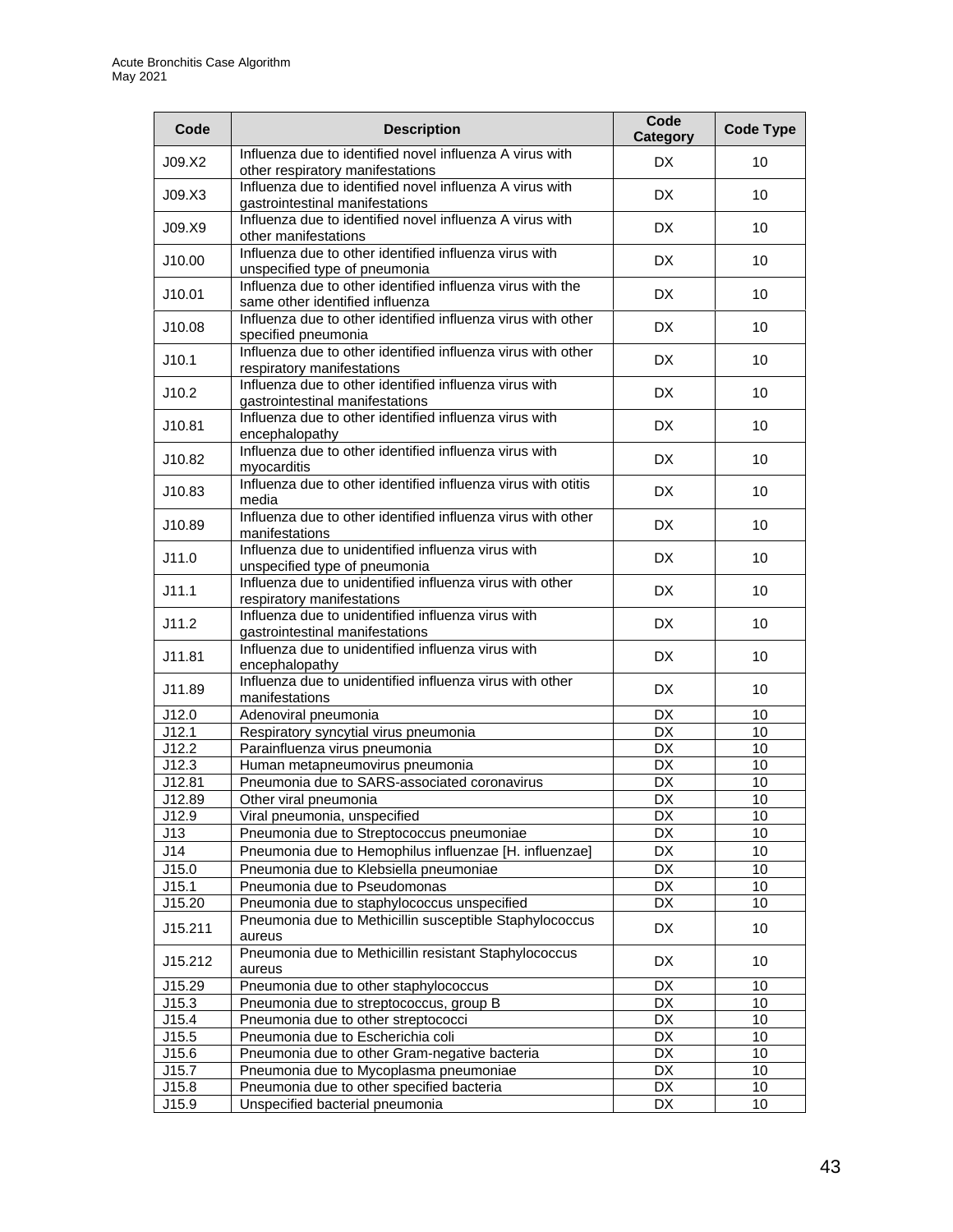| Code               | <b>Description</b>                                           | Code<br><b>Category</b> | <b>Code Type</b> |  |
|--------------------|--------------------------------------------------------------|-------------------------|------------------|--|
| J16.0              | Chlamydial pneumonia                                         | DX                      | 10               |  |
| J16.8              | Pneumonia due to other specified infectious organisms        | DX                      | 10               |  |
| J17                | Pneumonia in diseases classified elsewhere                   | <b>DX</b>               | 10               |  |
| J18.0              | Bronchopneumonia, unspecified organism                       | <b>DX</b>               | 10               |  |
| J18.1              | Lobar pneumonia, unspecified organism                        | DX                      | 10               |  |
| J18.2              | Hypostatic pneumonia, unspecified organism                   | DX                      | 10               |  |
| J18.8              | Other pneumonia, unspecified organism                        | DX                      | 10               |  |
| J18.9              | Pneumonia, unspecified organism                              | <b>DX</b>               | 10               |  |
| J21.0              | Acute bronchiolitis due to respiratory syncytial virus       | DX                      | 10               |  |
| J21.8              | Acute bronchiolitis due to respiratory syncytial virus (RSV) | DX                      | 10               |  |
| J22                | Unspecified acute lower respiratory infection                | <b>DX</b>               | 10               |  |
| J32.0              | Chronic maxillary sinusitis                                  | DX                      | 10               |  |
| J32.1              | Chronic frontal sinusitis                                    | DX                      | 10               |  |
| J32.2              | Chronic ethmoidal sinusitis                                  | <b>DX</b>               | 10               |  |
| J32.3              | Chronic sphenoidal sinusitis                                 | DX                      | 10               |  |
| J32.4              | Chronic pansinusitis                                         | DX                      | 10               |  |
| J32.8              | Other chronic sinusitis                                      | DX                      | 10               |  |
| J32.9              | Chronic sinusitis, unspecified                               | DX                      | 10               |  |
| J41.0              | Simple chronic bronchitis                                    | <b>DX</b>               | 10               |  |
| J41.1              | Mucopurulent chronic bronchitis                              | DX                      | 10               |  |
| J41.8              | Mixed simple and mucopurulent chronic bronchitis             | DX                      | 10               |  |
| J42                | Unspecified chronic bronchitis                               | DX                      | 10               |  |
| J43.0              | Unilateral pulmonary emphysema [MacLeod's syndrome]          | DX                      | 10               |  |
| J43.1              | Panlobular emphysema                                         | <b>DX</b>               | 10               |  |
| J43.2              | Centrilobular emphysema                                      | <b>DX</b>               | 10               |  |
| J43.8              | Other emphysema                                              | DX                      | 10               |  |
| J43.9              | Emphysema, unspecified                                       | <b>DX</b>               | 10               |  |
|                    | Chronic obstructive pulmonary disease with (acute) lower     |                         |                  |  |
| J44.0              | respiratory infection                                        | <b>DX</b>               | 10               |  |
|                    | Chronic obstructive pulmonary disease with (acute)           |                         |                  |  |
| J44.1              | exacerbation                                                 | DX                      | 10               |  |
| J44.9              | Chronic obstructive pulmonary disease, unspecified           | DX                      | 10               |  |
| J45.20             | Mild intermittent asthma uncomplicated                       | DX                      | 10               |  |
| J45.21             | Mild intermittent asthma with (acute) exacerbation           | <b>DX</b>               | 10               |  |
| J45.22             | Mild intermittent asthma with status asthmaticus             | <b>DX</b>               | 10               |  |
| J45.30             | Mild persistent asthma uncomplicated                         | DX                      | 10               |  |
| J45.31             | Mild persistent asthma with (acute) exacerbation             | DX                      | 10               |  |
| J45.32             | Mild persistent asthma with status asthmaticus               | <b>DX</b>               | 10               |  |
| J45.40             | Moderate persistent asthma uncomplicated                     | <b>DX</b>               | 10               |  |
| J45.41             | Moderate persistent asthma with (acute) exacerbation         | DX                      | 10               |  |
| J45.42             | Moderate persistent asthma with status asthmaticus           | DX                      | 10               |  |
| J45.50             | Severe persistent asthma uncomplicated                       | DX                      | 10               |  |
| J45.51             | Severe persistent asthma with (acute) exacerbation           | DX                      | 10               |  |
| J45.52             | Severe persistent asthma with status asthmaticus             | DX                      | 10               |  |
| J45.901            | Unspecified asthma with (acute) exacerbation                 | DX                      | 10               |  |
| J45.902            | Unspecified asthma with status asthmaticus                   | DX                      | 10               |  |
| J45.909            | Unspecified asthma uncomplicated                             | DX                      | 10               |  |
| J45.990            | Exercise induced bronchospasm                                | DX                      | 10               |  |
|                    |                                                              | DX                      |                  |  |
| J45.991<br>J45.998 | Cough variant asthma<br>Other asthma                         | DX                      | 10<br>10         |  |
|                    |                                                              |                         |                  |  |
| J47.0              | Bronchiectasis with acute lower respiratory infection        | DX                      | 10               |  |
| J47.1              | Bronchiectasis with (acute) exacerbation                     | DX                      | 10               |  |
| J47.9              | Bronchiectasis, uncomplicated                                | DX                      | 10               |  |
| J67.0              | Farmers' lung                                                | DX                      | 10               |  |
| J67.1              | Bagassosis                                                   | DX                      | 10               |  |
| J67.2              | Bird-fanciers' lung                                          | DX                      | 10               |  |
| J67.3              | Suberosis                                                    | DX                      | 10               |  |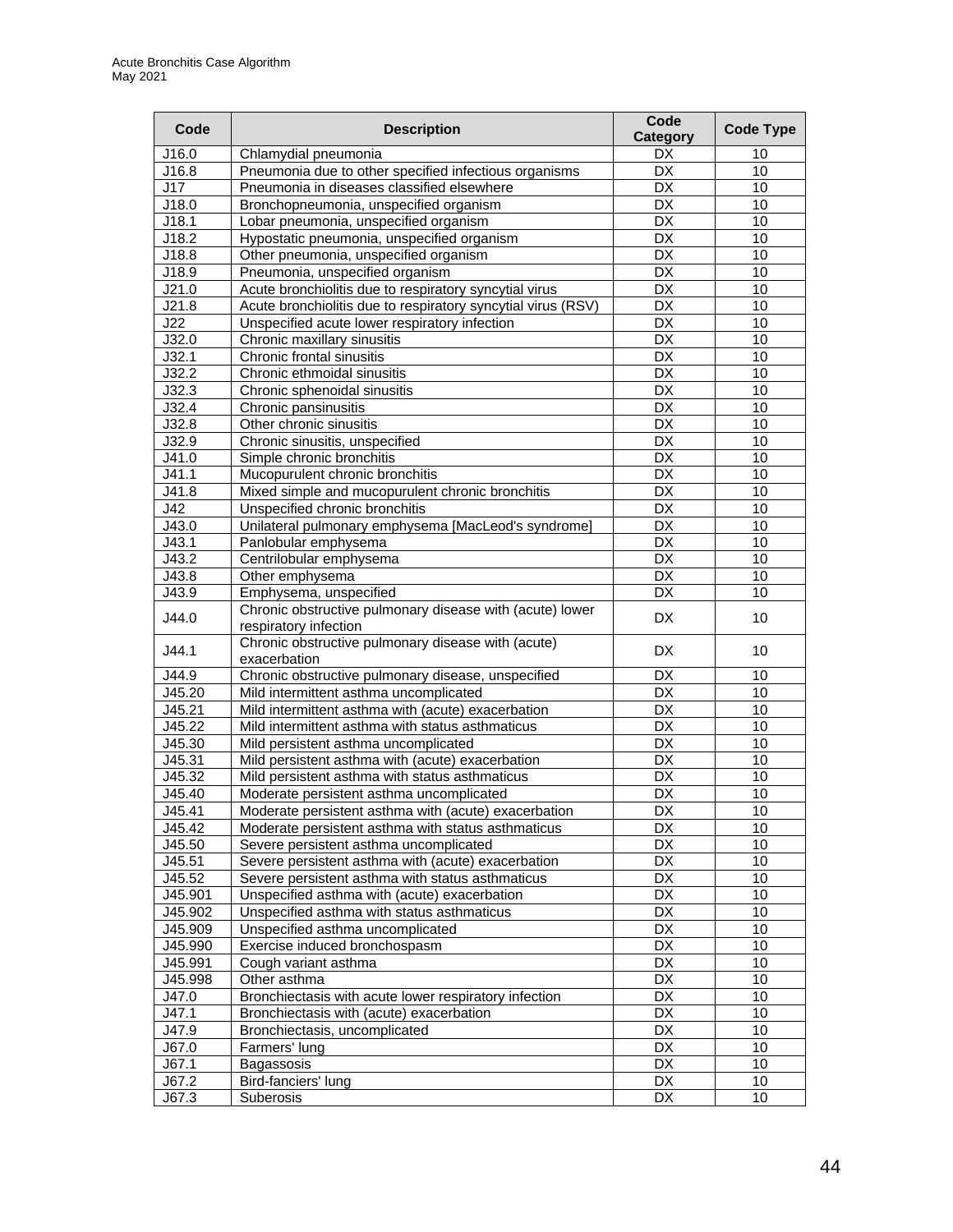| Code            | <b>Description</b>                                              | Code<br><b>Category</b> | <b>Code Type</b> |  |
|-----------------|-----------------------------------------------------------------|-------------------------|------------------|--|
| J67.4           | Malt workers' lung                                              | DX                      | 10               |  |
| J67.5           | Mushroom workers' lung                                          | DX                      | 10               |  |
| J67.6           | Maple bark-strippers' lung                                      | <b>DX</b>               | 10               |  |
| J67.7           | Air conditioner and humidifier lung                             | DX                      | 10               |  |
| J67.8           | Hypersensitivity pneumonitis due to other organic dusts         | DX                      | 10               |  |
| J67.9           | Hypersensitivity pneumonitis due to unspecified organic<br>dust | <b>DX</b>               | 10               |  |
| J98.01          | Acute bronchospasm                                              | DX                      | 10               |  |
| J98.09          | Other diseases of bronchus, not elsewhere classified            | DX                      | 10               |  |
| J98.11          | Atelectasis                                                     | DX                      | 10               |  |
| J98.19          | Other pulmonary collapse                                        | DX                      | 10               |  |
| J98.2           | Interstitial emphysema                                          | DX                      | 10               |  |
| J98.3           | Compensatory emphysema                                          | DX                      | 10               |  |
| J98.4           | Other disorders of lung                                         | DX                      | 10               |  |
| J98.51          | Mediastinitis                                                   | DX                      | 10               |  |
| J98.59          | Other diseases of mediastinum, not elsewhere classified         | DX                      | 10               |  |
| J98.6           | Disorders of diaphragm                                          | DX                      | 10               |  |
| J98.8           | Other specified respiratory disorders                           | DX                      | 10               |  |
| J98.9           | Respiratory disorder, unspecified                               | DX                      | 10               |  |
| R04.0           | Epistaxis                                                       | DX                      | 10               |  |
| R04.1           | Hemorrhage from throat                                          | DX                      | 10               |  |
| R04.2           | Hemoptysis                                                      | <b>DX</b>               | 10               |  |
| R04.81          | Acute idiopathic pulmonary hemorrhage in infants                | <b>DX</b>               | 10               |  |
| R04.89          | Hemorrhage from other sites in respiratory passages             | DX                      | 10               |  |
| R04.9           | Hemorrhage from respiratory passages, unspecified               | DX                      | 10               |  |
| <b>R05</b>      | Cough                                                           | DX                      | 10               |  |
| R06.00          | Dyspnea unspecified                                             | DX                      | 10               |  |
| R06.01          | Orthopnea                                                       | <b>DX</b>               | 10               |  |
| R06.02          | Shortness of breath                                             | DX                      | 10               |  |
| R06.03          | Acute respiratory distress                                      | <b>DX</b>               | 10               |  |
| R06.09          | Other forms of dyspnea                                          | <b>DX</b>               | 10               |  |
| R06.1           | Stridor                                                         | DX                      | 10               |  |
| R06.2           | Wheezing                                                        | DX                      | 10               |  |
| R06.3           | Periodic breathing                                              | DX                      | 10               |  |
| R06.4           | Hyperventilation                                                | $\overline{DX}$         | 10               |  |
| R06.5           | Mouth breathing                                                 | DX                      | 10               |  |
| R06.6           | Hiccough                                                        | DX                      | 10               |  |
| R06.7           | Sneezing                                                        | DX                      | 10               |  |
| R06.81          | Apnea, not elsewhere classified                                 | DX                      | 10               |  |
| R06.82          | Tachypnea, not elsewhere classified                             | DX                      | 10               |  |
| R06.83          | Snoring                                                         | DX                      | 10               |  |
| R06.89          | Other abnormalities of breathing                                | DX                      | 10               |  |
| R06.9           | Unspecified abnormalities of breathing                          | DX                      | 10               |  |
| R07.0           | Pain in throat                                                  | DX                      | 10               |  |
| R07.1           | Chest pain on breathing                                         | DX                      | 10               |  |
| R07.2           | Precordial pain                                                 | <b>DX</b>               | 10               |  |
| R07.81          | Pleurodynia                                                     | DX                      | 10               |  |
|                 |                                                                 | DX                      | 10               |  |
| R07.82          | Intercostal pain<br>Other chest pain                            |                         |                  |  |
| R07.89<br>R07.9 |                                                                 | DX<br>DX                | 10<br>10         |  |
|                 | Chest pain, unspecified                                         |                         |                  |  |
| R09.01          | Asphyxia                                                        | DX                      | 10               |  |
| R09.02          | Hypoxemia                                                       | DX                      | 10               |  |
| R09.1           | Pleurisy                                                        | DX                      | 10               |  |
| R09.2           | Respiratory arrest                                              | DX                      | 10               |  |
| R09.3           | Abnormal sputum                                                 | DX                      | 10               |  |
| R09.81          | Nasal congestion                                                | DX                      | 10               |  |
| R09.82          | Postnasal drip                                                  | DX                      | 10               |  |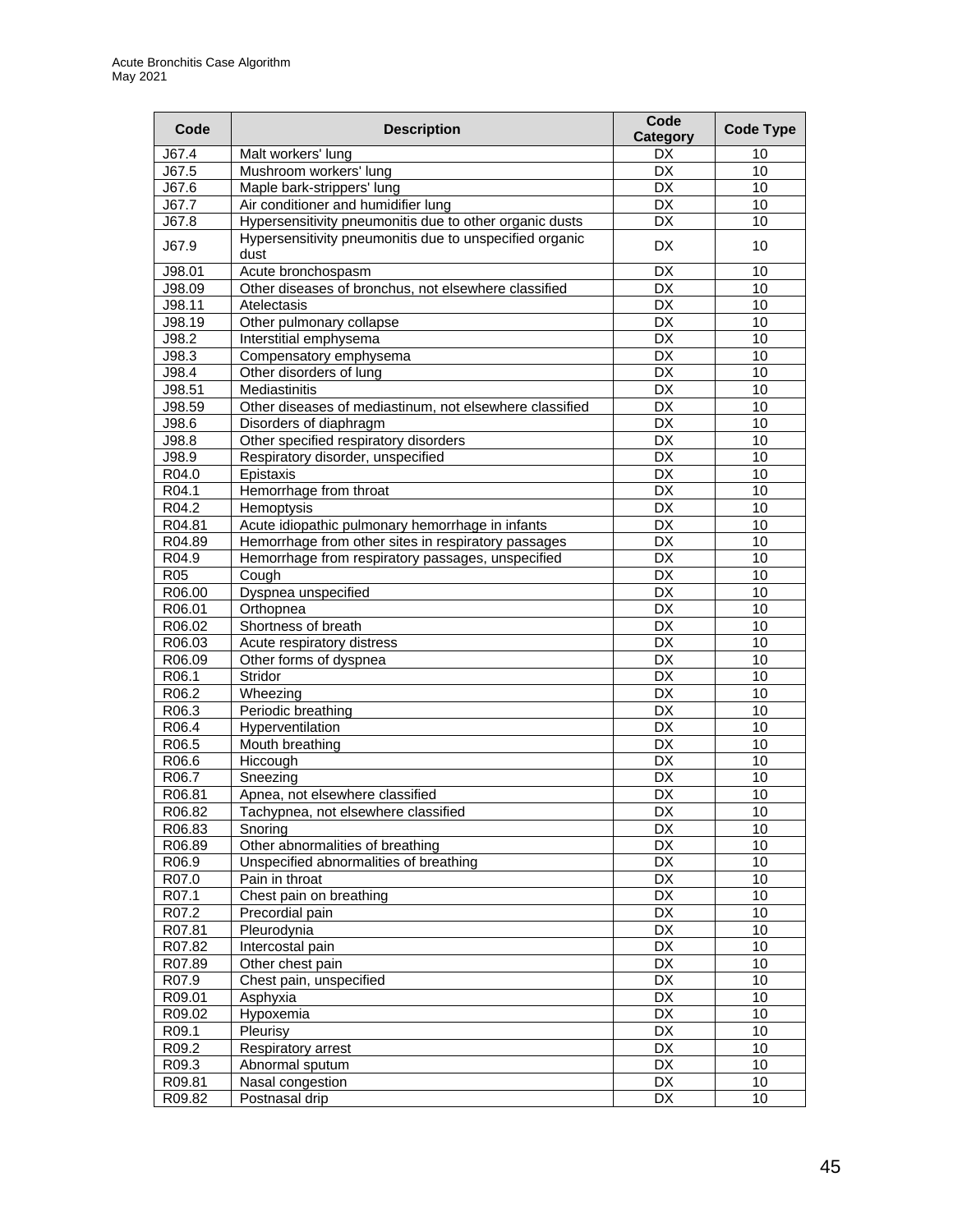| Code              | <b>Description</b>                                                                      | Code<br>Category                   | <b>Code Type</b> |
|-------------------|-----------------------------------------------------------------------------------------|------------------------------------|------------------|
| R09.89            | Other specified symptoms and signs involving the<br>circulatory and respiratory systems | DX.                                | 10               |
| R22.0             | Localized swelling, mass and lump, head                                                 | DX.                                | 10               |
| R <sub>22.1</sub> | Localized swelling, mass and lump, neck                                                 | <b>DX</b>                          | 10               |
| R22.2             | Localized swelling, mass and lump, trunk                                                | <b>DX</b>                          | 10               |
| R22.30            | Localized swelling, mass and lump, unspecified upper limb                               | DX.                                | 10               |
| R22.31            | Localized swelling, mass and lump, right upper limb                                     | DX                                 | 10               |
| R22.32            | Localized swelling, mass and lump, left upper limb                                      | DX                                 | 10               |
| R22.33            | Localized swelling, mass and lump, upper limb bilateral                                 | <b>DX</b>                          | 10               |
| R22.40            | Localized swelling, mass and lump, unspecified lower limb                               | DX                                 | 10               |
| R22.41            | Localized swelling, mass and lump, right lower limb                                     | <b>DX</b>                          | 10               |
| R22.42            | Localized swelling, mass and lump, left lower limb                                      | DX                                 | 10               |
| R22.43            | Localized swelling, mass and lump, lower limb bilateral                                 | $\overline{\mathsf{D} \mathsf{X}}$ | 10               |
| R22.9             | Localized swelling, mass and lump, unspecified                                          | DX                                 | 10               |
| 86313             | Immunoassay, infectious agent                                                           | <b>CPT</b>                         |                  |
| 86317             | Under Qualitative or Semiquantitative Immunoassays                                      | <b>CPT</b>                         |                  |
| 86318             | Under Qualitative or Semiquantitative Immunoassays                                      | <b>CPT</b>                         |                  |
| 86403             | Under Qualitative or Semiquantitative Immunoassays                                      | <b>CPT</b>                         |                  |
| 86588             | Streptococcus, direct screen                                                            | <b>CPT</b>                         |                  |
| 86609             | Under Qualitative or Semiquantitative Immunoassays                                      | <b>CPT</b>                         |                  |
| 87060             | Nose/throat culture, bacteria                                                           | <b>CPT</b>                         |                  |
| 87072             | Culture Specimen by Kit                                                                 | <b>CPT</b>                         |                  |
| 87081             | <b>Under Microbiology Procedures</b>                                                    | <b>CPT</b>                         |                  |
| 87082             | Culture Specimen by Kit                                                                 | <b>CPT</b>                         |                  |
| 87086             | <b>Under Microbiology Procedures</b>                                                    | <b>CPT</b>                         |                  |
| 87205             | <b>Under Microbiology Procedures</b>                                                    | <b>CPT</b>                         |                  |
| 87210             | <b>Under Microbiology Procedures</b>                                                    | <b>CPT</b>                         |                  |
| 87430             | <b>Under Microbiology Procedures</b>                                                    | <b>CPT</b>                         |                  |
| 87449             | <b>Under Microbiology Procedures</b>                                                    | <b>CPT</b>                         |                  |
| 87880             | <b>Under Microbiology Procedures</b>                                                    | <b>CPT</b>                         |                  |

Abbreviation: CPT, Current Procedural Terminology; DX, ICD-CM diagnosis.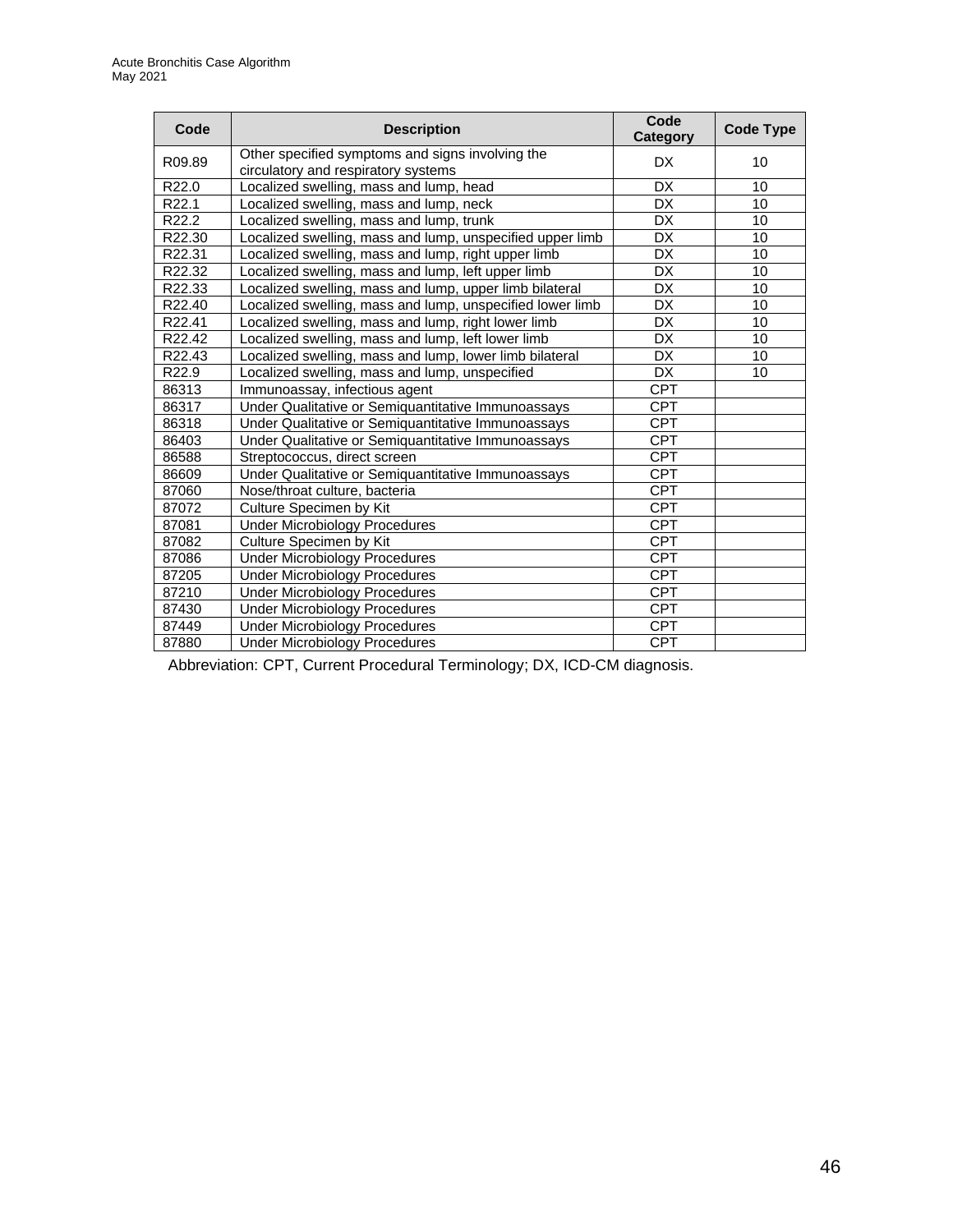Authors also ran code-specific queries for a subset of codes noted in **Table C1** (ICD-9-CM codes 491.21 and 491.22, ICD-10-CM codes J44.0 and J44.1) in the MarketScan Research Databases (Commercial and Medicare Supplemental) during January 1, 2014–December 31, 2018 to assess the number of patients with these diagnosis codes that were ultimately excluded. This was done to gain an understanding of how many patients received diagnoses related to these codes, which were judged by clinicians to be the most closely related diagnoses of those excluded since they specify acute exacerbation or infection related to a chronic condition. Patients receiving these diagnoses will be excluded as a result of each code being omitted from the algorithm, though it should be noted that patients with excluded codes may be included in the analysis if they *also* have a code that was in the algorithm. Results are presented in **Table C2**.

The transition from ICD-9-CM to ICD-10-CM occurred October 1, 2015; no ICD-9-CM codes were queried after this date and no ICD-10-CM codes were queried prior to this date. The coding standard-specific subtotal rows were calculated by querying all codes for a particular code standard together; the "Total (Count)" column was calculated by querying the individual code in a cohort of patients who were enrolled for at least one calendar year between 2014 and 2018.

Subtotal rows and Total columns may be smaller than the sum of individual cells, because patients with multiple codes in a single year and with more than one of the same diagnosis codes in different years will only be counted once in these rows and columns. As a result, the sum of all "% of Total" cells in a single column may exceed 100%. However, the "Total" column could also be larger than the sum of individual years, as a result of situations where an individual is only enrolled for part of the year that they experience an acute bronchitis event but is then continuously enrolled for a separate year. For example, an individual could be continuously enrolled for a few days, weeks, or months in 2016 and receive a diagnosis related to chronic obstructive bronchitis, then be continuously enrolled for all of 2017. This event would not be captured in the column for the 2016 (as the individual would be excluded from that cohort) but would be captured in the "Total" column.

Of those receiving an obstructive chronic bronchitis (ICD-9-CM) or chronic obstructive pulmonary disease (ICD-10-CM) diagnosis between 2014 and 2018 (n=346,269), codes for obstructive chronic bronchitis with (acute) exacerbation (ICD-9-CM 491.21) and chronic obstructive pulmonary disease with (acute) exacerbation (ICD-10-CM J44.1) were the most frequently used during the study period. Specifically, 19.4% (n=67,297) and 60.8% (n=210,605) had at least one ICD-9-CM 491.21 and ICD-10-CM J44.1 code, respectively. In addition, 9.8% (n=33,997) and 19.9% (n=68,956) received a code for obstructive chronic bronchitis with acute bronchitis (ICD-9-CM 491.22) and chronic obstructive pulmonary disease with (acute) lower respiratory infection (ICD-10-CM J44.0), respectively.